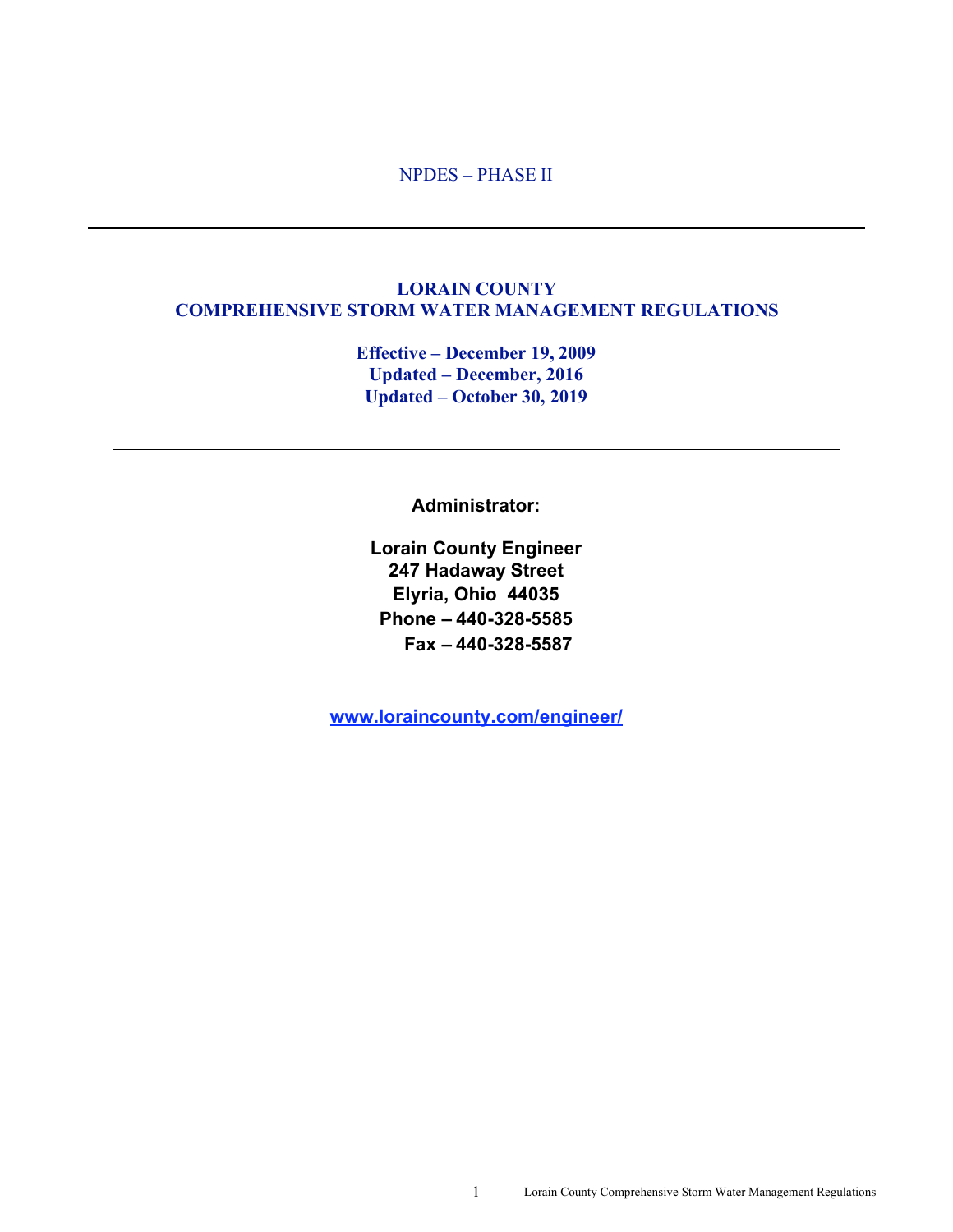#### **REFERENCES**

The standards and specifications for Best Management Practices are contained within the

## **Rainwater and Land Development Manual, Ohio's Standards, Current Edition For Storm Water Management, Land Development and Urban Stream Protection**

Published in cooperation with:

Ohio Department of Natural Resources Division of Soil and Water Conservation U.S.D.A. Natural Resource Conservation Service Ohio Environmental Protection Agency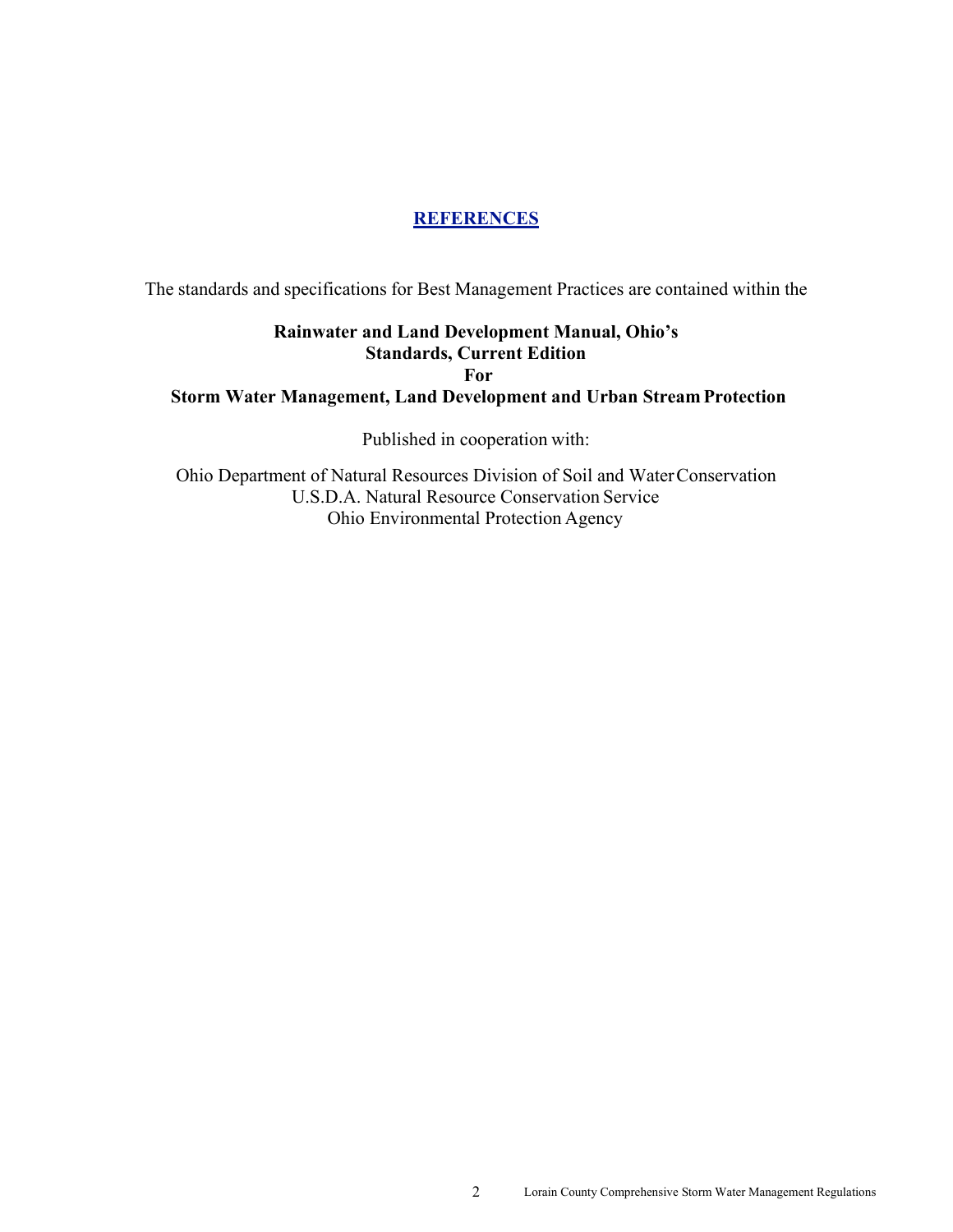## **Table of Contents**

## **Comprehensive Storm Water Management**

| 1              | Purpose and Scope                                                       | $4 - 5$   |  |  |  |  |
|----------------|-------------------------------------------------------------------------|-----------|--|--|--|--|
| 2              | Definitions                                                             | $5 - 13$  |  |  |  |  |
| 3              | Disclaimer of Liability                                                 | 14        |  |  |  |  |
| $\overline{4}$ | Conflicts, Severability, Nuisances and Responsibility                   | 14        |  |  |  |  |
| 5              | Development of Comprehensive Storm Water Management Plans               | $14 - 15$ |  |  |  |  |
| 6              | <b>Application Procedures</b>                                           | $15 - 16$ |  |  |  |  |
| 7              | Compliance with State and Federal Regulations                           | $16 - 17$ |  |  |  |  |
| 8              | Comprehensive Storm Water Management Plan                               | $17 - 22$ |  |  |  |  |
| 9              | Design Performance Standards                                            | $22 - 36$ |  |  |  |  |
| 10             | <b>Alternative Actions</b>                                              | 37        |  |  |  |  |
| 11             | Easements                                                               | $37 - 38$ |  |  |  |  |
| 12             | Maintenance and Final Inspection Approval                               | 38        |  |  |  |  |
| 13             | On-Going Inspections                                                    | 39        |  |  |  |  |
| 14             | Fees                                                                    | 39        |  |  |  |  |
| 15             | Bond                                                                    | 39        |  |  |  |  |
| 16             | Installation of Storm Water Control Measures (SCMs)                     | 40        |  |  |  |  |
| 17             | Monitoring for Compliance: Enforcement                                  | $40 - 41$ |  |  |  |  |
| 18             | Violations                                                              | 42        |  |  |  |  |
| 19             | Appeals                                                                 | 42        |  |  |  |  |
| 20             | Penalty                                                                 | 42        |  |  |  |  |
| 21             | <b>Contractor Registration</b>                                          | 42        |  |  |  |  |
|                |                                                                         |           |  |  |  |  |
|                | Appendix A - Inspection and Maintenance Agreement for SCMs<br>$43 - 49$ |           |  |  |  |  |

**Appendix B – Application Form & Fee Schedule** 50 – 53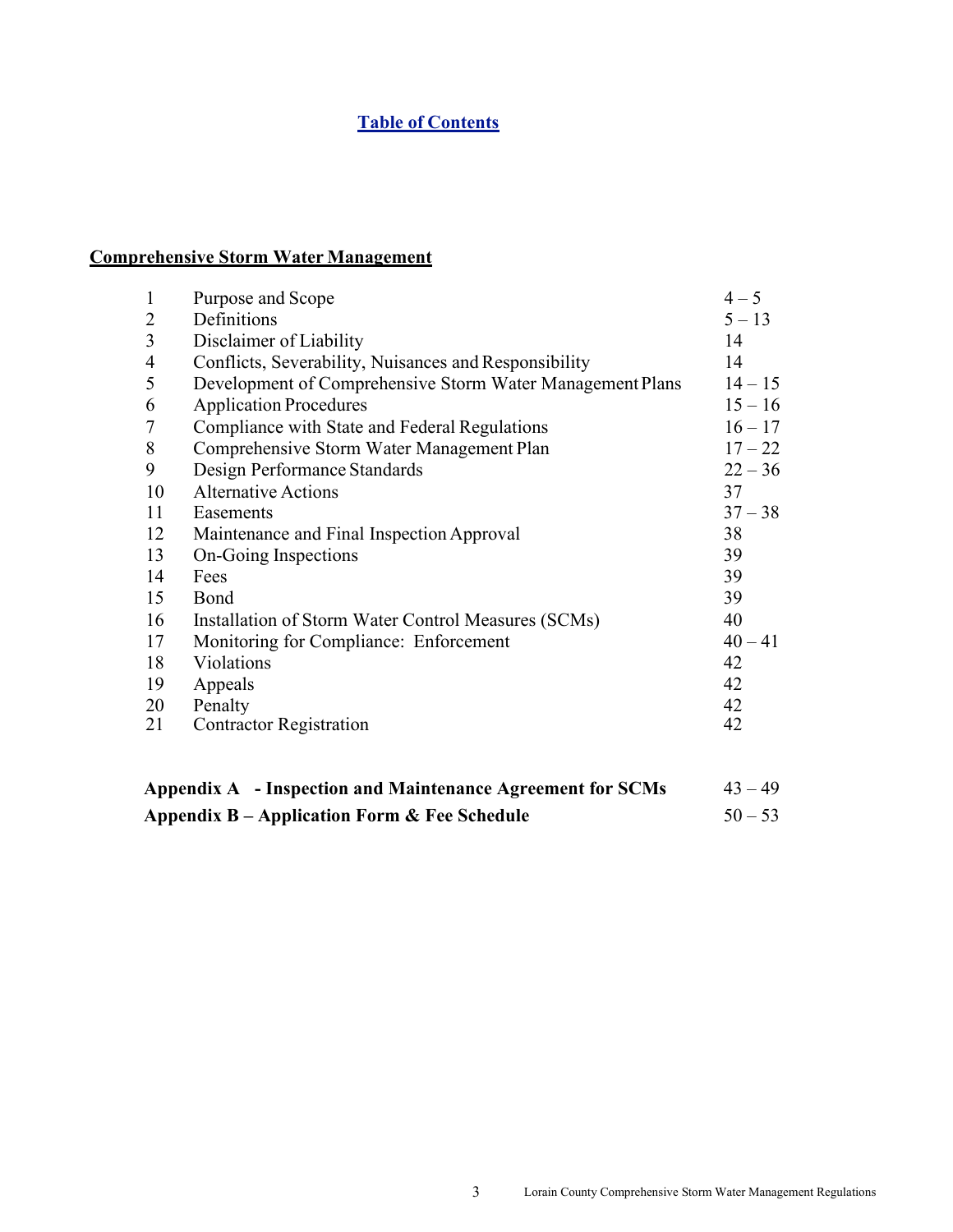#### **CHAPTER 1 COMPREHENSIVE STORM WATER MANAGEMENT**

#### **1. PURPOSE AND SCOPE**

- A. The purpose of this regulation is to establish technically feasible and economically reasonable storm water management standards to achieve a level of storm water quality and quantity control that will minimize damage to property and degradation of water resources and will promote and maintain the health, safety, and welfare of the citizens of the Lorain County:
- B. This regulation requires that a Comprehensive Storm Water Management Plan be developed and implemented before any non-agricultural soil disturbing activities for all development for which 10,000 sf or more of impervious area is added or for all soil disturbing activities disturbing one (1) acre or more of total land, or less than one acre if part of a larger common plan of development or sale disturbing one (1) or more acres of total land. The administrator may require a comprehensive stormwater management plan on any site with soil disturbing activities disturbing less than one (1) acre.
- C. This regulation requires owners who develop or re-develop their property within Lorain County to:
	- 1. Control storm water runoff from their property and ensure that all storm water management practices are properly designed, constructed, and maintained.
	- 2. Reduce water quality impacts to receiving water resources that may be caused by new development or redevelopment activities.
	- 3. Control the volume, rate, and quality of storm water runoff originating from their property so that surface water and ground water are protected and flooding and erosion potential are not increased.
	- 4. Minimize the need to construct, repair, and replace subsurface storm drain systems.
	- 5. Preserve natural infiltration and ground water recharge, and maintain subsurface flow that replenishes water resources, except in slippage prone soils*.*
	- 6. Incorporate storm water quality and quantity controls into site planning and design at the earliest possible stage in the development process.
	- 7. Reduce the expense of remedial projects needed to address problems caused by inadequate storm water management.
	- 8. Maximize use of storm water management practices that serve multiple purposes including, but not limited to, flood control, erosion control, fire protection, water quality protection, recreation, and habitat preservation.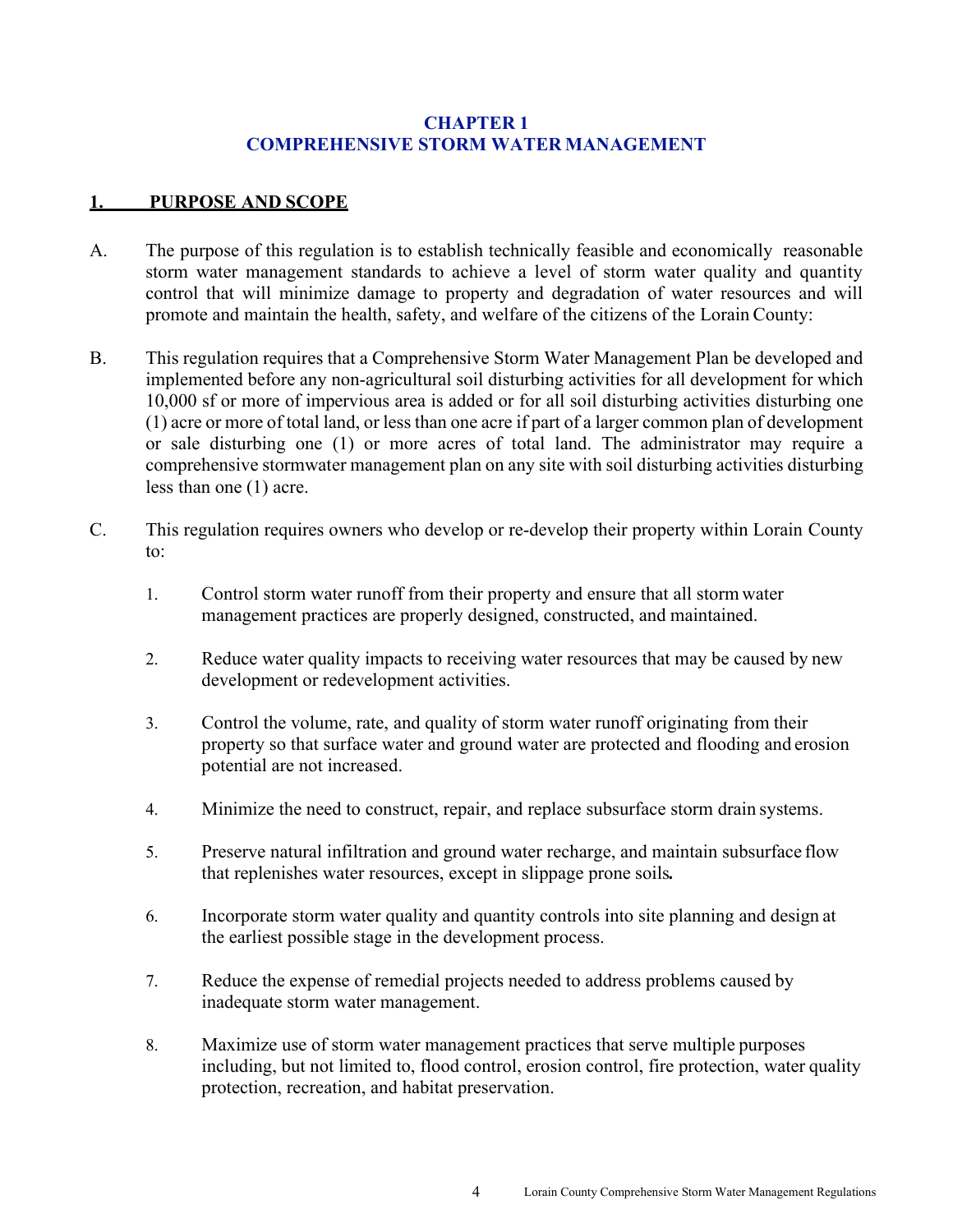- 9. Design sites to minimize the number of stream crossings and the width of associated disturbance in order to minimize Lorain County's future expenses related to the maintenance and repair of stream crossings.
- 10. Maintain, promote, and re-establish conditions necessary for naturally occurring stream processes that assimilate pollutants, attenuate flood flows, and provide a healthy water resource.
- D. This regulation shall apply to all parcels used or being developed, either wholly or partially, for new or relocated projects involving highways and roads; subdivisions or larger common plans of development; industrial, commercial, institutional, or residential projects; building activities on farms; redevelopment activities; grading; and all other uses that are not specifically exempted.
- E. Public entities, including the State of Ohio, Lorain County, and the County shall comply with this regulation for roadway projects initiated after March 10, 2006 and, to the maximum extent practicable, for projects initiated before that time.
- F. This regulation does not apply to activities regulated by, and in compliance with, the Ohio Agricultural Sediment Pollution Abatement Rules.
- G. This regulation does not require a Comprehensive Storm Water Management Plan for linear construction projects, such as culverts, maintenance projects, ditch cleaning projects, pipeline or utility line installation, that do not result in the installation of impervious surface as determined by the Lorain County Engineer. Such projects shall be designed to minimize the number of stream crossings and the width of disturbance. Linear construction projects shall comply with the requirements of Erosion and Sediment Control Rules.
- H. It is not the role of Lorain County to point out each and every part of these rules and how to implement them on the individual job sites. It is the project owner's responsibility to be proactive in meeting the intent, purpose and requirements of these rules.

#### **2. DEFINITIONS**

For the purpose of this regulation, the following terms shall have the meaning herein indicated:

- A. ACRE: A measurement of land area equal to 43,560 square feet.
- B. ADMINISTRATOR: Lorain County Engineer is named the administrator for these Regulations and is the entity having the responsibility and duty of administrating and ensuring compliance with these Rules.
- C. AS-BUILT SURVEY: A survey shown on a plan or drawing prepared by a Registered Surveyor indicating the actual dimensions, elevations, and locations of any structures,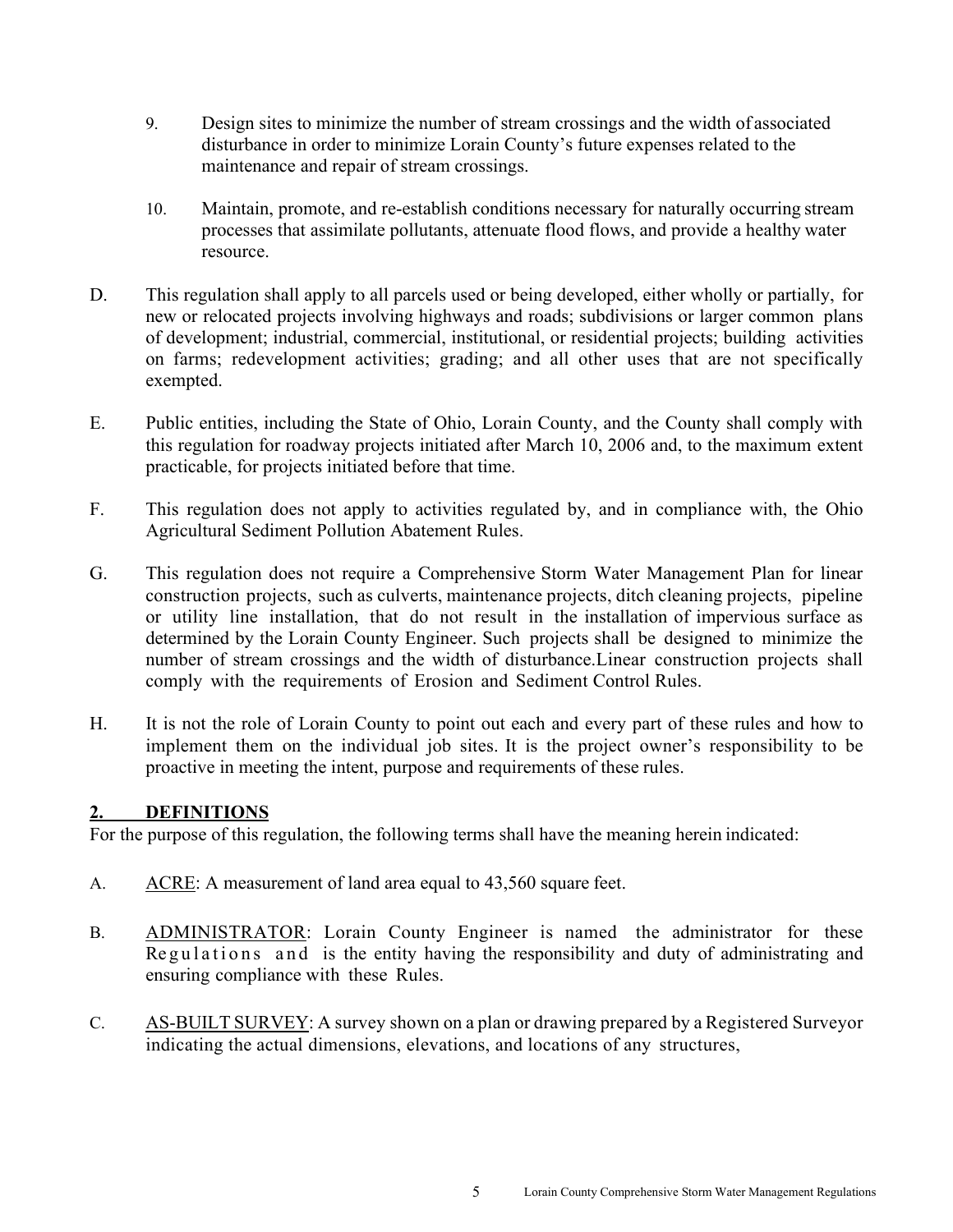underground utilities, swales, detention and stormwater management facilities, and sewage treatment facilities after construction has been completed.

- D. BEST MANAGEMENT PRACTICES (BMPs): Structural or nonstructural facilities or activities that control soil erosion and/or storm water runoff at a development site. Schedule of activities, prohibitions of practices, operation and maintenance procedures, treatment requirements, and other practices to reduce the pollution of water resources and to control storm water volume and rate.
- E. BUFFER AREA: A designated transitional area around a stream or wetland left in a natural, usually vegetated, state to protect a stream or wetland from runoff pollution. Construction activates in this area shall be restricted or prohibited based on the sensitivity of the stream or wetland and the recommendation of the Administrator.
- F. CHANNEL: A natural or manmade bed or ditch, existing or excavated for the conveyance of water.
- G. CLEAN WATER ACT: The Federal Water Pollution Control Act enacted in 1972 by Public Law 92-500 and amended by the Water Quality Act of 1987. The Clean Water Act prohibits the discharge of pollutants to Waters of the United States unless said discharges is in accordance with an NPDES permit. The 1987 amendments include guidelines for regulating municipal, industrial, and construction storm water discharges under the NPDES permit.
- H. COMMON PLAN OF DEVELOPMENT: A term used to define the entire scope of a development project, both on-site and off-site, regardless of ownership, including phases (future and existing), sublots and parcels of development, associated easements, road and utility right of ways, and other land development or soil disturbances in support of the development project.
- I. COMPREHENSIVE STORM WATER MANAGEMENT PLAN: The written document including plans and drawings that meet the requirements of this regulation and set forth the techniques, programs, strategies and practices to minimize storm water runoff from a development area, to safely convey or temporarily store and release post-development runoff at an allowable rate to minimize flooding and stream bank erosion, and to protect or improve storm water quality and stream channels.
- J. CONSERVATION: The development of land using alternative layout and building arrangements in order to better conserve open space and retain natural resources.
- K. COUNTY: Throughout these rules Lorain County shall mean the Lorain County Board of Commissioners, State of Ohio, and its designated agents and representatives. County shall mean unincorporated areas in Lorain County.
- L. CRITICAL STORM: A storm that is calculated by means of the percentage increase in volume of runoff by a proposed development area. The critical storm is used to calculate the maximum allowable storm water discharge rate from a developed site.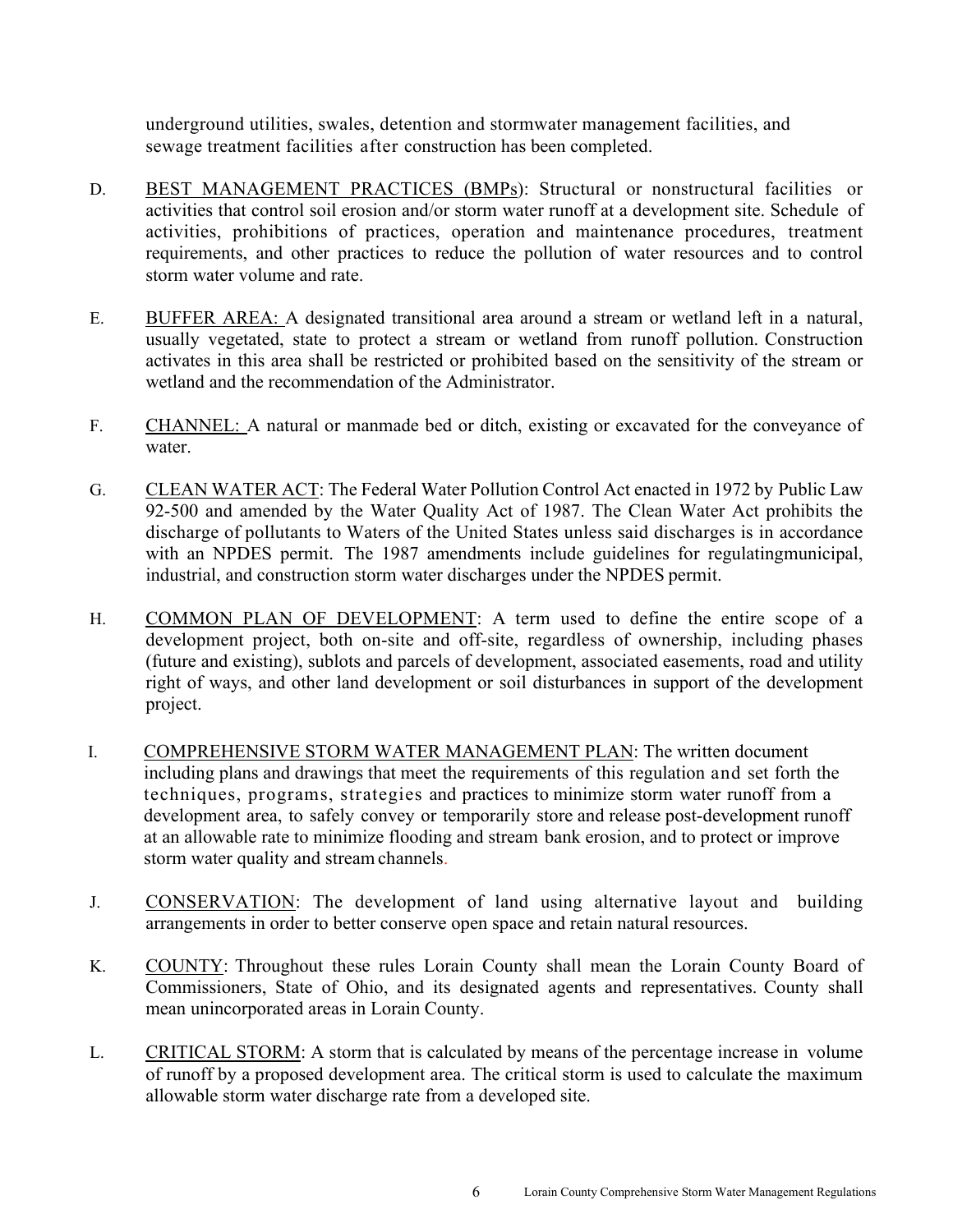- M. CUT: An excavation that reduces an existing elevation, as in road or foundation constructions.
- N. DETENTION FACILITY: A basin, pond, oversized pipe, or other structure that reduces the peak flow rate of storm water leaving the facility by temporarily storing a portion of the storm water entering the facility.
- O. DEVELOPMENT AREA: A parcel or contiguous parcels owned by one person or persons, or operated as one development unit, and used or being developed for non-farm commercial, industrial, residential, institutional, or other construction or alteration that changes runoff characteristics of a parcel of land.
- P. DEVELOPMENT DRAINAGE AREA: A combination of each hydraulically unique watershed with individual outlet points on the development area.
- Q. DITCH: An open channel, either dug or natural, for the purpose of drainage or irrigation with intermittent flow.
- R. DISTURBED AREA: An area of land subject to erosion due to the removal of vegetative cover and/or soil disturbing activities.
- S. DRAINAGE: The removal of excess surface water or groundwater from land by surface or subsurface drains.
- T. EARTH DISTURBING ACTIVITY: Any grading, excavations, filling, or other alteration of the earth's surface where natural or man-made ground cover is destroyed.
- U. EROSION: The process by which the land surface is worn away by the action of wind, water, ice, gravity, or any combination of those forces.
- V. EXISTING: In existence at the time of the passage of this ordinance and these regulations.
- W. EXTENDED CONVEYANCE: A storm water management practice that replaces and/or enhances traditional open or closed storm drainage conduits by retarding flow, promoting percolation of runoff into the soil, and filtering pollutants during the storm water quality event.
- X. EXTENDED DETENTION: A storm water management practice that replaces and/or enhances traditional detention facilities by releasing the runoff collected during the storm water quality event over at least 24 to 48 hours, retarding flow and allowing pollutants to settle within the facility.
- Y. FARM: Land or water devoted to agricultural uses as defined in O.R.C. 519.01 including farming, ranching, aquaculture; horticulture; viticulture; animals; poultry husbandry and the production poultry products; dairy production; the productions of field crops, tobacco, fruits, vegetables, nursery stock, ornamental shrubs, ornamental trees, flowers, sod, or mushrooms; timber; pasturage, any combination of the foregoing; the processing, drying, storage, and marketing of agricultural products when those activities are conducted in conjunction with, but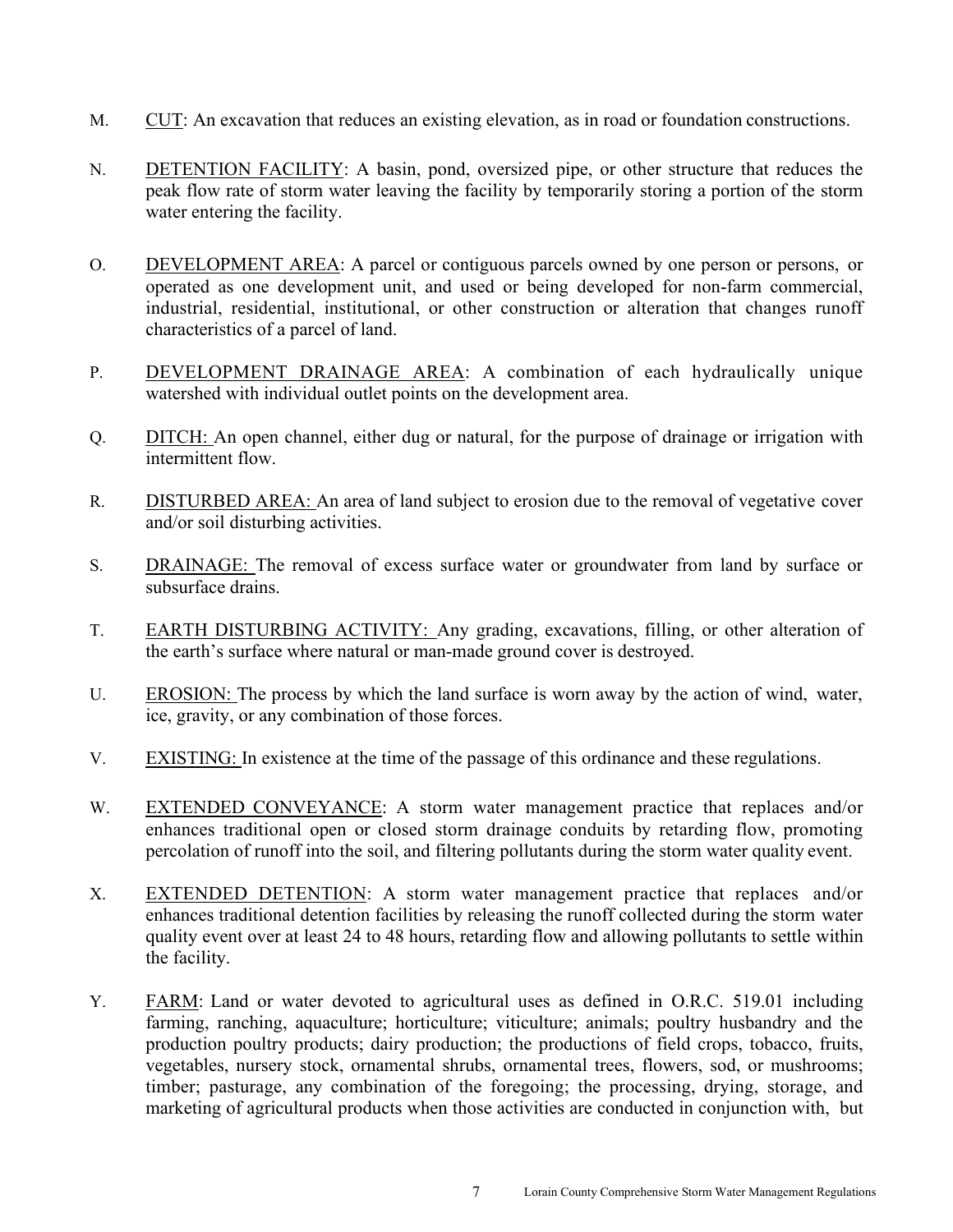are secondary to, such husbandry or production.

- Z. FEDERAL EMERGENCY MANAGEMENT AGENCY (FEMA): The agency with overall responsibility for administering the National Flood Insurance Program.
- AA. FINAL STABILIZATION: All soil-disturbing activities at the site have been completed and a uniform perennial vegetative cover with a density of at least 70% coverage for the area has been established or equivalent stabilization practices, such as the use of mulches or geotextiles, have been employed.
- BB. FLOOD PLAIN: Any Special Flood Hazard Area (SFHA) identified by the Federal Emergency Management Agency (FEMA), including other areas that are susceptible to flooding as determined by the Lorain County Engineer.
- CC. GRADING: The process in which the topography of the land is altered to a new elevation, grade or slope or any combination thereof, includes the land in its excavated or filled condition.
- DD. GRUBBING: Removing, clearing or scalping material such as roots, stumps or sod.
- EE. HYDROLOGIC UNIT CODE: a cataloging system developed by the United States Geological Survey and the Natural Resource Conservation Service to identify watersheds in the United States.
- FF. IMPERVIOUS COVER: Any surface that cannot effectively absorb or infiltrate water. This may include roads, streets, parking lots, rooftops, sidewalks, and other areas not covered by vegetation.
- GG. INFILTRATION: A storm water management practice that does not discharge to a water resource during the storm water quality event, requiring collected runoff to either infiltrate into the groundwater and/or be consumed by evapotranspiration, thereby retaining storm water pollutants in the facility.
- HH. LARGER COMMON PLAN OF DEVELOPMENT OR SALE: A contiguous area where multiple separate and distinct construction activities may be taking place at different times on different schedules under one plan.
- II. LANDSLIDE*:* A rapid mass movement of soil or rock moving downhill under the influence of gravity.
- JJ. MS4: municipal separate storm water system which means a conveyance or system of conveyances (including roads with drainage systems, municipal streets, catch basins, curbs, gutters, ditches, man-made channels or storm drains) that is:
	- 1. Owned or operated by the federal government, state municipality, township, county, district or other public body (created by or pursuant to state or federal law) including special district under state law such as a sewer district, floodcontrol district or drainage districts, or similar entity, or a designated and approved management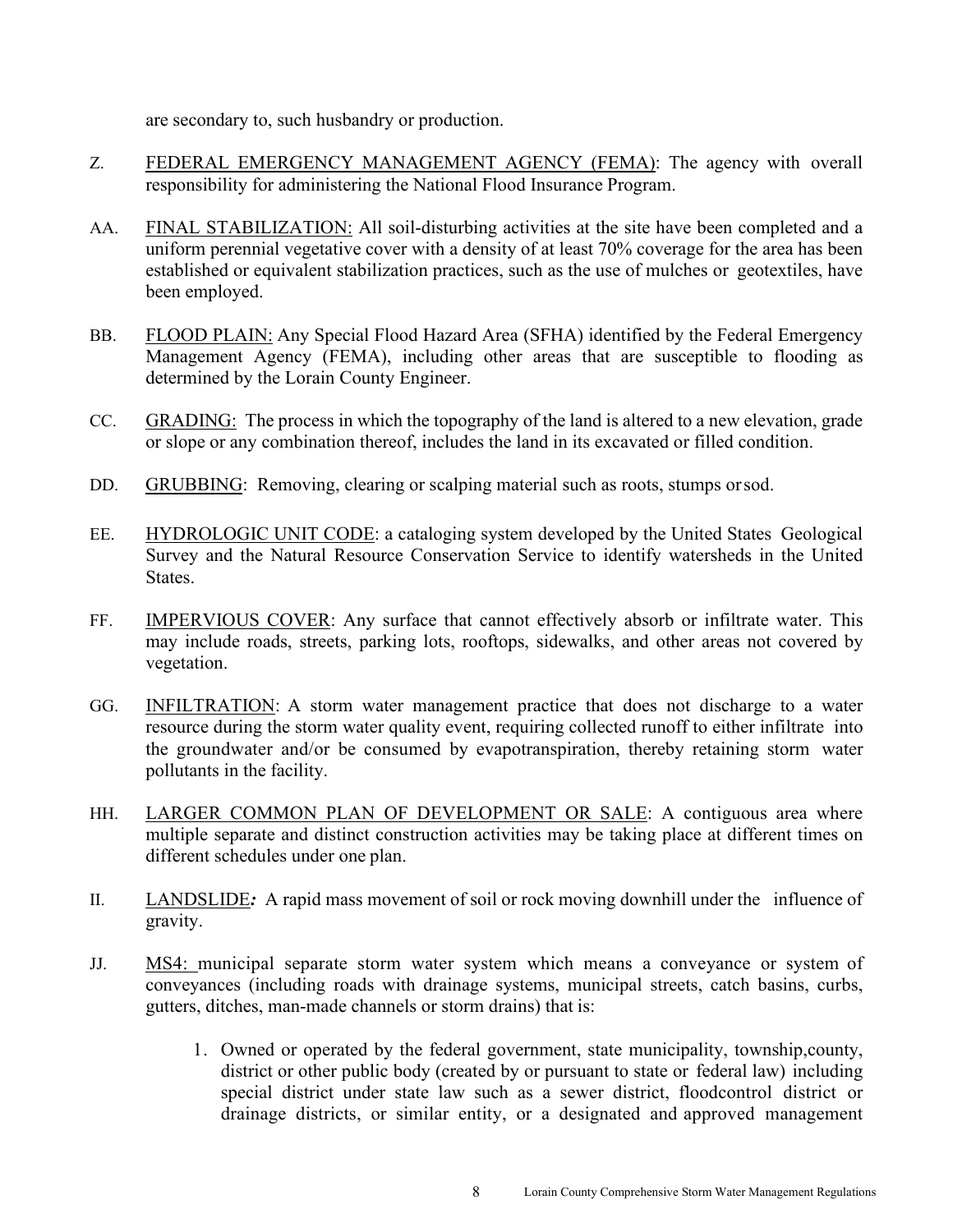agency under sections 208 of the Act (33 U.S.C., section 1288, effective February 4, 1987) that discharges into surface waters of the state;

- 2. Designated or used for collecting or conveying solely storm water;
- 3. Not combined sewer, and;
- 4. Not a part of a publicly owned treatment works.
- KK. MS4 SMALL: all municipal separate storm water systems that are neither a large MS4 nor a medium MS4.
- LL. MS4 MEDIUM: all municipal separate storm water systems that is located in an incorporated place with a population of one hundred thousand (100,000) or more, but less than two hundred fifty thousand (250,000) or more as determined by the 1990 censes by the United Stated Bureau of Censes. The 1990 census is available at public libraries and on the United Stated Bureau of the Censes web site: www.census.gov
- MM. MS4 LARGE: all municipal separate storm water systems that are located in an incorporated place with a population of two hundred fifty thousand (250,000) or more as determined by the 1990 censes by the United Stated Bureau of Censes. The 1990 census is available at public libraries and on the United Stated Bureau of the Censes web site: www.census.gov
- NN. MAXIMUM EXTENT PRACTICABLE: The level of pollutant reduction that operators of small municipal separate storm sewer systems regulated under Section 40 C.F.R. Parts 9, 122, 123, and 124, referred to as NPDES Storm Water Phase II, shall meet.
- OO. NPDES PERMIT: National Pollutant Discharge Elimination System. A regulatory program in the Federal Clean Water Act that prohibits the discharge of pollutants into surface waters of the United States without a permit.
- PP. NATURAL RESOUCES CONSERVATION SERVICE (NRCS): An agency of the United States Department of Agriculture, formerly known as the Soil Conservation Service (SCS).
- QQ. NONSTRUCTURAL STORM WATER MANAGEMENT PRACTICE: Storm water runoff control and treatment techniques that use natural practices, as defined by the Rainwater and Land Development Manual, to control runoff and/or reduce pollution levels.
- RR. OHIO EPA: The Ohio Environmental Protection Agency.
- SS. OUTFALL: An area where water flows from a structure such as a conduit, storm sewer, improved channel or drain, and the area immediately beyond the structure which is impacted by the velocity of flow in the structure.
- TT. PARCEL: Means a tract of land occupied or intended to be occupied by a use, building or group of buildings and their accessory uses and buildings as a unit, together with such open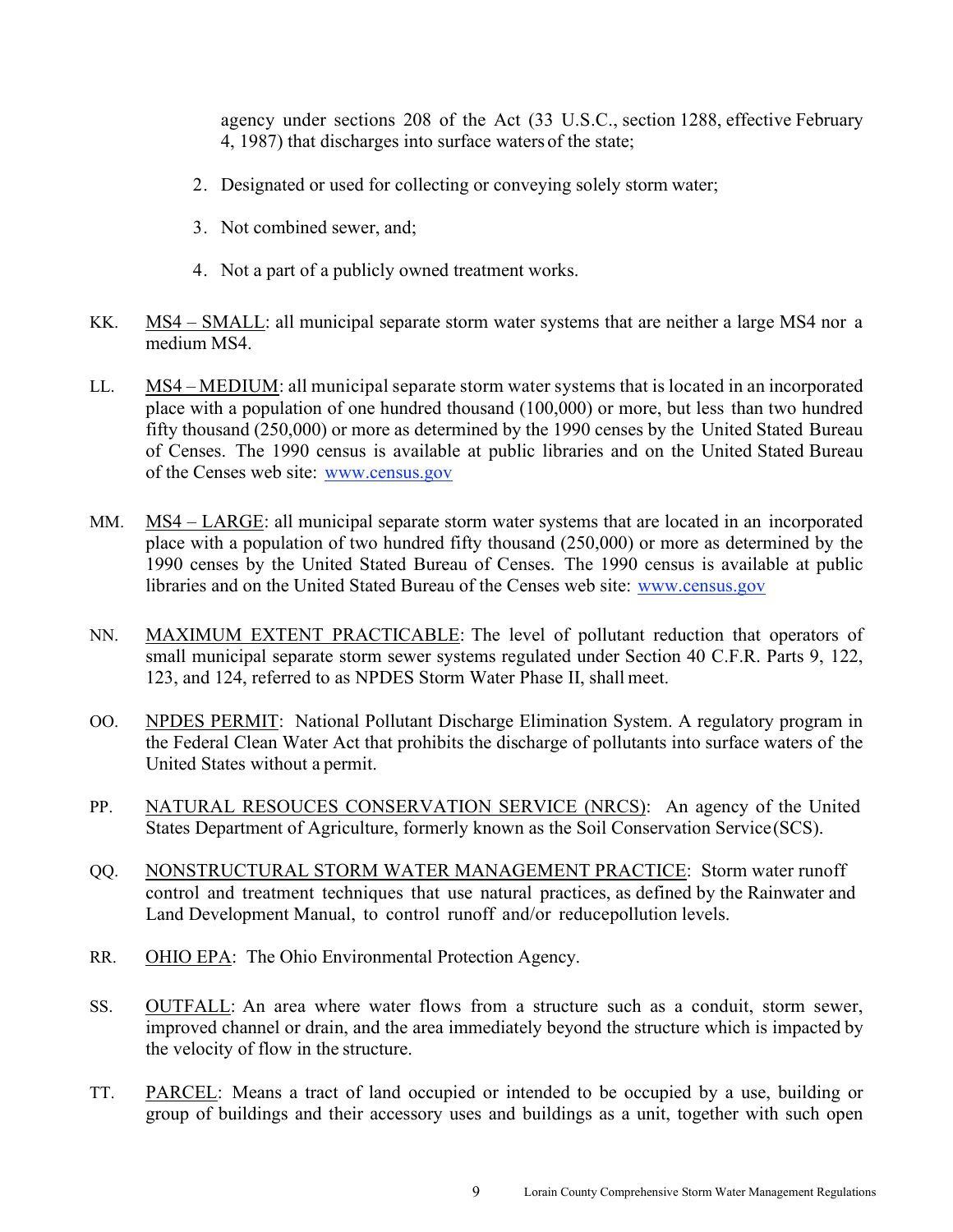spaces and driveways as are provided and required. A parcel may contain more than one contiguous lot individually identified by a 'Permanent Parcel Number' assigned by the Lorain County Auditor's Office.

- UU. PERSON: An individual, corporation, firm, trust, commission, board, public or private partnership, joint venture, agency, unincorporated association, municipal corporation, county or state agency, federal government or any combination thereof.
- UU. POST-DEVELOPMENT: The conditions that exist following the completion of soil disturbing activity in terms of topography, vegetation, land use, and the rate, volume, quality, or direction of storm water runoff.
- VV. PRE-CONSTRUCTION MEETING: Meeting prior to construction between all parties associated with the construction of the project including government agencies, contractors and owners to review agency requirements and plans as approved and submitted.
- WW. PRE-DEVELOPMENT: The conditions that exist prior to the initiation of soil disturbing activity in terms of topography, vegetation, land use, and the rate, volume, quality, or direction of storm water runoff.
- XX. PROFESSIONAL ENGINEER: A Professional Engineer registered in the State of Ohio with specific education and experience in water resources engineering, acting in conformance with the Code of Ethics of the Ohio State Board of Registration for Engineers and Surveyors.
- YY. RAINWATER AND LAND DEVELOPMENT MANUAL: Ohio's standards for storm water management, land development, and urban stream protection. Developed by the Ohio Department of Natural Resources, the U.S. Department of Agriculture Natural Resource Conservation Service, and the Ohio Environmental Protection Agency. The most current edition of these standards shall be used with these regulations.
- ZZ. REDEVELOPMENT: A construction project on land where impervious cover has previously been developed and where the new land use will not increase the runoff coefficient. If the new land use will increase the runoff coefficient, then the project is considered a new development project rather than redevelopment project.
- AAA. RIPARIAN AREA: Land adjacent to any watercourse such as a brook, creek, river, or stream having a defined bed and bank that, if appropriately sized, helps to stabilize streambanks, limit erosion, reduces flood size flows, and/or filters and settles out runoff pollutants, or performs other functions consistent with the purposes of this regulation.
- BBB. RIPARIAN AND WETLAND SETBACK: The real property adjacent to a water resource on which soil disturbing activities are limited, all as defined by reference to Lorain County Erosion and Sediment Rules or locally adopted Riparian and Wetland Setbacks.
- CCC. RUNOFF: The portion of rainfall, melted snow, or irrigation water that flows across the ground surface and is eventually returned to water resources.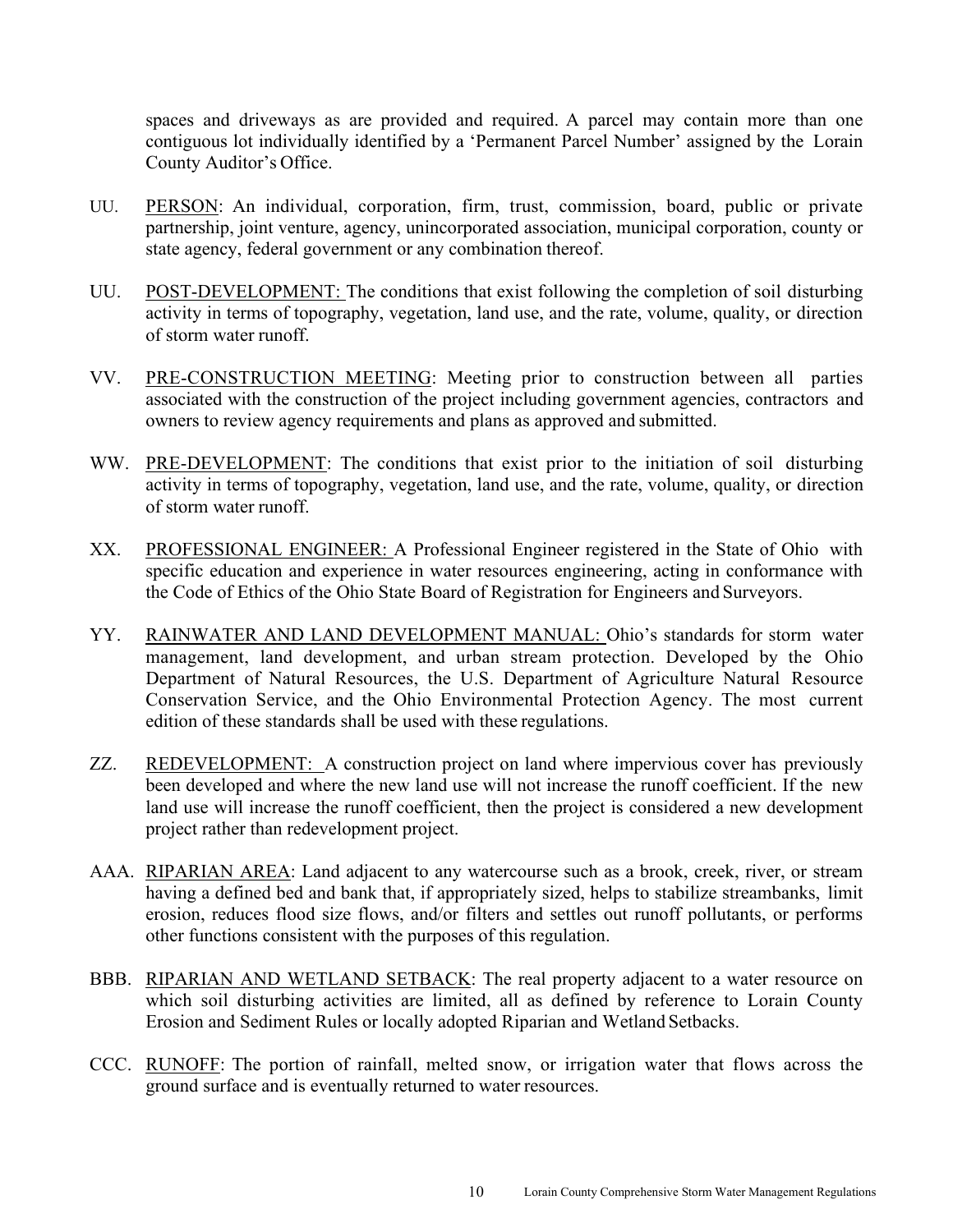- DDD. SEDIMENT: The soils or other surface materials that can be transported or deposited by the action of wind, water, ice, or gravity as a product of erosion.
- EEE. SEDIMENTATION: The deposition of sediment in water resources.
- FFF. SEDIMENT BASIN: A temporary barrier or other suitable retention structure built across an area of water flow to intercept runoff and allow transported sediment to settle and be retained prior to discharge into waters of the State.
- GGG. SEDIMENT CONTROL: The limiting of sediment being transported by controlling erosion or detaining sediment-laden water, allowing the sediment to settle out.
- HHH. SEDIMENT POLLUTION: The degradation of water of the State by sediment as a result of failure to apply management or conservation practices to abate wind or water soil erosion, specifically in conjunction with soil-disturbing activities on land used or being developed for commercial, industrial, residential or other non-farm purposes.
- III. SENSITVE AREA: An area or water resource that requires special management because of its susceptibility to sediment pollution or because of its importance to the well-being of the surrounding communities, region, or the state and includes, but is not limited to, the following:
	- 1. Ponds, wetlands or small lakes with less than five (5) acres of surface area;
	- 2. Small streams with gradients less than ten (10) feet per mile with average annual flows of less than 3.5 feet per second containing sand or gravel bottoms;
	- 3. Drainage areas of locally designated or an Ohio designated Scenic River;
	- 4. Riparian and wetland areas.
- JJJ. SETTLING POND: A runoff detention structure, such as a Sediment Basin or Sediment Trap, which detains sediment-laden runoff, allowing sediment to settle out.
- KKK. SHEET FLOW: Water runoff in a thin uniform layer or rills and which is of small enough quantity to be treated by sediment barriers.
- LLL. SITE OWNER/OPERATOR: Any individual, corporation, firm, trust, commission, board, public or private partnership, joint venture, agency, unincorporated association, municipal corporation, county or state agency, the federal government, other legal entity, or an agent thereof that is responsible for the overall construction site.
- MMM. SLIP: A landslide as defined under "Landslides."
- NNN. SOIL CONSERVATION: The use of the soil within the limits of its physical characteristics and protecting it from unalterable limitations of climate and topography.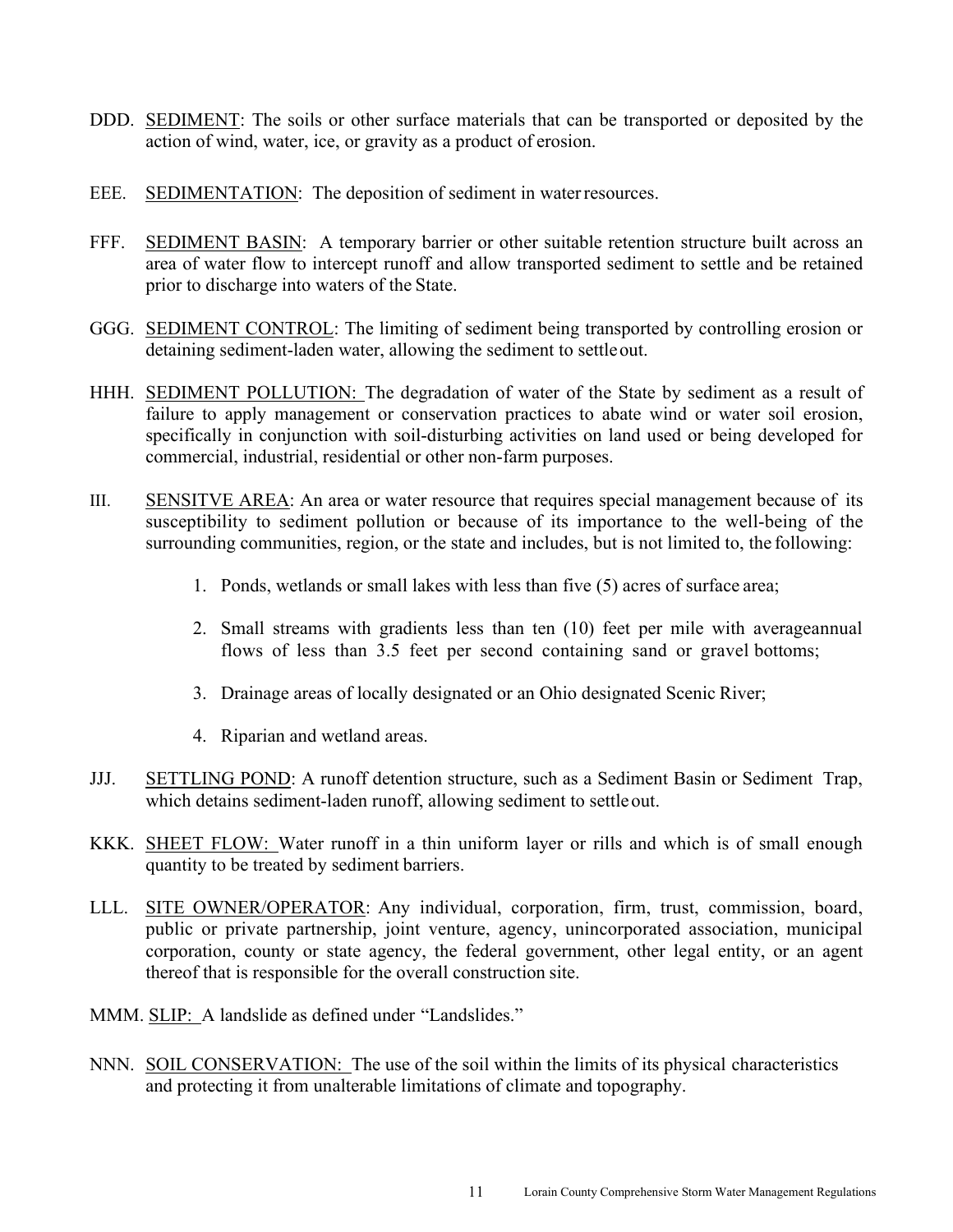- OOO. SOIL DISTURBING ACTIVITY: Clearing, grading, excavating, filling, or other alteration of the earth's surface where natural or human made ground cover is destroyed and that may result in, or contribute to, increased storm water quantity and/or decreased storm water quality.
- PPP. SOIL: Unconsolidated erodible earth material consisting of minerals and/or graphics.
- QQQ. SOIL AND WATER CONSERVATION DISTRICT: An entity organized under Chapter 1515 of the Ohio Revised Code referring either to the Lorain Soil and Water Conservation District Board or its designated employee(s), hereinafter referred to as the Lorain County Soil & Water Conservation District.
- RRR. SOIL LOSS: the soil moved from a given site by the forces of erosion, measured using  $"T"$ .
- SSS. SOIL SURVEY: The official soil survey produced by the Natural Resources Conservation Service, USDA in cooperation with the Division of Soil and Water Conservation, ODNR and the local Board of County Commissioners; www.websoilsurvey.nrcs.usda.gov./app/
- TTT. STRUCTURAL STORM WATER MANAGEMENT PRACTICE OR STORMWATER CONTROL MEASURE (SCM): Any constructed facility, structure, or device that prevents or reduces the discharge of pollutants to water resources and/or controls stormwater volume and flow rate.
- UUU. STORM DRAIN: A conduit, pipe or human-made structure, which serves to transport storm water runoff.

.

- VVV. STORM WATER POLLUTION PREVENTING PLAN (SWP3): The written document that sets forth the plans and practices to be used to meet the requirements of the NPDES permit.
- WWW.STORM WATER RUNOFF: The direct response of a watershed to precipitation, which includes the surface and subsurface runoff that enters a stream, ditch, storm sewer or other concentrated flow during and following precipitation.
- XXX. STABILIZATION: The use of Best Management Practices that reduce or prevent soil erosion by storm water runoff, trench dewatering, wind, ice, gravity, or a combination thereof.
- YYY. STREAM: Shall have the same meaning as "water of the state" contained in O.R.C. 6111.01 and shall include all streams, lakes, ponds, marshes, watercourses, waterways, wells, springs irrigation systems, drainage systems, and other bodies or accumulations of water, surface and underground, natural or artificial, regardless of the depth of the strata in which underground water is located, that are situated wholly or partly within, or border upon, this state, or are within its jurisdiction, except those private waters that do not combine or effect a junction with natural surface or underground waters.
- ZZZ. STRUCTURAL STORM WATER MANAGEMENT PRACTICE: Any constructed facility, structure, or device that provides storage, conveyance, and/or treatment of storm water runoff.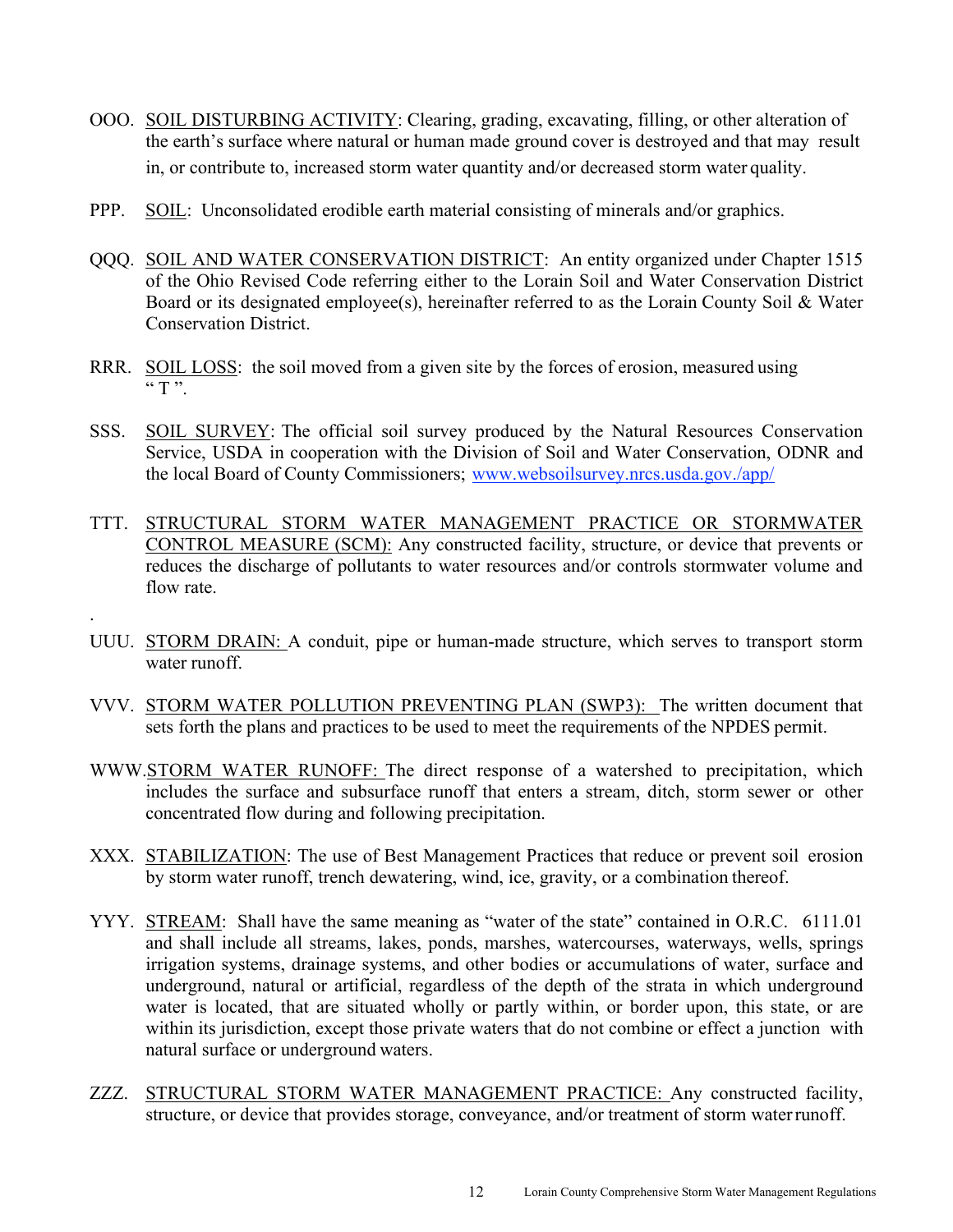- AAAA. SUBSOIL: That portion of the soil below the topsoil or plow layer, beginning  $6 12$ " below surface down to bedrock parent material.
- BBBB. SURFACE WATERS OF THE STATE: All streams, lakes, reservoirs, marshes, wetlands, or other waterways situated wholly or partly within the boundaries of the state, except those private waters which do not combine or affect a junction with surface water. Waters defined as sewerage systems, treatment works or disposal systems in Section 6111.01 of the Ohio Revised Code are not included.
- CCCC.TOTAL MAXIMUM DAILY LOAD: The sum of the existing and/or projected point source, nonpoint source, and background loads for a pollutant to a specified watershed, water body, or water body segment. A TMDL sets and allocates the maximum amount of a pollutant that may be introduced into the water and still ensures attainment and maintenance of water quality standards.
- DDDD. UNSTABLE SOILS: A portion of land surface or area which is prone to slipping, sloughing, landslides or is identified by Natural Resource Conservation Service, USDA methodology as having low soil strength.
- EEEE. WATER QUALITY VOLUME: The volume of runoff from a contributing watershed that shall be captured and treated, equivalent to the maximized capture volume as defined in the American Society of Civil Engineers (ASCE) Manual and Report on Engineering Practice No. 87 and Water Environment Federation Manual of Practice No. 23 titled *Urban Runoff Quality Management*.
- FFFF. WATER RESOURCE: Any public or private body of water; including wetlands; the area within the ordinary high water level of lakes and ponds; as well as the area within the ordinary high water level of any brook, creek, river, or stream having a defined bed and bank (either natural or artificial) which confines and conducts continuous or intermittent flow.
- GGGG. WATER RESOURCE CROSSING: Any bridge, box, arch, culvert, truss, or other type of structure intended to convey people, animals, vehicles, or materials from one side of a watercourse to another. This does not include private, non-commercial footbridges or pole mounted aerial electric or telecommunication lines, nor does it include below grade utility lines.

HHHH. WATERCOURSE: Any natural, perennial, or intermittent channel, stream, river or brook.

- IIII. WATERSHED: The total drainage area contributing storm water runoff to a single point.
- JJJJ. WETLAND: Those areas that are inundated or saturated by surface or ground water at a frequency and duration sufficient to support, and that under normal circumstances do support, a prevalence of vegetation typically adapted for life in saturated soil conditions, including swamps, marshes, bogs, and similar areas (40 CFR 232, as amended).
- KKKK. WETLAND SETBACK: Those lands within the County that fall within the area defined by the criteria set forth in these regulations.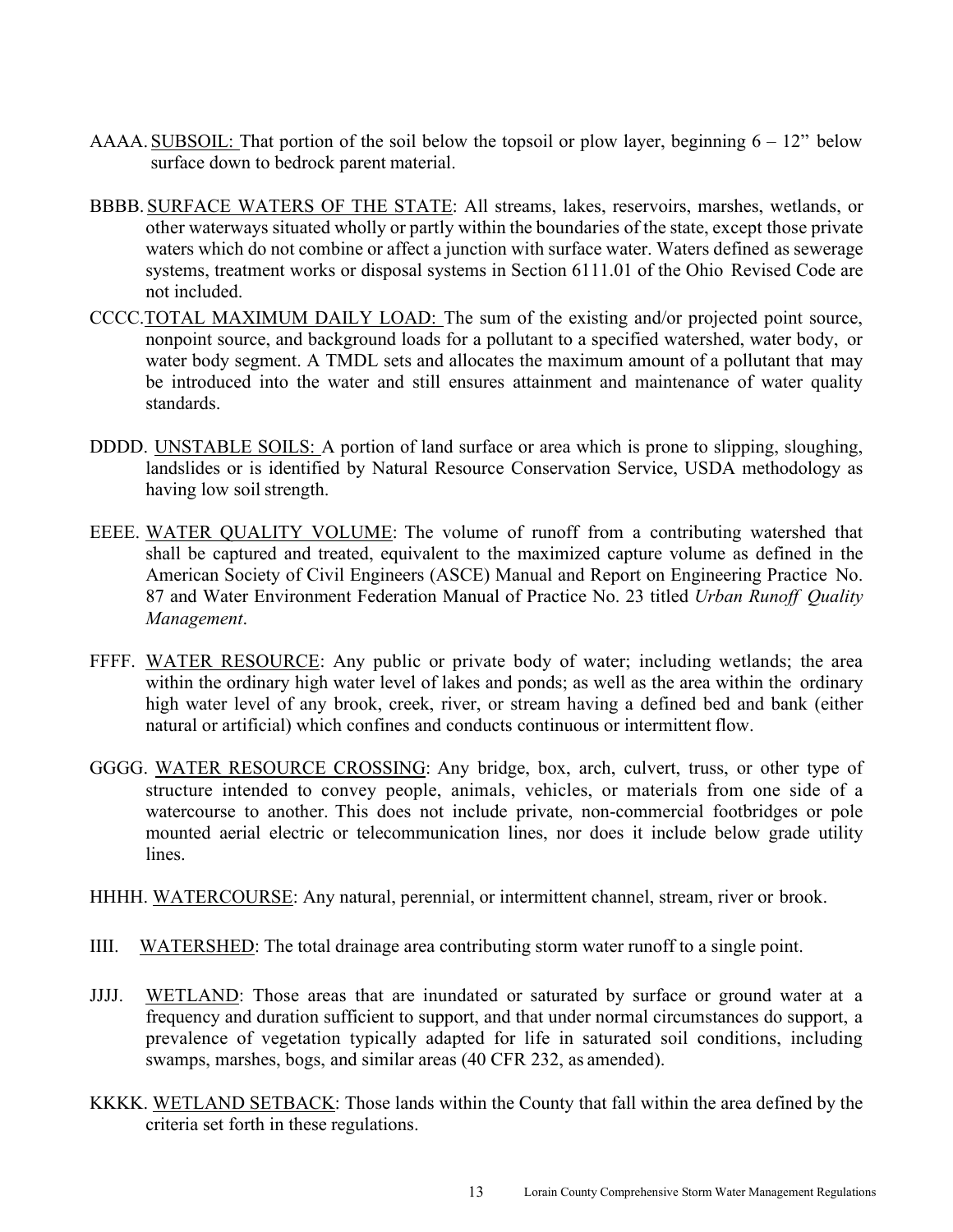## **3. DISCLAIMER OF LIABILITY**

- A. Compliance with the provisions of this regulation shall not relieve any person from responsibility for damage to any person otherwise imposed by law. The provisions of this regulation are promulgated to promote the health, safety, and welfare of the public and are not designed for the benefit of any individual or any particular parcel of property.
- B. By approving a Post Construction Comprehensive Storm Water Management Plan under this regulation, the County does not accept responsibility for the design, installation, and operation and maintenance of storm water management practices.

#### **4. CONFLICTS, SEVERABILITY, NUISANCES & RESPONSIBILITY**

- A. Where this regulation is in conflict with other provisions of law or ordinance, the most restrictive provisions, as determined by the Administrator shall prevail.
- B. If any clause, section, or provision of this regulation is declared invalid or unconstitutional by a court of competent jurisdiction, the validity of the remainder shall not be affected thereby.
- C. These Rules shall not be construed as authorizing any person to maintain a nuisance on their property, and compliance with the provisions of this regulation shall not be a defense in any action to abate such a nuisance.
- D. Failure of the County to observe or recognize hazardous or unsightly conditions or to recommend corrective measures shall not relieve the site owner from the responsibility for the condition or damage resulting therefrom, and shall not result in the County, its officers, employees, or agents being responsible for any condition or damage resulting therefrom.

#### **5. DEVELOPMENT OF COMPREHENSIVE STORM WATER MANAGEMENT PLANS**

- A. This regulation requires that a "Post-Construction" Comprehensive Storm Water Management Plan be developed and implemented to meet these Rules and be coordinated and combined with any Riparian and Wetland Setback Plan and the Lorain County Erosion and Sediment Control Rules. Combination of these documents m a y constitute the Comprehensive Storm Water Management Plan. The Plan shall be implemented for which 10,000 sf or more of **impervious area is added or for all soil disturbing activities disturbing one (1) acre or more of total land**, **or less than one (1) acre if part of a larger common plan of development or sale disturbing one (1) or more acres of total land, and on which any regulated activity**  of Lorain County Erosion and Sediment Control Rules – Section 1.3 and 3.1 is proposed. The Comprehensive Storm Water Management Plan so developed may serve as the Stormwater Pollution Prevention Plan required by Ohio EPA as part of the NPDES Storm Water Permit for General Construction.
- B. The County shall administer this regulation, shall be responsible for determination of compliance with this regulation, and shall issue notices and orders as may be necessary. The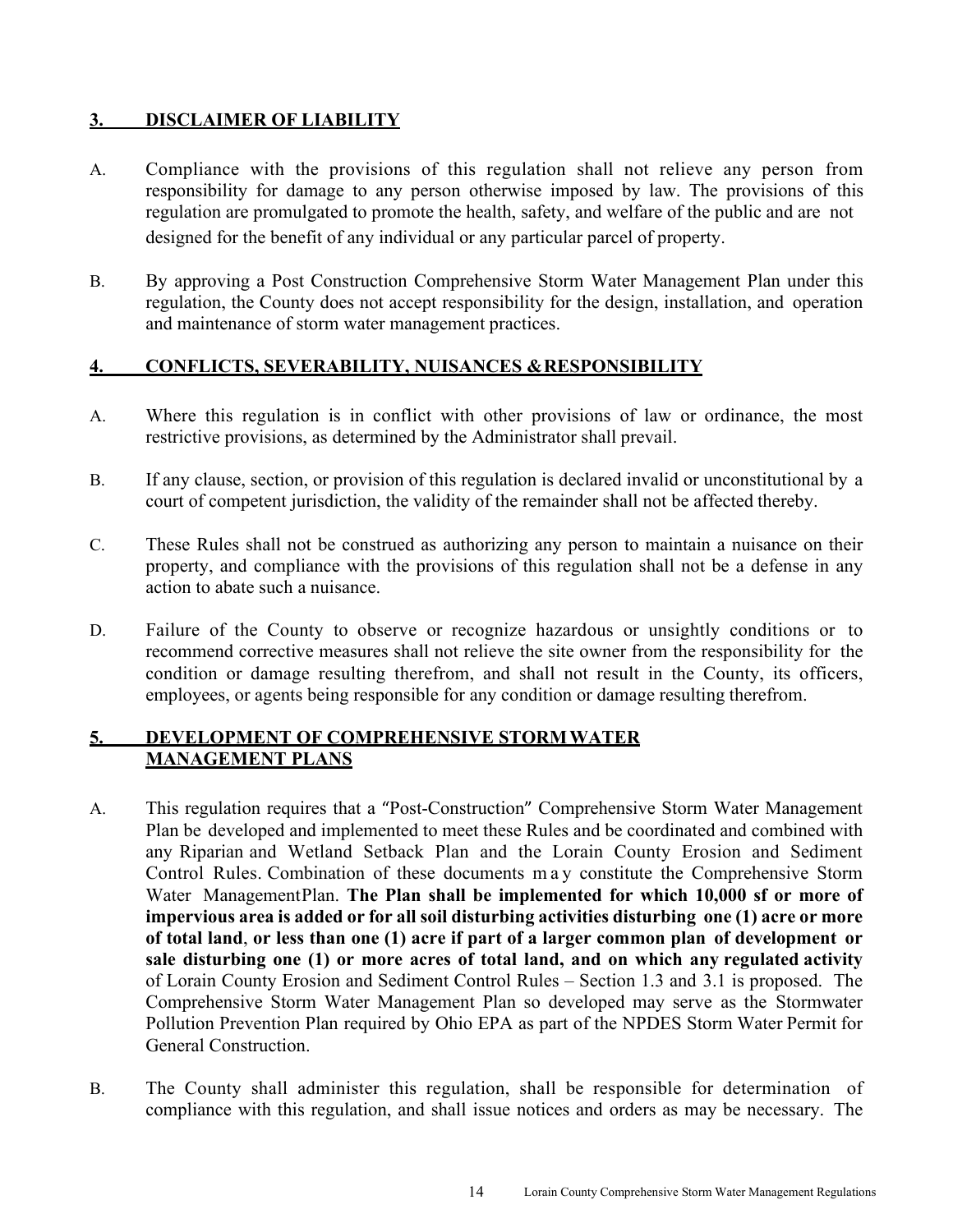landowners / developers may consult with the Lorain County Soil & Water Conservation District, Lorain County Engineer's Office, private engineers, storm water districts, or other technical experts in reviewing the Comprehensive Storm Water Management Plan.

C. In addition to the requirements and design standards of this regulation the Comprehensive Storm Water Management Plan must meet the minimum requirements of the current Ohio EPA Construction General Permit and the design standards of the Ohio EPA Rainwater and Land Development Manual, current edition.

#### **6. APPLICATION PROCEDURES**

http://www.loarainswcd.com/forms/post-Constr-Plan-Application.pdf

- A. Pre-Application Meeting: The applicant shall attend a Pre-Application Meeting with the Administrator and County Engineer to discuss the proposed project, review the requirements of this regulation, identify unique aspects of the project that shall be addressed during the review process, and establish a preliminary review and approval schedule.
- B. Preliminary Comprehensive Storm Water Management Plan: The applicant shall submit two (2) sets of a Preliminary Comprehensive Storm Water Management Plan (Preliminary Plan) and the applicable fees to the Administrator. The Preliminary Plan shall show the proposed property boundaries, setbacks, topography extending at least 25 feet beyond site extents, dedicated open space, public roads, water resources, storm water control facilities, and easements in sufficient detail and engineering analysis to allow the Administrator to determine whether the site will meet the intent of this regulation and if the proposed storm water management practices will be capable of controlling runoff from the site in compliance with this regulation. The applicant shall submit two (2) sets of the Preliminary Plan and applicable fees as follows:
	- 1. For subdivisions: In conjunction with the submission of the preliminary subdivision plan.
	- 2. For other construction projects: In conjunction with the application for a zoning permit.
	- 3. For general clearing projects: In conjunction with the application for a zoning permit.
	- 1. Final Comprehensive Storm Water Management Plan: The applicant shall submit two (2) sets of a Final Comprehensive Storm Water Management Plan (Final Plan) and the applicable fees to the Administrator prior to any of the following:  $(1)$  Submittal of the final plat (for subdivisions) with applicable fees paid to Lorain County Commissioners; (2) Submittal of improvement plans with applicable fees to Lorain County Engineer's Office; ( 3 ) S u b m i t t a l o f an application for a building with applicable fees to a certified Building Department; (4) Submittal of a zoning permit for the site with applicable fees to that township. The Final Plan shall meet the requirements of Section 8 of these rules and shall be approved prior to approval of the final plat and/or before issuance by the township's zoning inspector or building permit by the Building Inspector.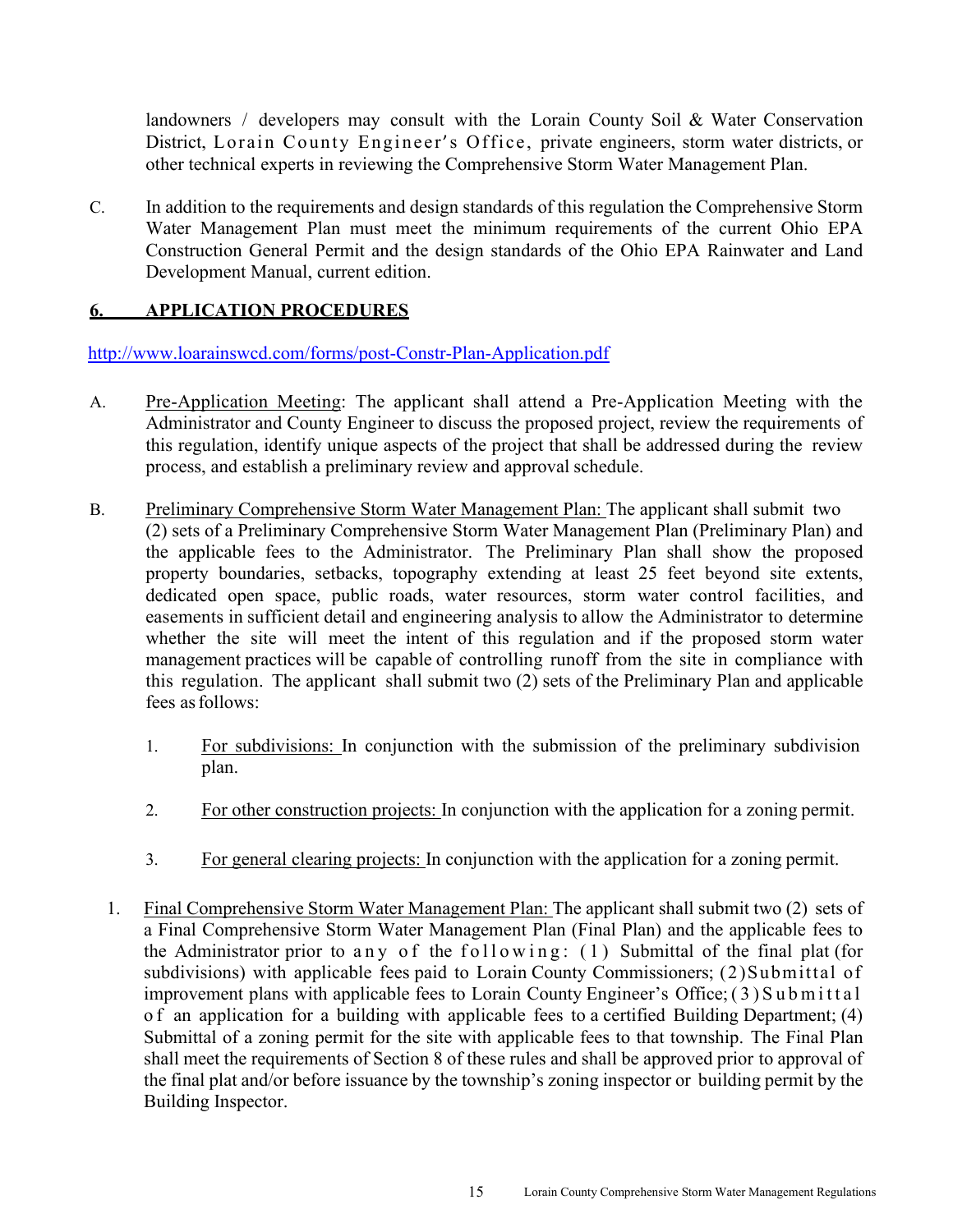- C. Review and Comment: Lorain County Soil & Water Conservation District and Lorain County Engineer shall review the Preliminary and Final Plans submitted and shall approve or return for revisions with comments and recommendations for revisions. A Preliminary or Final Plan rejected because of deficiencies shall be returned with a narrative report stating specific inadequacies and the procedures for filing a revised Preliminary or Final Plan. The Administrator shall review the plan and approve or return for revision with comments and recommendations for revisions, within thirty (30) days working days after receipt of said plan. At the time of receipt of a revised plan, another thirty (30) working days review period shall be commenced.
- D. Approval Necessary: Land clearing and soil-disturbing activities shall not begin and zoning and/or building permits shall not be issued without an approved Comprehensive Storm Water Management Plan.
- E. Valid for Two Years: Approvals issued in accordance with this regulation shall remain valid for two (2) years from the date of approval.
- F. One (1) Year Maintenance Bond: Shall be required for all improvements including " postconstruction" measures. Lorain County Engineer may waive the requirement of the maintenance bond for small residential water quality SCMs within a larger common plan of sale that disturbs less than five (5) acres of land.

#### *7***. COMPLIANCE WITH STATE AND FEDERAL REGULATIONS**

Approvals issued in accordance with this regulation do not relieve the applicant of responsibility for obtaining all other necessary permits and/or approvals from other federal, state, and/or county agencies. If requirements vary, the most restrictive shall prevail. These permits may include, but are not limited to, those listed below. Applicants are required to show proof of compliance with these regulations before the County will issue a storm water approval.

- A. Ohio EPA NPDES Permits authorizing storm water discharges associated with construction activity. Proof of compliance with these requirements shall be the applicant's Notice of Intent (NOI) number from Ohio EPA, a copy of the Ohio EPA Director's Authorization Letter for the NPDES Permit, or a letter from the site owner certifying and explaining why the NPDES Permit is not applicable.
- B. Section 401 of the Clean Water Act: Proof of compliance shall be a copy of the Ohio EPA Water Quality Certification application tracking number, public notice, project approval, or a letter from the site owner certifying that a qualified professional has surveyed the site and determined that Section 401 of the Clean Water Act is not applicable. Wetlands, and other waters of the United States, shall be delineated by protocols accepted by the U.S. Army Corps of Engineers at the time of application of this regulation.
- C. Ohio EPA Isolated Wetland Permit: Proof of compliance shall be a copy of Ohio EPA's Isolated Wetland Permit application tracking number, public notice, project approval, or a letter from the site owner certifying that a qualified professional has surveyed the site and determined that Ohio EPA's Isolated Wetlands Permit is not applicable. Isolated wetlands shall be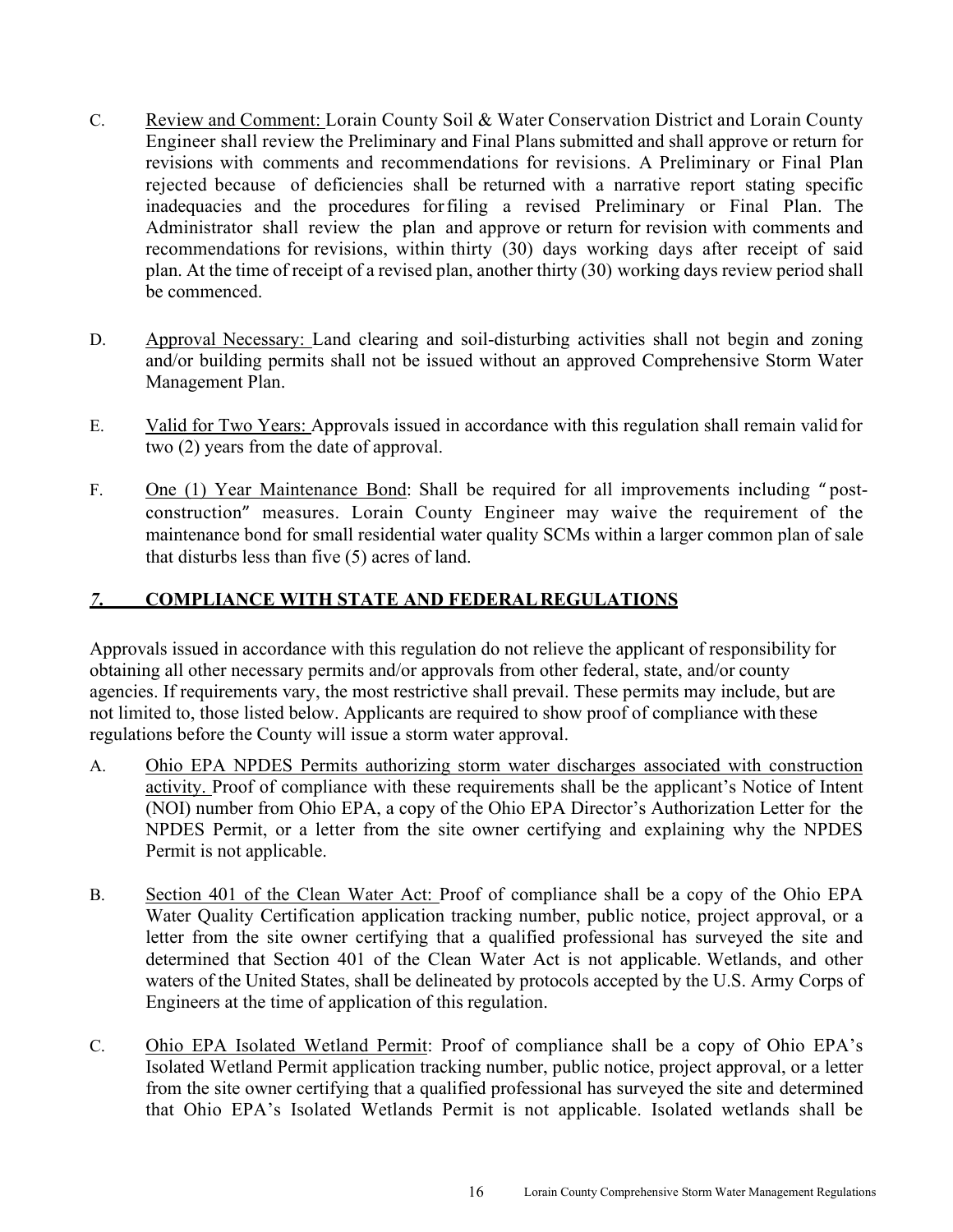delineated by protocols accepted by the U.S. Army Corps of Engineers at the time of application of this regulation.

- D. Section 404 of the Clean Water Act: Proof of compliance shall be a copy of the U.S. Army Corps of Engineers Individual Permit application, public notice, or project approval, if an Individual Permit is required for the development project. If an Individual Permit is not required, the site owner shall submit proof of compliance with the U.S. Army Corps of Engineer's Nationwide Permit Program. This shall include one of the following:
	- 1. A letter from the site owner certifying that a qualified professional has surveyed the site and determined that Section 404 of the Clean Water Act is not applicable.
	- 2. A site plan showing that any proposed fill of waters of the United States conforms to the general and special conditions specified in the applicable Nationwide Permit. Wetlands, and other waters of the United States, shall be delineated by protocols accepted by the U.S. Army Corps of Engineers at the time of application of this regulation.
- E. Ohio Dam Safety Law: Proof of compliance shall be a copy of the ODNR Division of Water permit application tracking number, a copy of the project approval letter from the ODNR Division of Water, or a letter from the site owner certifying and explaining why the Ohio Dam Safety Law is not applicable.
- F. Flood Plain Permit(s): Proof of compliance shall be a copy of the U.S. Army Corps of Engineer's Conditional Letter of Map Revisions and/or a local flood plain permit. If no work is proposed in the flood plain, the applicant shall submit proof in the form of a letter from the site owner certifying that a qualified professional has surveyed the site and determined that no fill will be placed in the flood plain.

#### **8. COMPREHENSIVE STORM WATER MANAGEMENT PLAN**

- A. Comprehensive Storm Water Management Plan Required: The applicant shall develop a "Post-Construction" Storm Water Management Plan describing how the quantity and quality of storm water for every discharge will be managed after construction is complete from the site, no "bypass" allowed. The plan will illustrate the type, location, and dimensions of every structural and non-structural storm water management practice incorporated into the site design, and the rationale for their selection. The rationale shall address how these storm water management practices will address flooding within the site as well as flooding that may be caused by the development upstream and downstream of the site. The rationale will also describe how the storm water management practices minimize impacts to the physical, chemical, and biological characteristics of on-site and downstream water resources and, if necessary, correct current degradation of water resources that is occurring or take measures to prevent predictable degradation of water resources.
- B. Preparation by Professional Engineer: The Comprehensive Storm Water Management Plan shall be prepared by a registered professional engineer and include supporting calculations,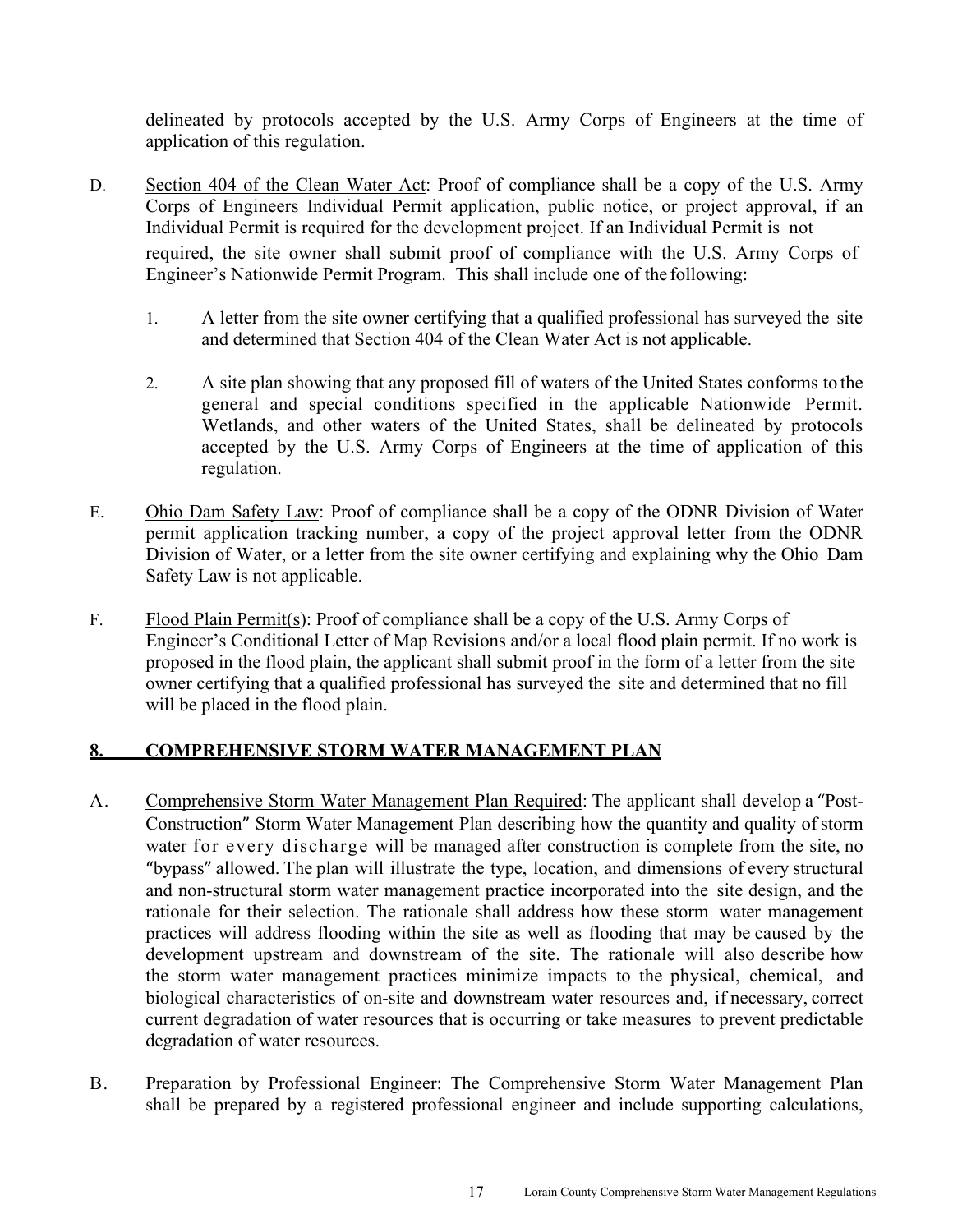plan sheets, and design details. To the extent necessary, as determined by the Lorain County Engineer's office, a site survey shall be performed by a Registered Professional Surveyor to establish boundary lines, measurements, or land surfaces.

- C. Community Procedures: The Lorain County Engineer's office shall prepare and maintain procedures providing specific criteria and guidance to be followed when developing the Comprehensive Storm Water Management Plan. These procedures may be updated from time to time, at the discretion of the Lorain County Engineer's office based on improvements in engineering, science, monitoring, and local maintenance experience. The Lorain County Engineer's office will make the final determination of whether the practices proposed in the Comprehensive Storm Water Management Plan meet the requirements of this regulation. The Lorain County Engineer's office may also maintain a list of acceptable Best Management Practices to be used in Lorain County, that meet the criteria of this regulation.
- D. Contents of the Comprehensive Storm Water Management Plan: The Preliminary Comprehensive Storm Water Management Plan shall contain an application, narrative report, construction site plan sheets, a long-term Inspection and Maintenance Agreement, and a site description with the following information provided:
	- 1. Site description:
		- a. A description of the nature and type of the construction activity (e.g. residential, shopping mall, highway, etc.).
		- b. Total area of the site and the area of the site that is expected to be disturbed (i.e. grubbing, clearing, excavation, filling or grading, including off-site borrow areas).
		- c. A description of prior land uses at the site.
		- d. An estimate of the impervious area and percent of imperviousness created by the soil-disturbing activity at the beginning and at the conclusion of the project.
		- e. Existing data describing the soils throughout the site, including the soil series and association, hydrologic soil group, porosity, infiltration characteristics, depth to groundwater, depth to bedrock, and any impermeable layers.
		- f. If available, the quality of any known pollutant discharge from the site such as that which may result from previous contamination caused by prior land uses.
		- g. The location and name of the immediate water resource(s) and the first subsequent water resource(s).
		- h. The plan (aerial view) extent and description of water resources at or near the site that will be disturbed or will receive discharges from the project.
		- i. Describe the current condition of water resources including the vertical stability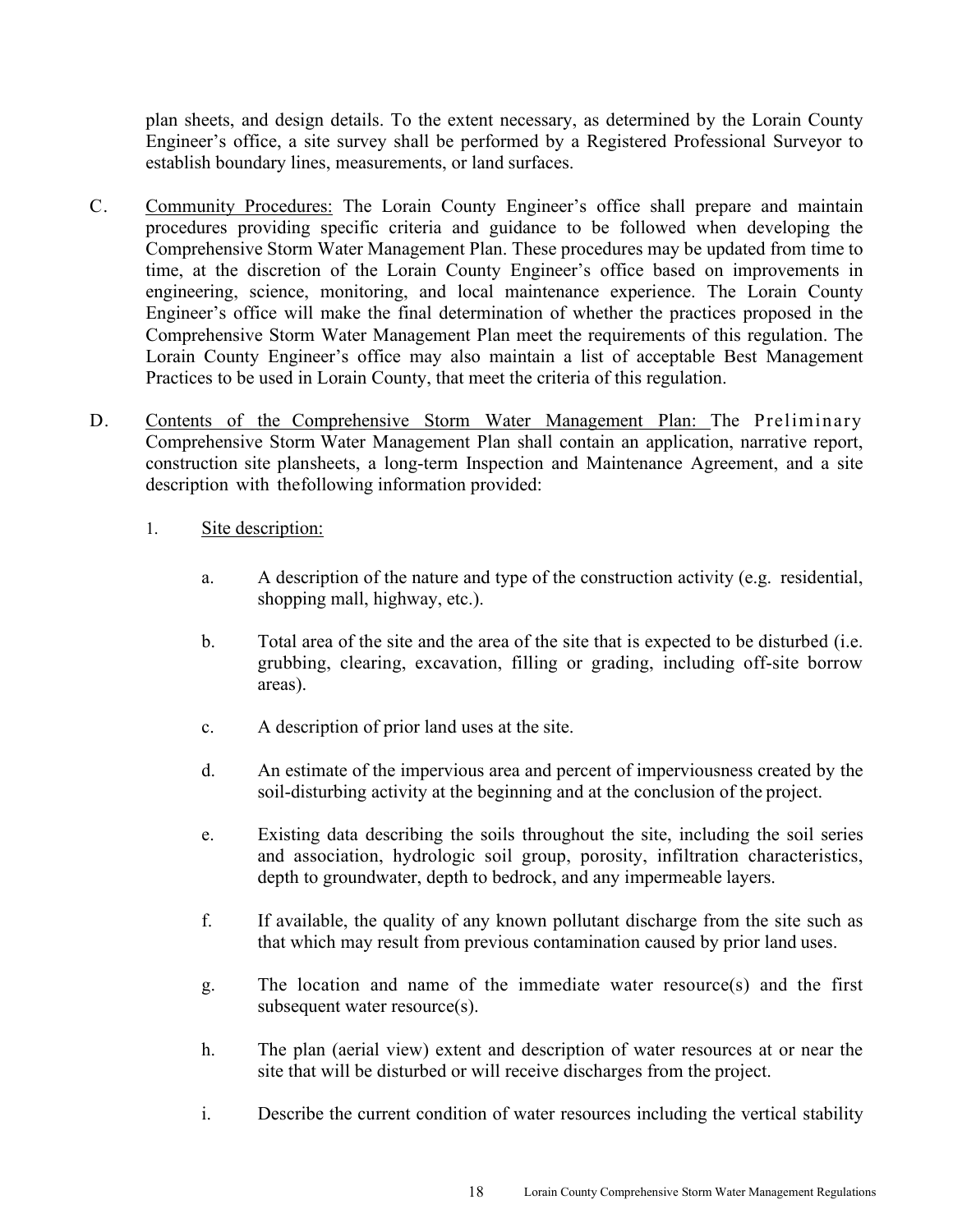of stream channels and indications of channel incision that may be responsible for current or future sources of high sediment loading or loss of channel stability.

#### Site map showing:

- j. Limits of soil-disturbing activity on the site.
- k. Soils types for the entire site, including locations of unstable or highly erodible soils.
- l. Existing and proposed one-foot elevation (1') contours. This shall include a delineation of drainage watersheds expected before, during, and after major grading activities as well as the size of each drainage watershed in acres.
- m. Water resource locations including springs, wetlands, streams, lakes, water wells, and associated setbacks on or within two-hundred (200) feet of the site, including the boundaries of wetlands or streams and first subsequent named receiving water(s). Include wetlands to be preserved and protected.
- n. Existing and planned locations of buildings, roads, parking facilities, and utilities.
- o. The location of any in-stream activities including stream crossings.
- 2. Contact information: Company name and contact information as well as contact name, addresses, email address(es), and phone numbers for the following:
	- a. The Professional Engineer who prepared the Comprehensive Storm Water Management Plan.
	- b. The Owner(s) of the Development Area.
	- c. The Applicant.
	- d. The Developer.
- 3. Phase, if applicable, of the overall development plan.
- 4. List of sub-lot numbers if project is a subdivision.
- 5. Ohio EPA NPDES Permit Number and other applicable state and federal permit numbers, if available or status of various permitting requirements if final approvals have not been received.
- 6. Location, including complete site address and sub-lot number if applicable.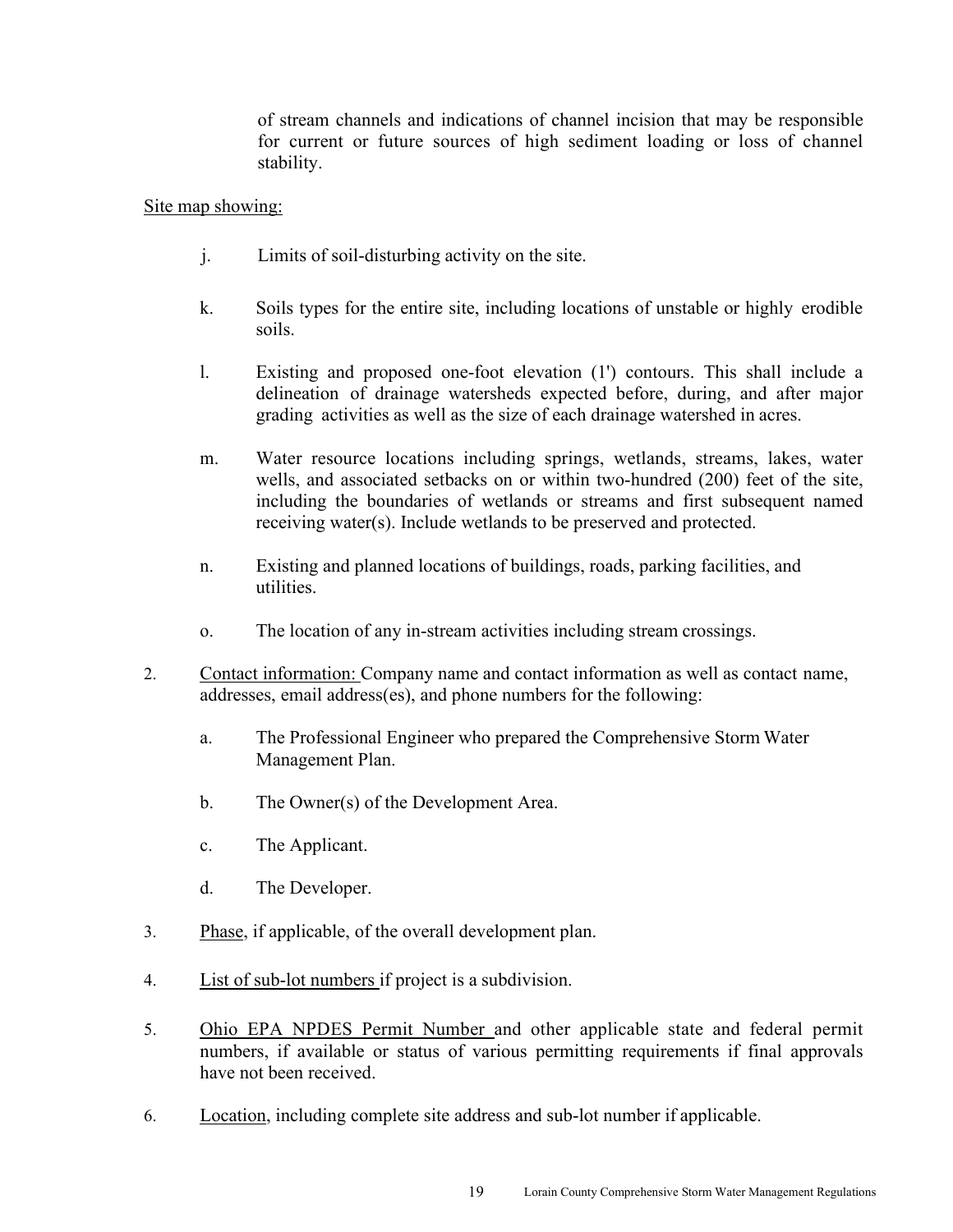- 7. Location of any easements or other restrictions placed on the use of the property.
- 8. A site plan sheet showing:
	- a. The location of each proposed post construction storm water management practice and its point of discharge from the site. The size of the total drainage area contributing to the practice shall be indicated with either: *a.* the percent imperviousness; or *b.* post-Construction land use breakdown in acres shown.
	- b. The geographic coordinates of the site AND each proposed practice in North American Datum Ohio State Plan North longitude and latitude.

It is preferred that the entire site be shown on one plan sheet to allow a complete view of the site during plan review. If a smaller scale is used to accomplish this, separate sheets providing an enlarged view of areas on individual sheets should also be provided.

- 9. An Inspection and Maintenance Agreement. The Inspection and Maintenance Agreement required for storm water management practices under this regulation shall be a separate agreement between Lorain County and the owner, and shall contain the following information and provisions (The standard Inspection and Maintenance Agreement is provided in Appendix A):
	- a. The location of each storm water control measure (SCM), including those practices permitted to be located in, or within fifty (50) feet of, water resources, and identification of the drainage area served by each storm water management practice.
	- b. A schedule for regular maintenance for each aspect of the storm water management system and description of routine and non-routine maintenance tasks to ensure continued performance of the system as is detailed in the approved Post-Construction Storm Water Management Plan. This schedule may include additional standards, as required by the Lorain County Engineer, to ensure continued performance of storm water management practices permitted to be located in, or within fifty (50) feet of, water resources.
	- c. The location and documentation of all access and maintenance easements to serve the property.
	- d. Identification of the current and proposed landowner(s), organization, or municipality responsible for long-term maintenance, including repairs, of the storm water management practices.
	- e. The landowner(s), organization, or municipality w h o shall maintain storm water management practices in accordance with this regulation.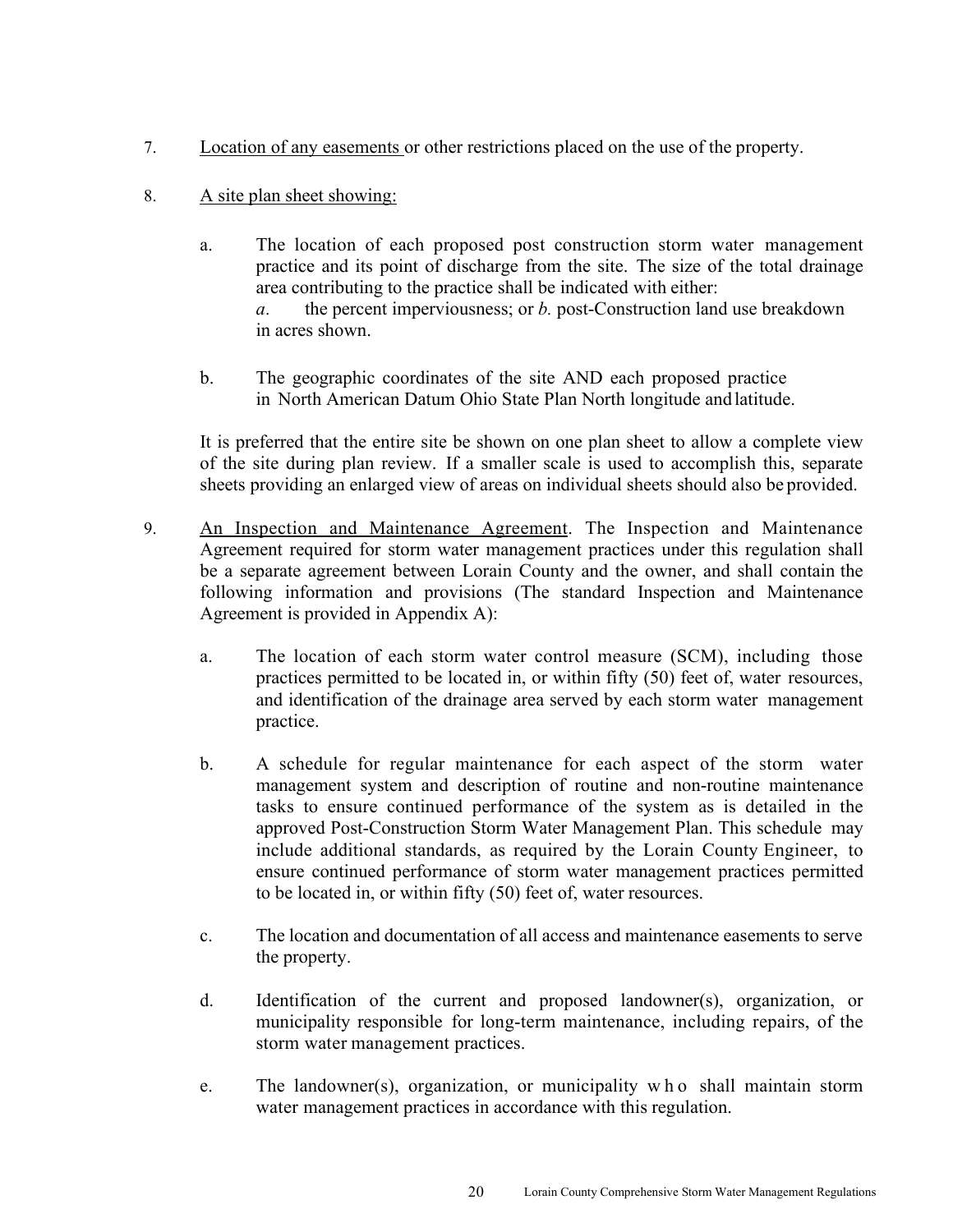- f. Lorain County has the authority to enter upon the property to conduct inspections as necessary to verify that the storm water management practices are being maintained and operated in accordance with this regulation.
- g. Lorain County shall maintain public records of the results of its site inspections, shall inform the landowner(s), organization, or municipality responsible for maintenance of the inspection results, and shall specifically indicate any corrective actions required to bring the storm water practices into proper working condition.
- h. If Lorain County notifies the landowner(s), organization, or municipality responsible for maintenance of the maintenance problems that require correction, the specific corrective actions shall be taken within a reasonable time frame as determined by Lorain County.
- i. Lorain County is authorized to enter upon the property and to perform the corrective actions identified in the inspection report if the landowner(s), organization, or municipality responsible for maintenance does not make the required corrections in the specified time period. Lorain County shall be reimbursed by the landowner(s), organization, or municipality responsible for maintenance for all expenses incurred within 10 days of receipt of invoice from Lorain County.
- j. The proposed method of funding long-term maintenance and inspections of all storm water management practices.
- k. A release of Lorain County from all damages, accidents, casualties, occurrences, or claims that might arise or be asserted against Lorain County from the construction, presence, existence, or maintenance of the storm water management practices.

Alteration or termination of these stipulations is prohibited. The applicant shall provide a draft of this Inspection and Maintenance Agreement as part of the Comprehensive Storm Water Management Plan submittal. A recorded copy of the final Agreement shall be submitted to Lorain County to receive final inspection approval of the site.

10. Calculations required: The applicant shall submit calculations for projected storm water runoff flows, volumes, and timing into and through all SCMs for flood control, channel protection, water quality, and the condition of the habitat, stability, and condition of each water resource and its flood plain, as required in Section 9 of this regulation. These submittals shall be completed for both pre- and post-development land use conditions and shall include the underlying assumptions and hydrologic and hydraulic methods and parameters used for these calculations. The applicant shall also include critical storm determination and demonstrate that the runoff from offsite and upper watershed areas have been considered in the calculations.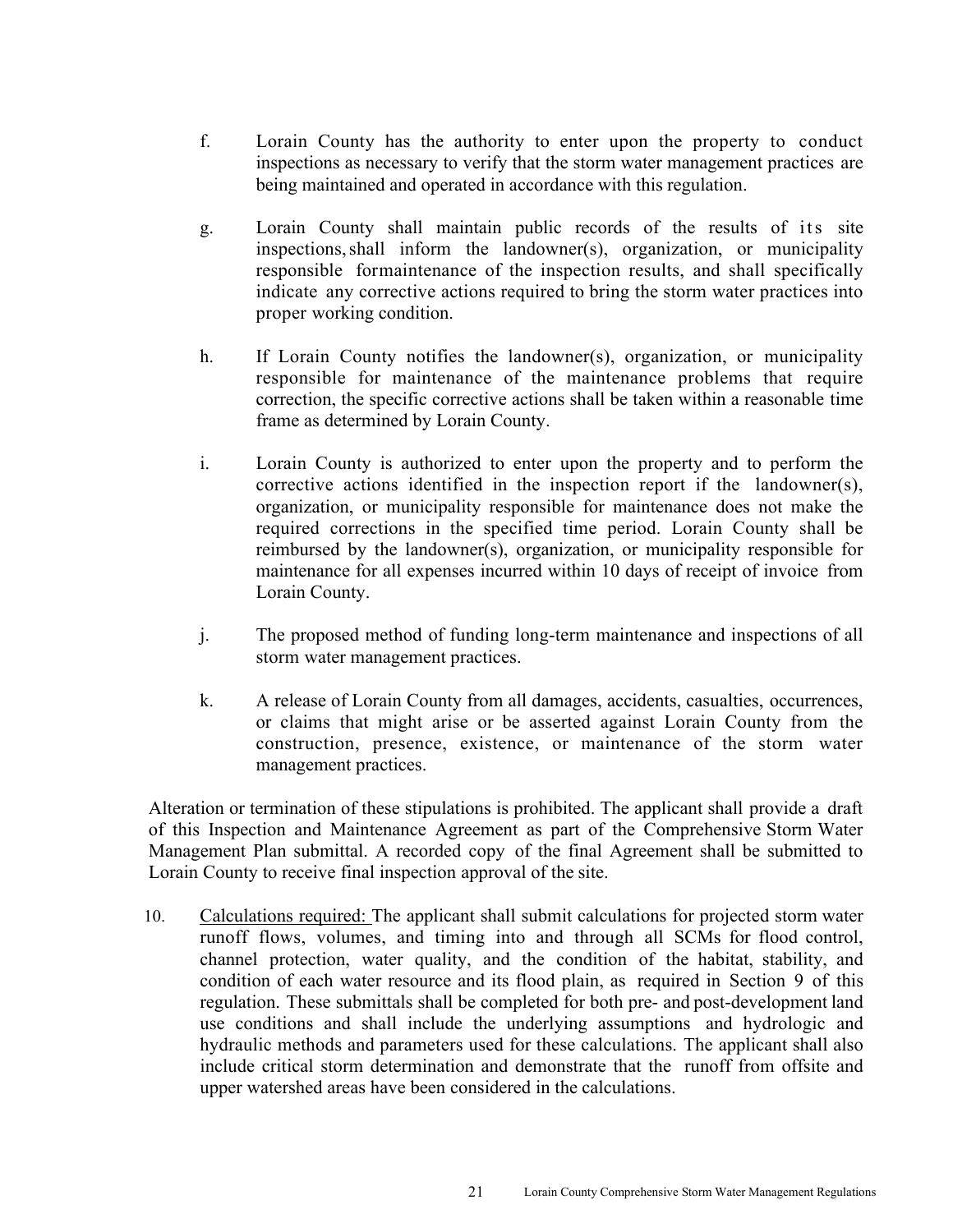- 11. List of all contractors and subcontractors before construction: Prior to construction and before the pre-construction meeting, provide the list of all contractors and subcontractors names, addresses, and phones involved with the implementation of the Post Construction Storm Water Management Plan including a written document containing signatures of all parties as proof of acknowledgment that they have reviewed and understand the requirements and responsibilities of the Post Construction Storm Water Management Plan.
- 12. Existing and proposed drainage patterns: The location and description of existing and proposed drainage patterns and storm water management practices, including any related storm water management practices beyond the development area including the larger common development area.
- 13. For each storm water management practice to be employed, include the following:
	- a. Location and size, including detail drawings, maintenance requirements during and after construction, and design calculations, all where applicable.
	- b. Final site conditions including storm water inlets and permanent nonstructural and structural storm water management practices. Details of storm water management practices shall be drawn to scale and shall show volumes and sizes of contributing drainage areas.
	- c. Any other structural and/or non-structural storm water management practices necessary to meet the design criteria in this regulation and any supplemental information requested by the Lorain County Engineer.
	- d. 25' wide clear access to SCMs with minimum 15 feet wide level graded base and 12 feet wide gravel, asphalt or concrete driveway as determined by the Lorain County Engineer.

#### **9. DESIGN PERFORMANCE STANDARDS**

- A. General: The storm water system, including storm water management practices for storage, treatment and control, and conveyance facilities, shall be designed to prevent structure flooding during the NRCS one-hundred (100)-year, twenty-four (24)-hour storm event; to maintain predevelopment runoff patterns and flows, and to meet the following criteria:
	- 1. Integrated practices that address degradation of water resources. The storm water management practices shall function as an integrated system that controls flooding and minimizes the degradation of the physical, biological, and chemical integrity of the water resources receiving storm water discharges from the site. Acceptable practices shall:
		- a. Not disturb riparian areas, unless the disturbance is intended to support a watercourse restoration project and complies with Lorain County Erosion and Sediment Control Rules – Section 4.4-F-2 and or the locally adopted Riparian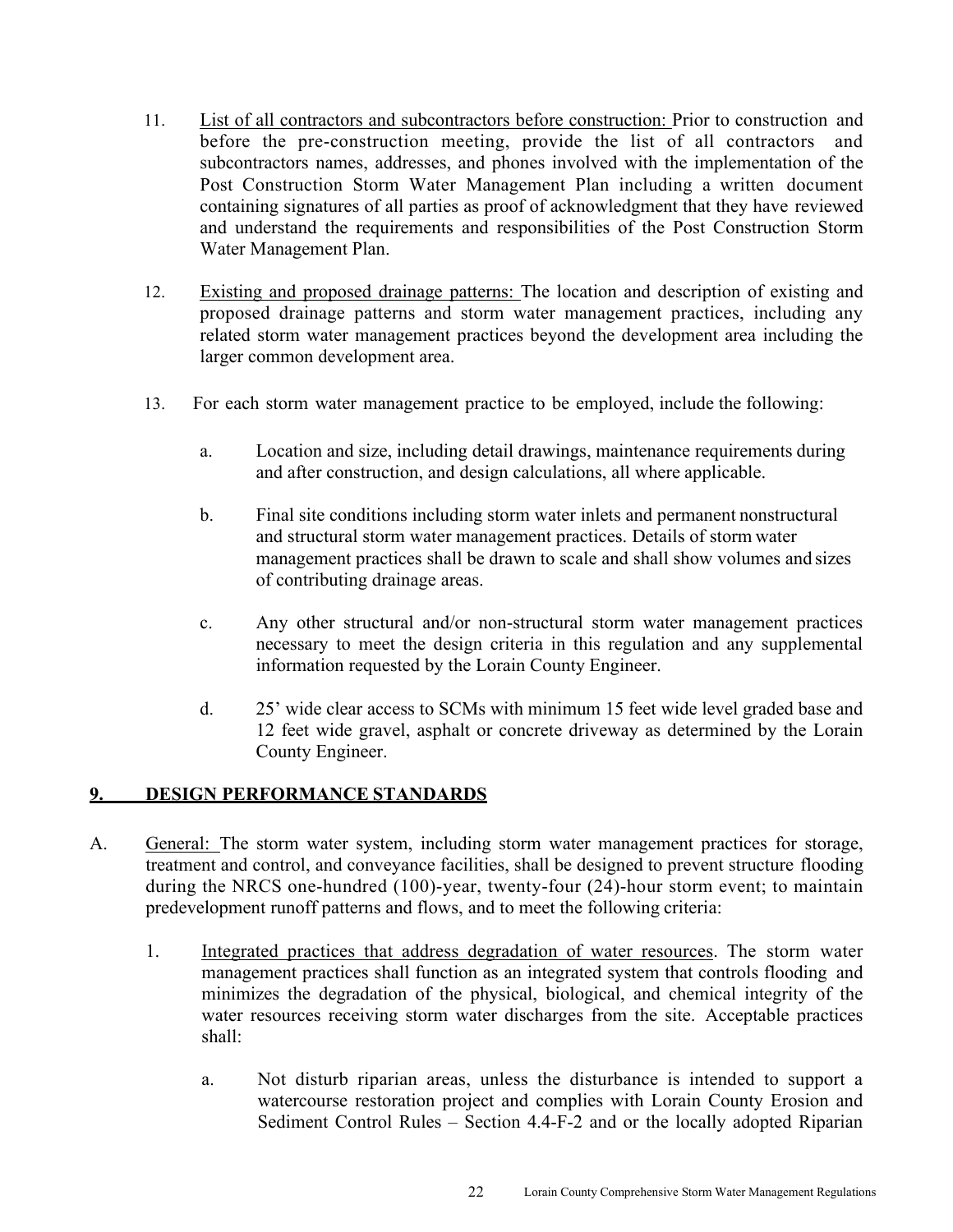and Wetland Setbacks.

- b. Minimize impacts to predevelopment hydrology and groundwater recharge on as much of the site as practical.
- c. Only install new impervious surfaces and compact soils where necessary to support the future land use.
- d. Compensate for increased runoff volumes caused by new impervious surfaces , development and soil compaction by reducing storm water peak flows to equal or less than predevelopment levels, and by capturing all runoff from said practices. Storm water management practices that meet these criteria in this regulation, and additional criteria required by the Lorain County Engineer, shall comply with this regulation.
- 2. Practices designed for final use: Storm water management practices shall be designed to achieve the storm water management objectives of this regulation, to be compatible with the proposed development and post-construction use of the development area, to protect the public health, safety, welfare, and to function safely with minimal maintenance.
- 3. Adequate Outfall: Convey runoff from the development area to an adequate outfall, as recommended by the applicant's Professional Engineer, and approved by the Lorain County Engineer. Submit an engineering report at the preliminary plan stage that addresses the adequate outfall issue. Convey runoff to any adequate outfall that lies beyond the development area in accordance with these Comprehensive Storm Water Management Regulations. In this case, the applicant shall obtain easements for construction and maintenance and shall provide off-site improvements as recommended by his or her Professional Engineer and approved by the Lorain County Engineer.
- 4. Storm water management for entire development area: Areas developed for a subdivision, shall provide storm water management and water quality controls for the entire development area. This shall include provisions for lot grading and drainage that prevent structure flooding during the 100-year, 24-hour storm; and maintain, to the extent practicable, the pre- development runoff patterns, and peak flows from the development area.
- 5. Storm water facilities in water resources: Storm water management practices and related activities shall not be constructed in water resources unless the applicant shows proof of compliance with all appropriate permits from the Ohio EPA, the U.S. Army Corps, and other applicable federal, state, and local agencies as required in Section 7 of this regulation, and the activity is in compliance with Chapter 3 – Regulated Activities of the Lorain County Erosion and Sediment Control Rules and /or the locally adopted Riparian and Wetland Setbacks all as determined by the Lorain County Engineer.
- 6. Storm water management basins and surface conveyance channels: All storm water basin and surface conveyance designs shall provide a minimum of one foot of freeboard from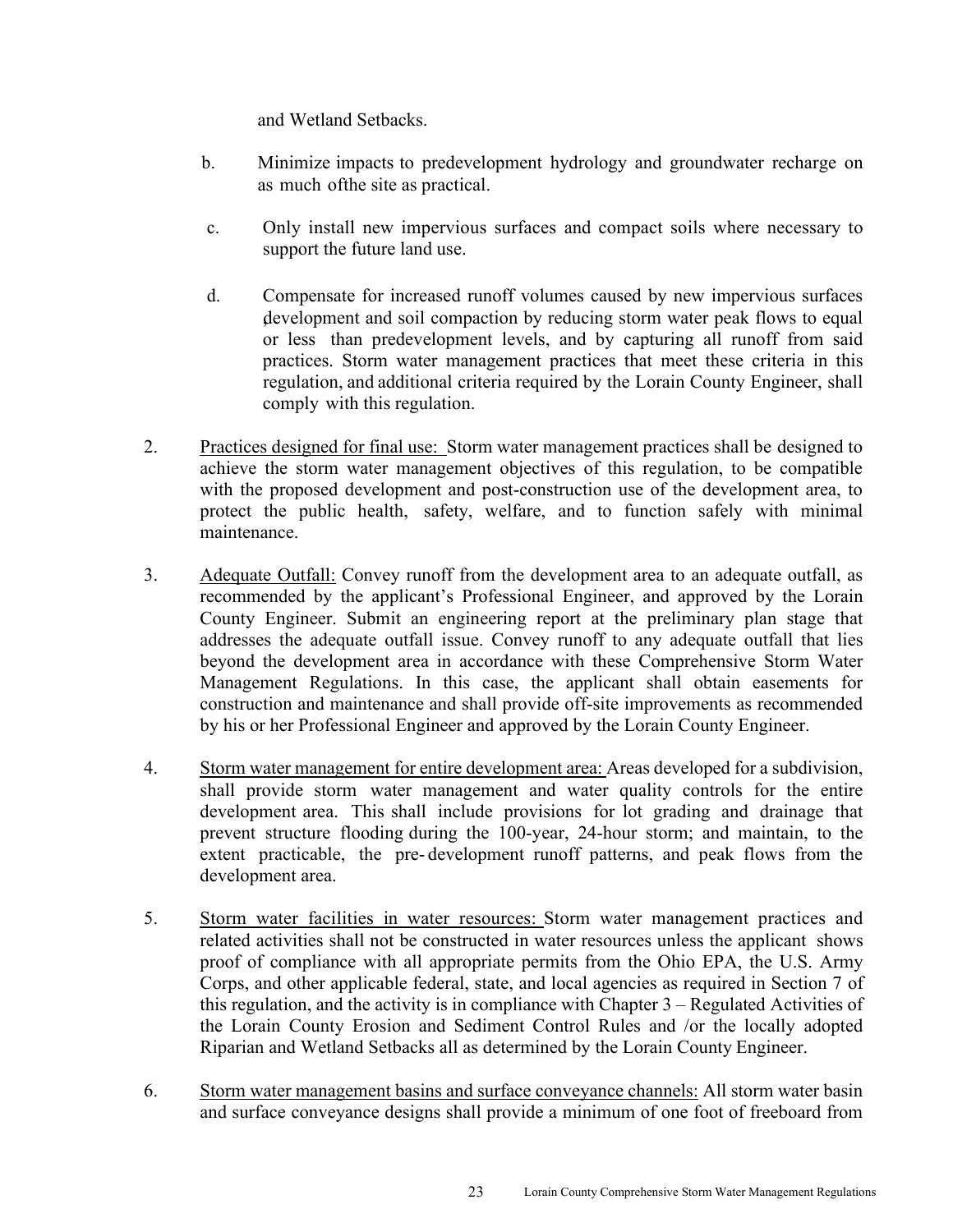the peak water surface elevation within the facility during the one-hundred (100)-year, 24-hour storm, to the auxiliary "emergency spillway". The top of basin embankment shall be a minimum of one foot above the emergency spillway elevation. Design overflow structures for the condition when all other outlets are obstructed, and the facility has reached 100-year design storage capacity. When designing storm water management basins and conveyance channels, the applicant shall consider public safety as a design factor and alternative designs shall be implemented where site limitations would preclude a safe design. Storm Water Management Basins shall also conform to NRCS Conservation Practice Standard 378 "Pond" or to Ohio Dam Safety Law as applicable.



- 7. Exemption: The site where soil-disturbing activities are conducted shall be exempt from the requirements of Section 9 of this regulation if it can be shown to the satisfaction of the Lorain County Engineer that the site is part of a larger common plan of development where the storm water management requirements for the site are provided by an existing storm water management practice, or if the storm water management requirements for the site are provided by practices defined in a regional or local storm water management plan approved by the Lorain County Engineer.
- 8. Maintenance: All storm water management practices shall be maintained in accordance with Inspection and Maintenance Agreements approved by the Lorain County Engineer.
- 9. Ownership: Unless otherwise required by Lorain County, storm water management practices serving multiple lots in subdivisions shall be located on a separate lot or block of land with at least a 25' wide access corridor as part of the block, held and maintained by an entity of common ownership or, if compensated by the property owners, by Lorain County. Storm water conveyance practices serving multiple lots in a subdivision may be located in the rear of the lots accessed and restricted within easements, and maintained by an entity of common ownership or, if compensated by the property owners, by Lorain County. Storm water management practices serving single lots shall be placed on those lots, or blocks protected within easements, and maintained by the property owner.
- 10. Preservation of Existing Natural Drainage. Practices that preserve and/or improve the existing natural drainage shall be used to the maximum extent practicable. Such practices may include minimizing site grading and compaction; protecting and/or restoring water resources, riparian areas, and existing vegetation; and maintaining un-concentrated storm water runoff to and through these areas.
- 11. Preservation of Wetland Hydrology: Concentrated storm water runoff from BMPs to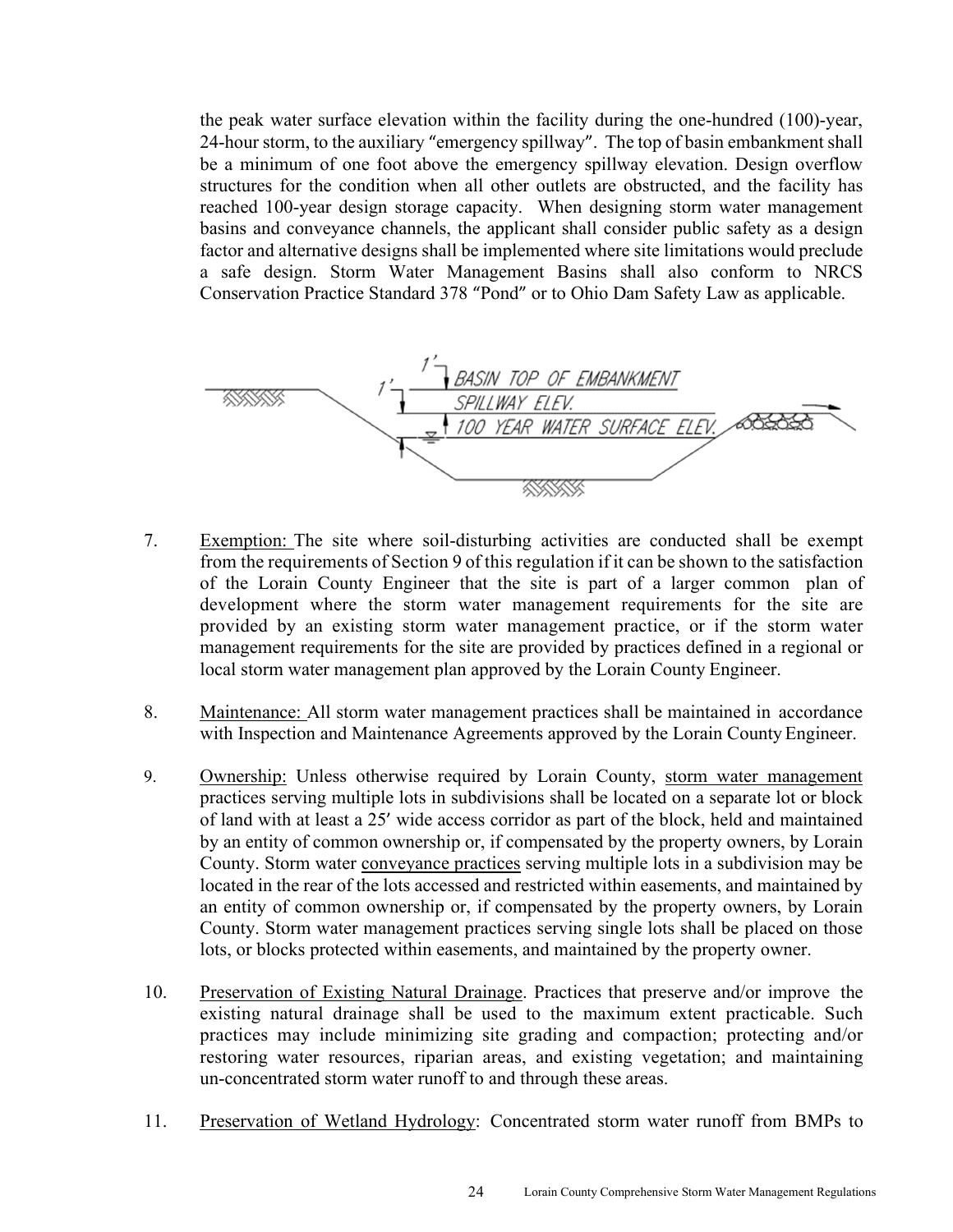wetlands shall be converted to diffuse flow before the runoff enters a wetland in order to protect the natural hydrology, hydro-period, and wetland flora. The flow shall be released such that no erosion occurs down slope. Practices such as level spreaders, vegetative buffers, infiltration basins, conservation of forest covers, and the preservation of intermittent streams, depressions, and drainage corridors may be used to maintain the wetland hydrology.

If the applicant proposes to discharge to natural wetlands, a hydrological analysis may be required to demonstrate that the proposed discharge matches the pre-development hydro-periods and hydrodynamics.

- B. Storm Water Conveyance Design Criteria: All storm water management practices shall be designed to convey storm water safely, and to allow for the maximum removal of pollutants and reduction in flow velocities. This shall include but not be limited to:
	- 1. Stream relocation or enclosure: The Lorain County Engineer may allow the enclosure or relocation of water resources only if the applicant shows proof of compliance with all appropriate permits from the Ohio EPA, the U.S. Army Corps, and other applicable federal, state, and local agencies as required in Section 7 of this regulation, and the activity is in compliance with Section 3 – Regulated Activities of the Lorain County Erosion and Sediment Control Rules and / or locally adopted Riparian and Wetland Setbacks all as determined by the Lorain County Engineer. At a minimum, stream relocation designs shall show how the project will minimize changes to the vertical stability, flood plain form, channel form, and habitat of upstream and downstream channels on and off the property.
	- 2. Storm water discharges from off-site storm water runoff that discharges to or across the applicant's development site shall be conveyed through the storm water conveyance system at its pre-development peak flow rates during each design storm. Off-site flows shall be diverted around storm water quality control facilities or, if this is not possible, the storm water quality control facility shall be sized to treat the off-site flow. Comprehensive Storm Water Management Plans will not be approved until it is demonstrated to the satisfaction of the Lorain County Engineer that off-site runoff will be safely conveyed through the development site to an adequate outfall in a manner that does not exacerbate upstream or downstream flooding and erosion.
	- 3. Runoff and Sheet Flow

Retard runoff velocity, reduce erosion, promote infiltration into the soil, and improve water quality by avoiding the direct connection of impervious areas (also termed "disconnecting") through the use of: splash blocks, sheet flow, overland flow, grass filters, vegetated buffer strips, grassed swales, open channel flow, and pervious pavement all in accordance with OEPA recommendations and as determined by the Lorain County Engineer. For design calculations, the length of post-development sheet flow shall not exceed 100 feet.

4. Open channels: Unless otherwise approved by the Lorain County Engineer, drainage tributary to SCMs may be provided by an open channel with vegetated banks, designed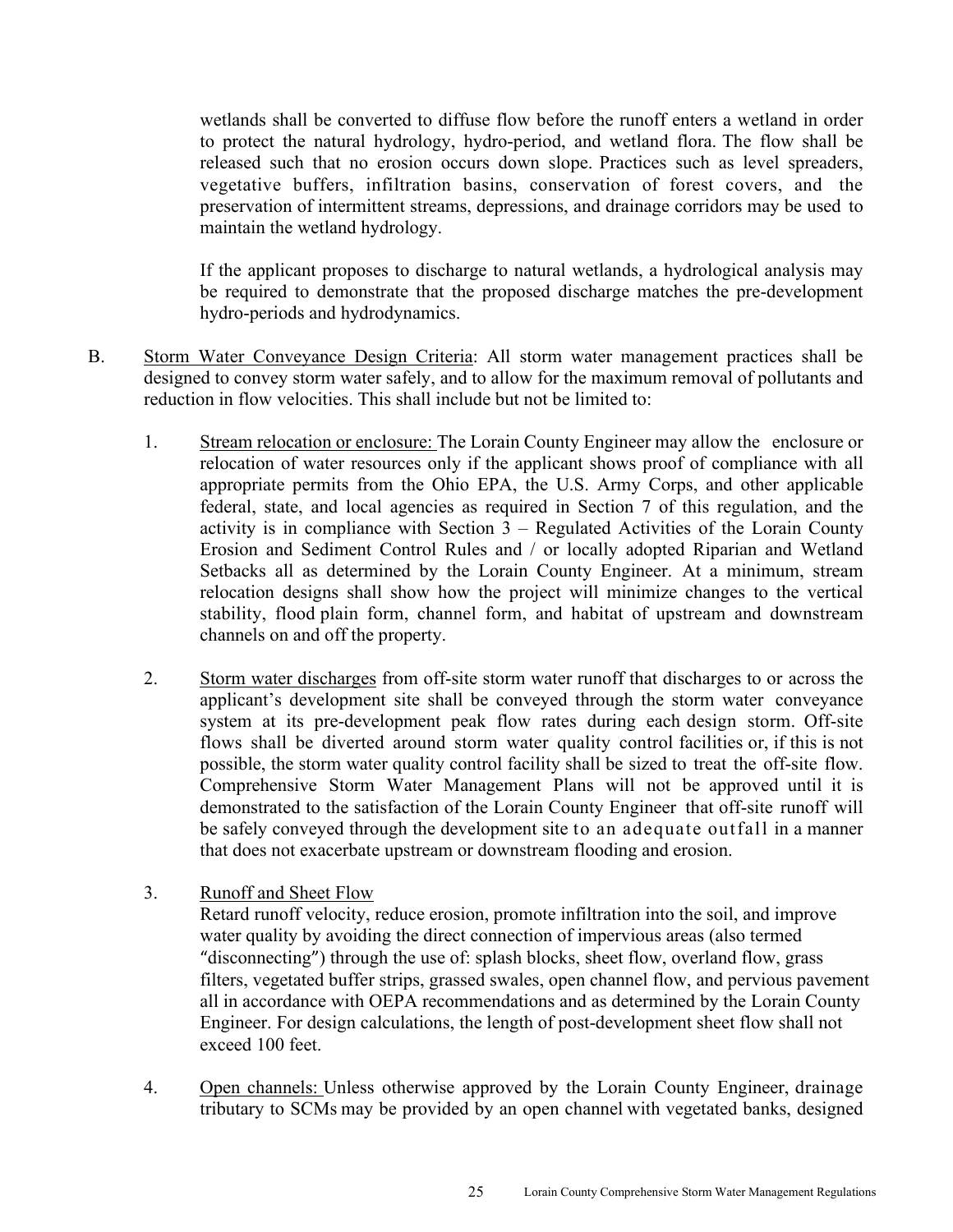to carry the ten (10)-year, storm water runoff.

- 5. Open drainage systems: Open drainage systems are preferred on all new development sites to convey storm water where feasible. Storm sewer systems shall be allowed only when the site cannot be developed at densities allowed under township's zoning or where the use of an open drainage system affects public health or safety, all as determined by the Lorain County Engineer. The following criteria shall be used to design storm sewer and open channel systems:
	- a. Design storm sewers and open channels by the Rational Method (Q=CiA) for tributary areas less than two hundred acres. Calculate flow capacity in accordance with Manning's Formula (V=1.486/n  $R^{2/3} S^{1/2}$ ). Use n=0.015 for pipes less than thirty inches in diameter.

Storm sewers and open channels that drain tributary areas in excess of two hundred acres may be designed using flows calculated by Soil Service Technical Release No. 20 (TR-20).

Design storm sewers and open channels with minimum mean velocity when flowing full of two feet per second, and with maximum mean velocity of ten feet per second in sewers, or five feet per second in open channels.

Design Culverts in accordance with ODOT 1100.

Design residential, commercial and industrial storm sewers and open channels as non-pressure conduits (to flow "just full") for the ten-year storm, with their twenty-five-year hydraulic grade line below the gutter line of the overlying roadway, or below the top of drainage structures outside the roadway. Also design open channels with a minimum of one foot freeboard to the top of their banks. The system shall be designed to meet these requirements when conveying the flows from the contributing areas within the proposed development and existing flows from offsite areas that are upstream from the development.

- b. Design public open channels with minimum slope of 0.3%, minimum bottom width of two feet, and maximum side slopes of 3:1. Specify vegetative cover and appropriate turf reinforcement.
- c. The minimum inside diameter of pipe permitted to be used in public storm sewer systems shall be twelve (12) inches (with minimum slope of 0.2%). Smaller pipe sizes may be used in private systems, subject to the approval of the Lorain County Engineer. Match crown elevations for public and private sewers.
- d. All storm sewer and open channel systems shall be designed taking into consideration the tailwater of the receiving facility or water resource. The tailwater elevation used shall be based on the design storm frequency. The hydraulic grade line for the storm sewer system shall be computed with consideration for the energy losses associated with entrance into and exit from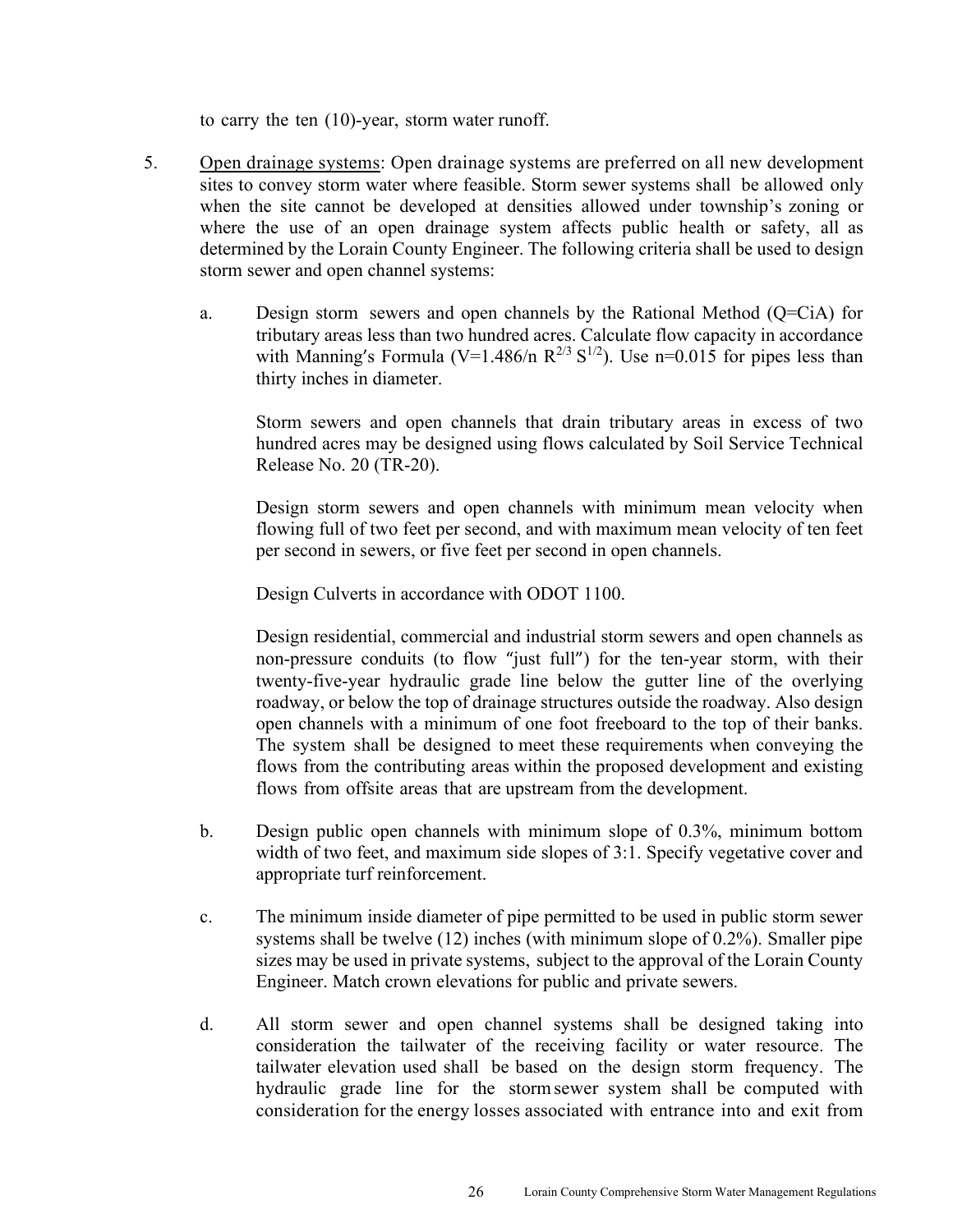the system, friction through the system, and turbulence in the individual manholes, catch basins, and junctions within the system.

- e. The inverts of all curb inlets, manholes, yard inlets, and other structures shall be formed and channelized to minimize the incidence of quiescent standing water where mosquitoes may breed.
- f. Headwalls shall be required at all storm sewer inlets or outlets.
- g. Submit profile and cross section drawings for all storm water management practices.
- 6. Water Resource Crossings. The following criteria shall be used to design structures that cross a water resource in the Lorain County:
	- a. Water resource crossings other than bridges shall be designed to convey the stream's flow for the minimum twenty-five (25)-year, twenty-four (24)-hour storm.
	- b. The design and construction of bridges or any other special drainage structures shall be reviewed and approved by the County Engineer. Bridges, open bottom arch or spans (3 or 4-sided culverts) are the preferred crossing technique and shall be considered in the planning phase of the development.

Bridges and open bottom spans should be considered for all State Scenic Rivers, coldwater habitat, exceptional warm water habitat, seasonal salmonid habitat streams, and Class III headwater streams. The footers or piers for these bridges and open spans should not be constructed within the ordinary high water mark.

- c. If a culvert or other closed bottom crossing is used, twenty-five (25) percent of the cross-sectional area or a minimum of one (1) foot of box culverts and pipe arches shall be embedded below the channel bed.
- d. The minimum inside diameter of pipes to be used for crossings shall be twelve (12) inches.
- e. The maximum slope allowable shall be a slope that produces a maximum ten (10) feet per second velocity within the culvert barrel under design flow conditions. Erosion protection and/or energy dissipaters shall be required to properly control entrance and outlet velocities.
- f. All culvert installations shall be designed with consideration for the tailwater of the receiving facility or water resource. The tailwater elevation used shall be based on the design storm frequency.
- g. Streams with a drainage area of 5 square miles or larger shall incorporate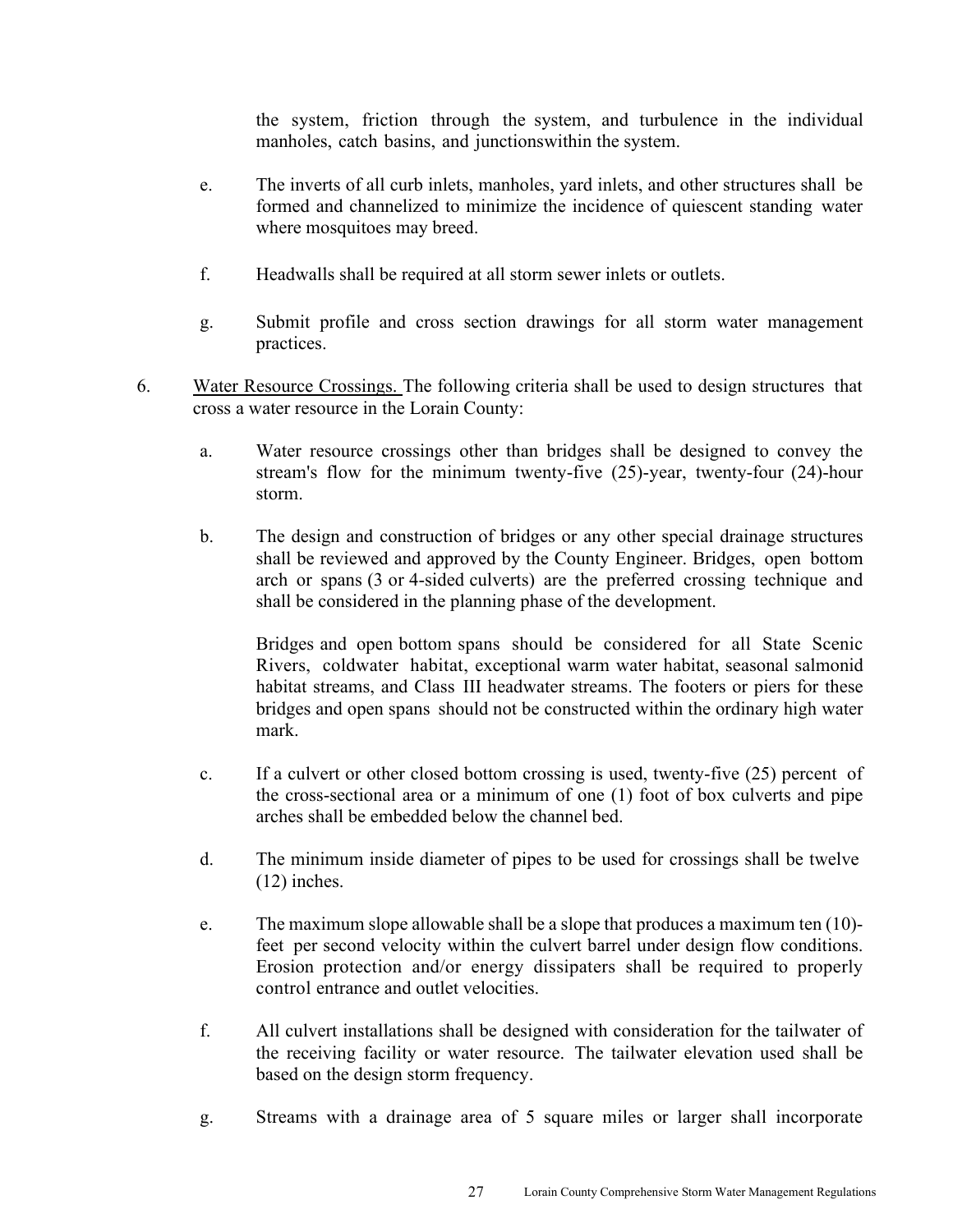flood plain culverts at the bank-full elevation to restrict head loss differences across the crossing so as to cause no rise in the 100-year storm event.

- h. Bridges shall be designed such that the hydraulic profile through a bridge shall be below the bottom chord of the bridge for either the 100-year, twenty-four (24)-hour storm, or the 100-year flood elevation as determined by FEMA, whichever is more restrictive.
- 7. Overland flooding: Safely route overland flooding from the 100-year, twenty-four (24) hour storm event to an adequate receiving water resource or storm water management practice such that the runoff is contained within the drainage easement for the flood routing path and does not cause flooding of buildings or related structures. The peak 100-year water surface elevation along flood routing paths shall be at least one foot below the finished grade elevation at all structures and roads. When designing the flood routing paths, the conveyance capacity of the site's storm sewers shall be taken into consideration. Provide drainage easements for all overland flood routing paths.
- 8. Compensatory flood storage mitigation: The Lorain County Engineer recommends that no fill be proposed in any flood plain. In order to preserve flood plain storage volumes and thereby avoid increases in water surface elevations, any filling within flood plains approved by the Lorain County Engineer shall be compensated by removing an equivalent volume of material therein. First consideration for the location(s) of compensatory flood plain volumes should be given to areas where the stream channel will have immediate access to the new flood plain within the limits of the development site. Consider enlarging existing or proposed storm water management facilities to compensate for flood plain fill if justified by a hydraulic analysis of the contributing watershed. Unless otherwise permitted by the Lorain County Engineer, reductions in volume due to flood plain fills shall be mitigated within the legal boundaries of the development. Embankment slopes used in compensatory storage areas shall reasonably conform to the natural slopes adjacent to the disturbed area. The use of vertical retaining structures is specifically prohibited.
- 9. Velocity dissipation: Velocity dissipation devices shall be placed at discharge locations and along the length of outfalls to provide non-erosive flow velocity from the structure to a water resource, so that the natural physical and biological characteristics and functions of the water resource are maintained and protected.

#### C. **Storm Water Quality & Volume Control:**

- 1. Direct runoff to a BMP: Design the site to direct all runoff to one or more of the following SCMs.
	- a. For sites that disturb less than two (2) acres, the Administrator may approve other SCM's if the applicant demonstrates to the Lorain County Engineer's satisfaction that these SCM's meet the objectives of the regulation as stated in Section 9.C.6.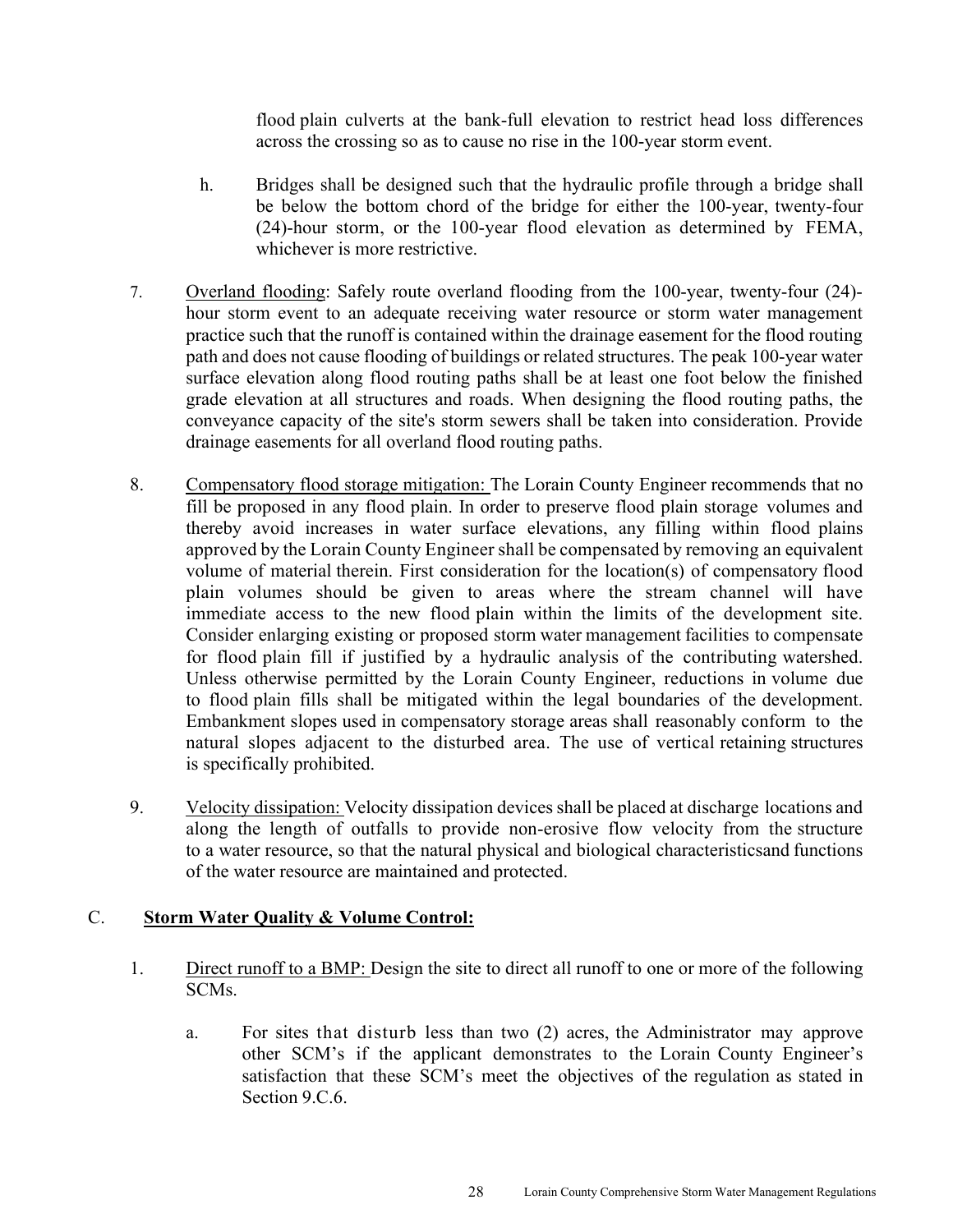- b. For sites that disturb two (2) acres or more of land, the Administrator and/or the Lorain County Engineer may approve other SCM's if the applicant demonstrates to the Administrator and/or the Lorain County Engineer's satisfaction that these SCM's meet the objectives of this regulation as stated in Section 9.C.6, and has prior written approval from the Ohio EPA.
- c. For the construction of new roads, roadways and improvement projects by public entities (i.e. the state, counties, townships, cities, or villages), the Lorain County Engineer may approve alternative SCMs in accordance, with the current version of the Ohio Departments of Transportations "*Location and Design Manual, Volume Two Drainage Design*".
- 2. Criteria applying to all storm water management practices. Practices chosen shall be sized to treat the water quality volume (WQv) and to ensure compliance with Ohio Water Quality Standards (OAC Chapter 3745—1).
	- a. WQv is determined by the methodology provided in the current edition of the Ohio EPA Construction General Permit.
	- b. Post-construction practices shall be sized to treat 100% of the WQv associated with their contributing drainage area. If there is an existing post-construction BMP that treats runoff from the disturbed area, and the BMP design (i.e. extended detention volume and outlet) allow the BMP to meet the post-construction requirements of this regulation, no additional post-construction BMP will be required. Design information for such facilities such as contributing drainage areas, capacities, elevations, outlet details and drain times shall be included in the plan.
	- c. Only Post-construction BMPs that are allowed by the current edition of the Ohio EPA Construction General Permit are permitted by this regulation. All Postconstruction BMPs shall be designed in accordance with the current edition of the Ohio EPA Construction General Permit and the *Rainwater and Land Development Manual.*
	- d. Post-construction BMPs shall be designed such that the drain time is long enough to provide treatment and protect against downstream bank erosion, but short enough to provide storage for successive rainfall events.
	- e. Each practice shall be designed to facilitate sediment removal, vegetation management, debris control, and other maintenance activities defined in the Inspection Plan and Maintenance Agreement for the site.
- 3. Additional criteria applying to infiltration facilities (including Bio-Retention).
	- a. Infiltration facilities shall only be allowed if the soils of the facility fall within hydrologic soil groups A or B, if the seasonal high water table is at least three (3) feet below the final grade elevation, and any underlying bedrock is at least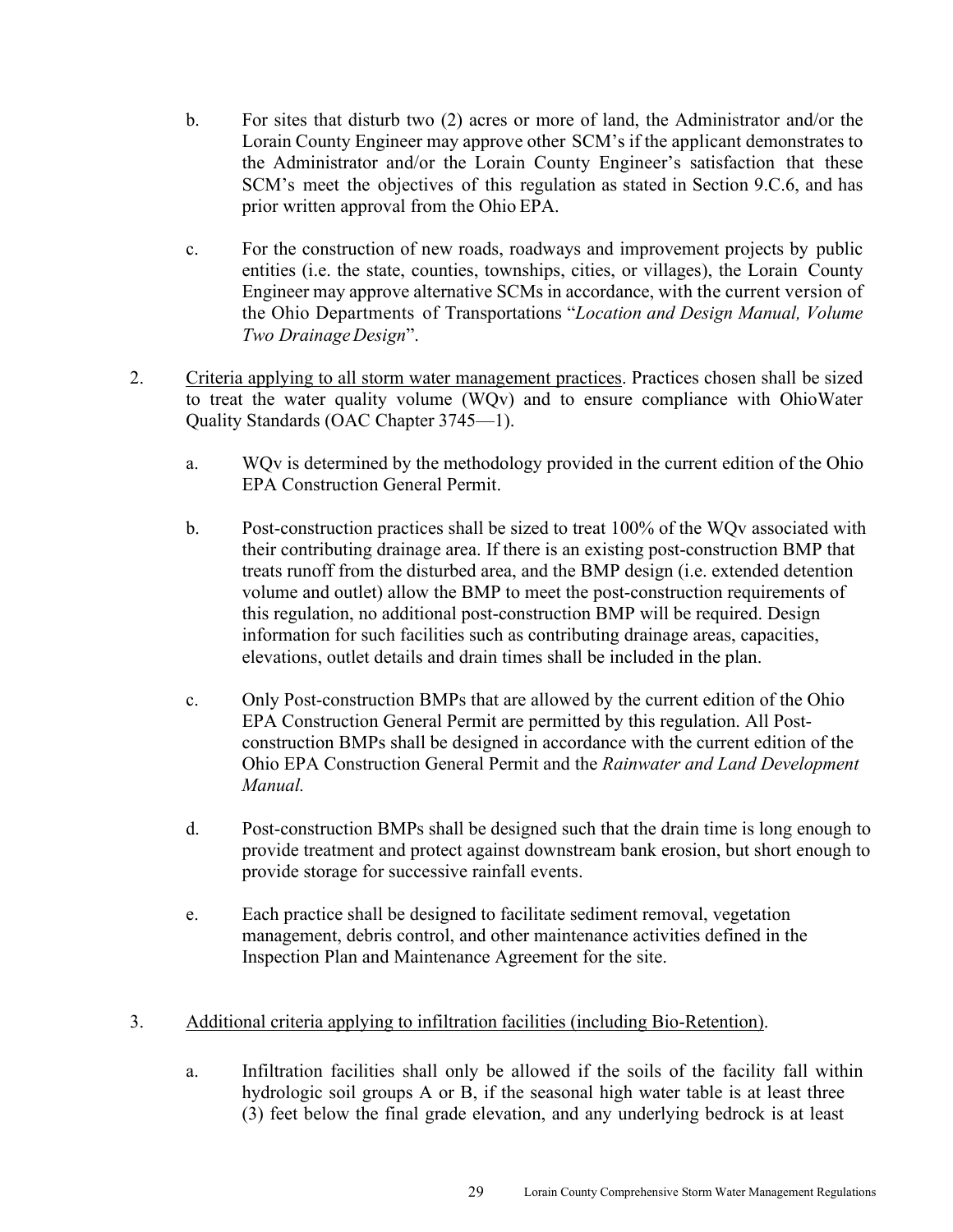six feet below the final grade elevation.

- b. All runoff directed into an infiltration basin shall first flow through a pretreatment practice such as a grass channel or filter strip to remove coarser sediments that could cause a loss of infiltration capacity.
- c. During construction, all runoff from disturbed areas of the site shall be diverted away from the proposed infiltration basin site. No construction equipment shall be allowed within the infiltration basin site to avoid soil compaction.
- d. See also Section 16.

#### 4. Additional criteria applying to underground facilities:

- a. Underground storage systems with infiltration must have adequate pretreatment of suspended sediments included in the design and documented in the SWP3 in order to minimize clogging of the infiltrating surface. Pretreatment shall concentrate sediment in a location where it can be readily removed. Examples include media filters situated upstream of the storage or other suitable alternative approved by Ohio EPA.
- b. For infiltrating underground systems, pretreatment shall be 80% effective at capturing total suspended solids according to the testing protocol established in the Alternative Post Construction BMP Testing Protocol.
- c. For non-infiltrating, underground extended detention systems, pretreatment shall be 50% effective at capturing total suspended solids according to the testing protocol established in the Alternative Post Construction BMP Testing Protocol.
- 5. Additional criteria for dry and wet extended detention facilities:
	- a. The outlet shall be designed to not release more than the first half of the water quality volume in less than one-third  $(1/3)$  of the drain time. A valve or sump shall be provided to drain any permanent pool volume for removal of accumulated sediments. The outlet shall be designed to minimize clogging, vandalism, maintenance, and to promote the capture of floatable pollutants.
	- b. The basin design shall incorporate the following features to maximize multiple uses, aesthetics, safety, and maintainability:
		- (1) Basin side slopes above and below the permanent pool shall have a run to rise ratio of 4:1 or flatter.
		- (2) The perimeter of all permanent pool areas deeper than four (4) feet shall be surrounded by an aquatic bench that extends at least eight (8) feet and no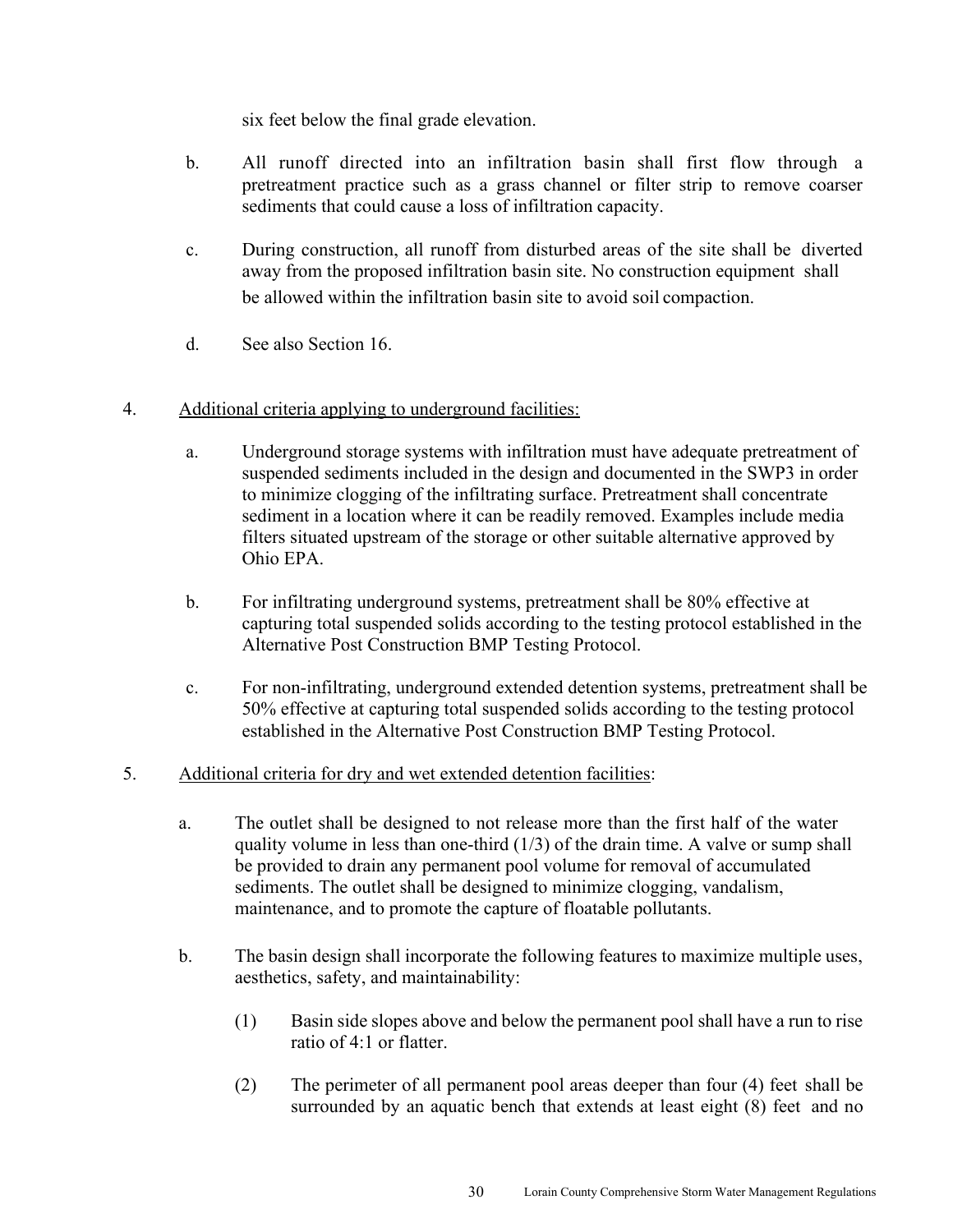more than fifteen (15) feet outward from the normal water edge. The six (6) feet wide portion of the aquatic bench closest to the shoreline shall have an average depth of six (6) inches below the permanent pool to promote the growth of aquatic vegetation. The remainder of the aquatic bench shall be no more than fifteen (15) inches below the permanent pool to minimize risk to persons who accidentally or intentionally enter the basin, and to limit growth of dense vegetation in a manner that allows waves and mosquito predators to pass through the vegetation. The maximum slope of the aquatic bench shall be ten  $(10)$  (H) to 1 (V). The aquatic bench shall be planted with hardy plants comparable to wetland vegetation that are able to withstand prolonged inundation.

(3) A forebay shall be placed at all basin inlets with a volume equal to at least at least ten (10)% of the water quality volume (WQv). A micropool shall also be placed at the basin outlet with a volume equal to at least at least ten  $(10)%$ of the water quality volume (WQv).

#### c. **Thermal Impacts**

To reduce thermal impacts, shade the permanent pool and open channels. Provide a landscape plan showing shade trees, subject to approval by the Lorain County Engineer's Office.



Figure: 2.6.7 Tree Placement to Shade Pond and Reduce Thermal Impacts

- d. **Basin Embankment** Construct the embankment with suitable soils. A qualified professional engineer shall conduct an on-site evaluation of the proposed pond site and borrow areas prior to final design to characterize the adequacy of the site and the excavated soils for use as core trench or embankment fill. The evaluation should include a test pit at each abutment, along the centerline of the proposed embankment, the emergency spillway, the borrow area and the pool area. Approximately one test pit should be placed for every 10,000 square feet of area examined. All explorations shall be logged using the Unified Soil Classification System. Embankment design shall be sealed by the qualified professional engineer.
- e. **Wet or Dry Basin Configuration** Configure the basin so that water quality treatment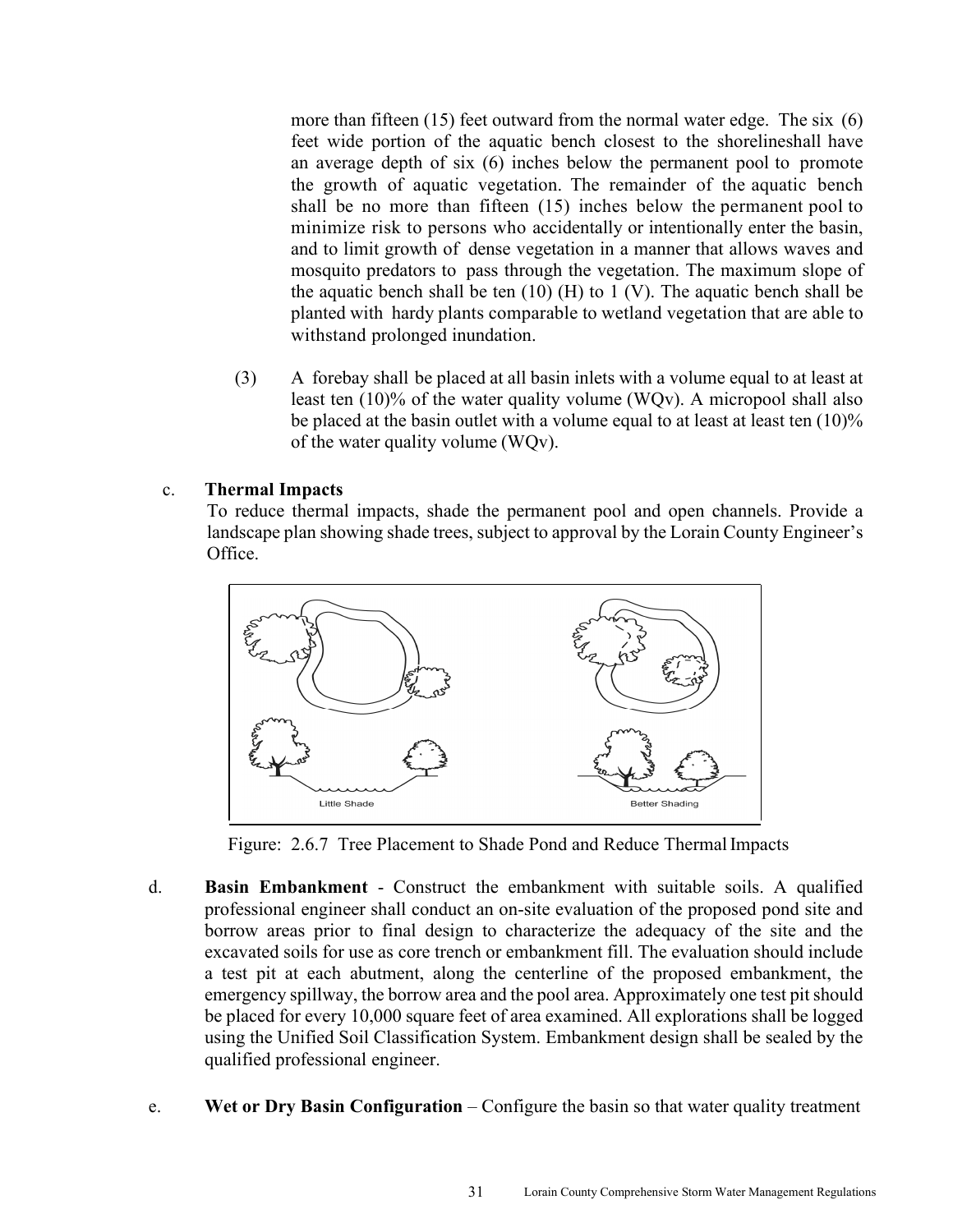is optimized through basin shape and flow length. Improved settling of pollutants occurs as the flow length is maximized. Optimally, designs will avoid the problems of dead storage or incoming water short- circuiting through the pond and the re-suspension of deposited sediments.

1. **Length to Width Ratio -** Wedge shaped or basins that are longer than wide will prevent flow from short-circuiting the main body of water. The ratio of flow length to basin width should be at least 3:1. To increase a basin's flow length, the contours of the basin may be configured with baffles or an extended flow path. Construct submerged aquatic benches to form cells to enhance flow routing.



Flow Routing to Enhance Water Quality Treatment

- 2. **Slide Slopes** Varying the slope to create benches above and below waterlines increases safety and stability and can create water quality features such as wetland benches in permanent pools. Slopes should not be steeper than 4:1 or gentler than 12:1.
- 3. **Forebay (s)** A forebay is a settling pool located at the inlet to a pond. It is separated from the rest of the pond by a level dike often planted with emergent wetland vegetation. Forebays are primarily used to improve the settling efficiency of a pond but they also reduce maintenance by promoting settling in a confined, easily accessible location.

Forebays promote settling by: segmenting or dividing the pond into cells which reduce mixing and promote plug flow; by converting the high velocity concentrated inflow from a pipe to a wide uniform slow flow to the normal pool area, and by dissipating flows through emergent vegetation.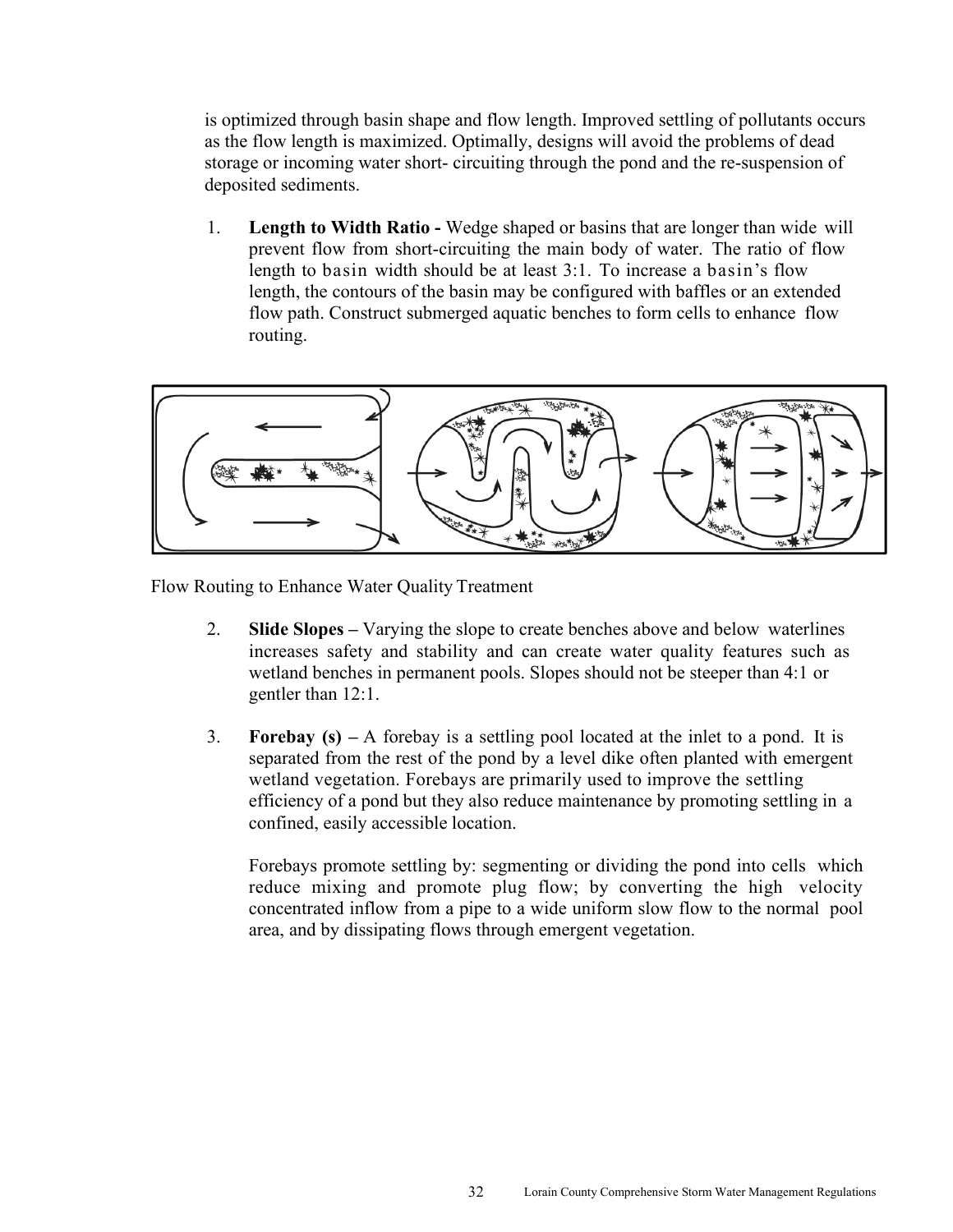

- 4. **Forebay Size** Forebay for single inlet should occupy from 8-25% of the normal pool area. Forebays should be large enough to avoid scour and resuspension of trapped sediment and sized for ease of construction and cleanout. Forebays should have a water depth of at least three (3) feet.
- 5. **Forebay Outlet** Provide an outlet to the main pond, consisting of a level spreader or submerged level dike. A submerged dike separating the Forebay from the rest of a wet pool or wetland should be 6-12 inches below the normal water surface elevation and provide a non-erosive overflow. It should also be planted with hardy emergent wetland vegetation. See the wetland extended detention pond section below for more information on planting.
- 6. **Forebay Maintenance Access** To accommodate relatively frequent sediment cleanout, provide easy equipment access to the forebay. Include gradual slopes without obstructions and an access easement. Additionally, install a drain under the dike so that the Forebay can be drained during maintenance operations.
- f. **Micro-pool**  For wetland and dry extended detention Stormwater basins, a micro-pool is also required in front of the outlet. The micro-pool allows a reverse slope pipe or other non-clogging outlet to be used. The micro-pool should be 4-6 feet deep and equal to ten (10)% of the water quality volume**.**
- g. **Non-clogging Outlet** –Provide a minimum two (2) inch diameter water quality orifice and a reverse flow pipe or other non-clogging outlet or as otherwise approved by the Lorain County Engineer.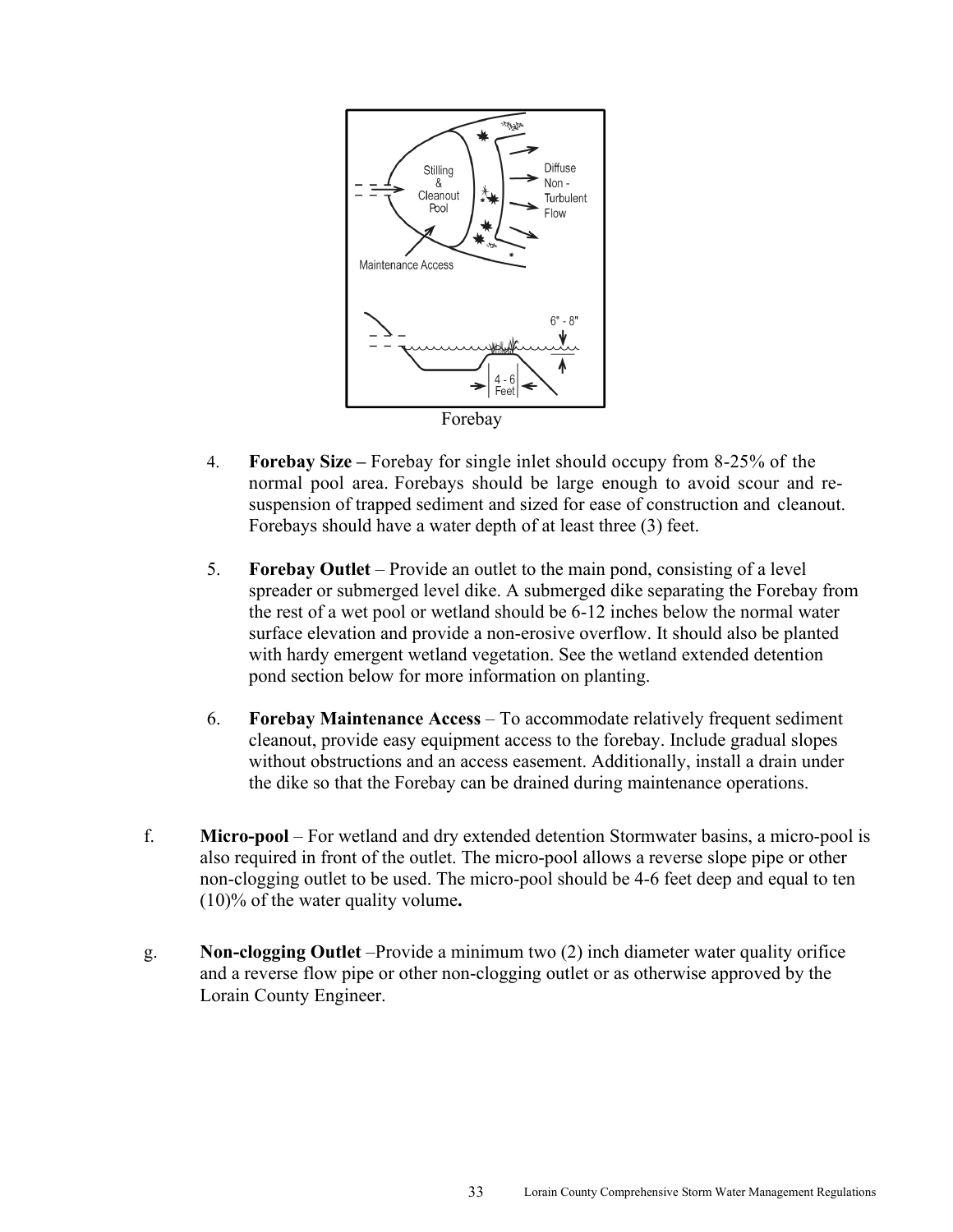

Reverse Flow Structures Reduce Clogging and Trap Floating Pollutants

- h. **Pond Drain**  Install a drain such that the entire basin can be drained for maintenance or repair purposes.
- i. **Auxiliary "Emergency Spillway"**  Construct auxiliary spillways according to Section 9.A.6.
- j. **Additional Specifications for Basin Construction**  basins shall be well constructed and built according to NRCS Conservation Practice Standards 378 (Pond) addressing issues such as:
	- 1. Basins shall incorporate emergency spillways designed to safely convey flows exceeding design storm flows.
	- 2. Outlet structures should be built to withstand flotation and incorporate anti-vortex and debris or trash rack devices.
	- 3. Embankments and principal spillway shall utilize adequate soils and compactions, core trenches and anti-seep collars.
- k. **Transition from Temporary Sediment Control Basin to permanent Stormwater Management Basin** *–* Often permanent Stormwater management basins are used for sediment control during construction. In most cases, these facilities will need dewatering and sediment removal in order to ensure that the pond has the appropriate permanent volume for Stormwater design. This includes removal of temporary risers used for sediment control, opening orifices and windows on the outlet structure that were temporarily plugged to comply with the sediment basin outlet detail in the Erosion and Sediment Control Plan, and reseeding bare soil or establishing wetland vegetation in designated areas within the basin.
- l. **Permanent Pool Depth** For Wet Extended Detention Basins The mean depth of the permanent pool should be between three (3) and six (6) feet in order to optimize settling of suspended particles. This is calculated by dividing the permanent pool's storage volume by the pool's surface area. A pool that varies in depth will allow diverse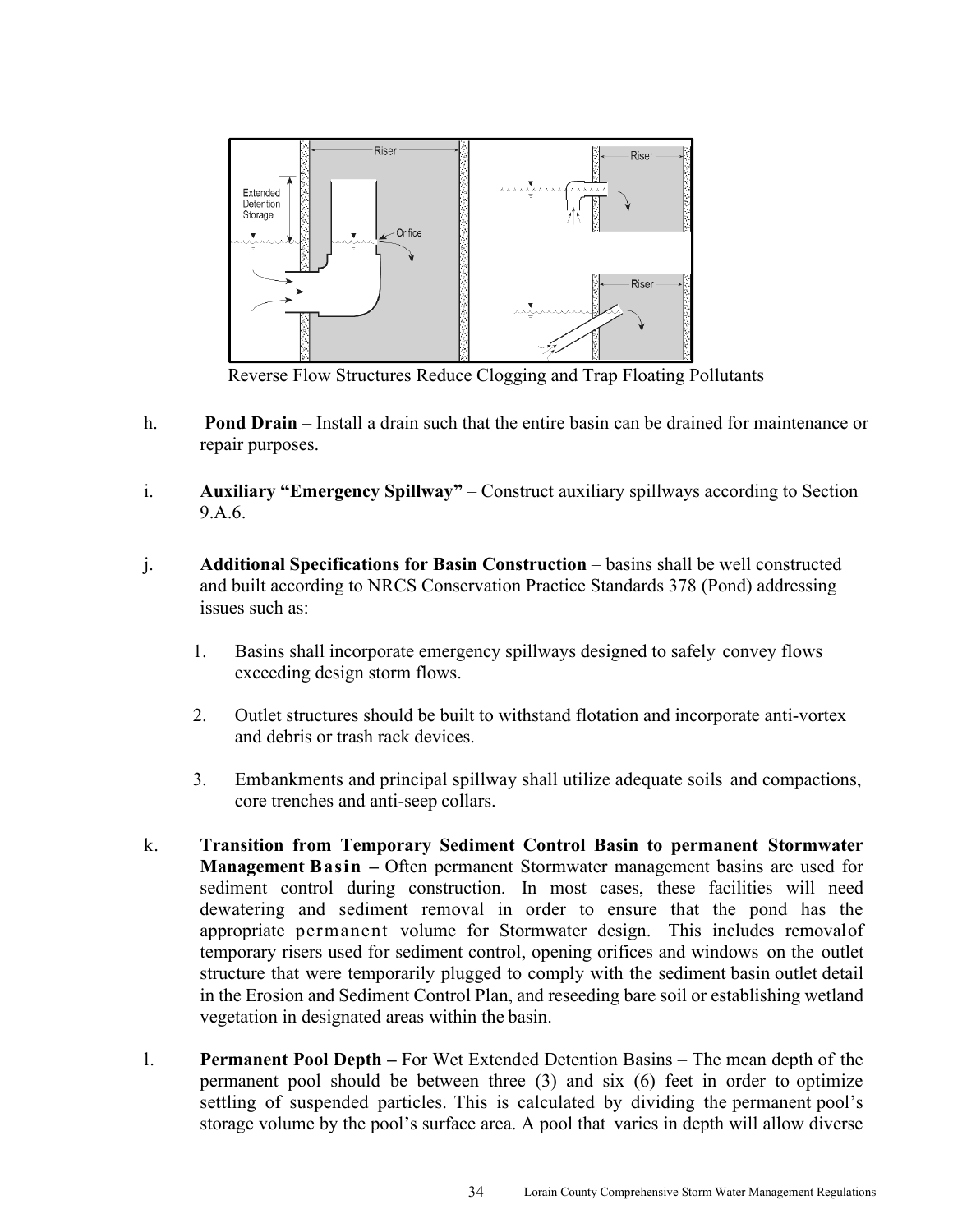conditions for wetland vegetation and portions which are deep enough for fish. If fish are to be maintained in the pool, approximately 25% of the pool should be at least six (6) to eight (8) feet deep. Provide 4:1 side slope both above and below the permanent pool.

- 6. Criteria for the Acceptance of Alternative post-construction BMPs: The applicant may request approval from the Lorain County Engineer for the use of alternative structural post-construction BMPs in accordance with the current Ohio EPA Construction General Permit, and with Section 10.
- 7. Storm Water Quality on Redevelopment Projects: Provide storm water quality in accordance with the current Ohio EPA Construction General Permit for redevelopment projects.

#### D. **Storm Water Rate Control**

The Comprehensive Storm Water Management Plan shall describe how the proposed storm water management practices are designed to satisfy the following requirements for storm water rate or quantity control for each watershed in the development:

- 1. The peak discharge rate of runoff from the Critical Storm and from all more frequent storms that occur under post-development conditions shall not exceed the peak discharge rate of runoff from a 1-year, 24-hour storm occurring on the same development drainage area under pre-development conditions.
- 2. Pre-development runoff calculations shall reflect historic vegetative cover as meadow or woods (not agriculture). Post-development runoff calculations shall reflect adjusted Hydrologic Soil Group (HSG) classifications according to the OEPA Rainwater and Land Development Manual Appendix 9.
- 3. Storms of less frequent occurrence (longer return periods) than the Critical Storm, up to the 100-year, 24-hour storm shall have peak runoff discharge rates no greater than the peak runoff rates from equivalent size storms under pre-development conditions. The 1, 2, 5, 10, 25, 50, and 100-year storms shall be considered in designing a facility to meet this requirement.
- 4. The Critical Storm for each specific development drainage area shall be determined as follows, but shall be no less than the 5-year critical storm:
	- a. Determine, using a curve number-based hydrologic method that generated hydrologic method that generates hydrographs, or other hydrologic method approved by the Lorain County Engineer*,* the total volume (acre-feet) of runoff from a 1-year, 24-hour storm occurring on the entire development drainage area before and after development. These calculations shall meet the following standards:
		- 1. Calculation shall include the lot coverage assumptions used for full build out as proposed.
		- 2. Calculations shall be based on the development drainage area (as defined in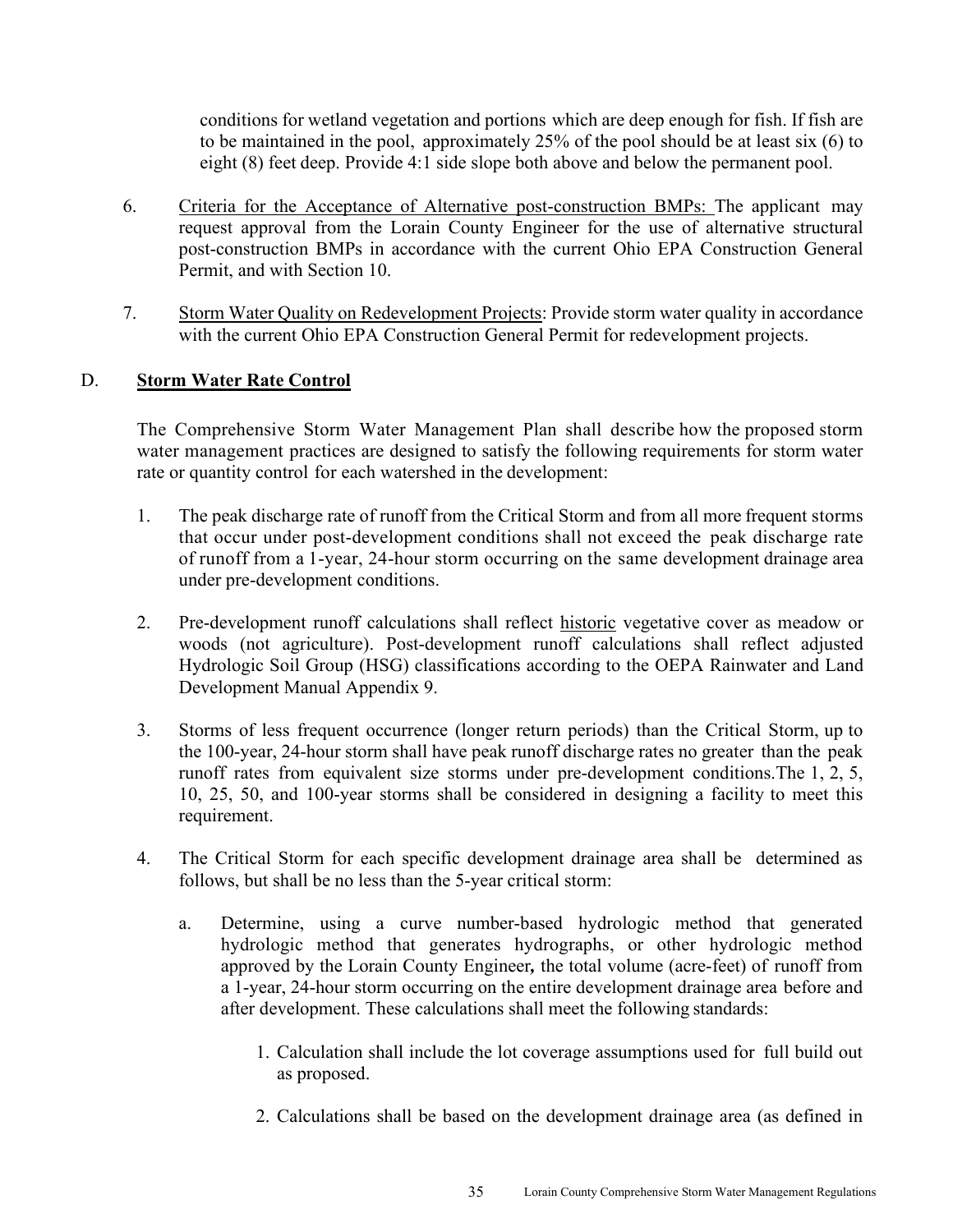Section 2).

- 3. To account for future post-construction improvements to the site, calculations shall assume an impervious surface such as asphalt or concrete for all parking areas and driveways, regardless of the surface proposed in the site description.
- b. From the volume determined the percent increase in volume of runoff due to development. Using the percentage, select the 24-hour Critical Storm at Table 3 on page 40.

| If the Percentage of Increase in<br><b>Volume of Runoff is:</b> |     |                                       |
|-----------------------------------------------------------------|-----|---------------------------------------|
| and Less Than:<br>Equal to or Greater Than:                     |     | <b>The Critical Storm will</b><br>be: |
|                                                                 | 10  | 1 year                                |
| 10                                                              | 20  | 2 year                                |
| 20                                                              | 50  | 5 year                                |
| 50                                                              | 100 | 10 year                               |
| 100                                                             | 250 | 25 year                               |
| 250                                                             | 500 | 50 year                               |
| 500                                                             |     | $100$ year                            |

**Table 3: 24-Hour Critical Storm**

For example, if the percent increase between the pre- and post-development runoff volume for a 1-year storm is 35%, the Critical Storm will be a 5-year storm. The peak discharge rate of runoff for all storms up to this frequency shall be controlled so as not to exceed the peak discharge rate from the 1 year frequency storm under pre-development conditions in the development drainage area. The post-development runoff from all less frequent storms need only be controlled to meet pre-development peak discharge rates for each of those same storms.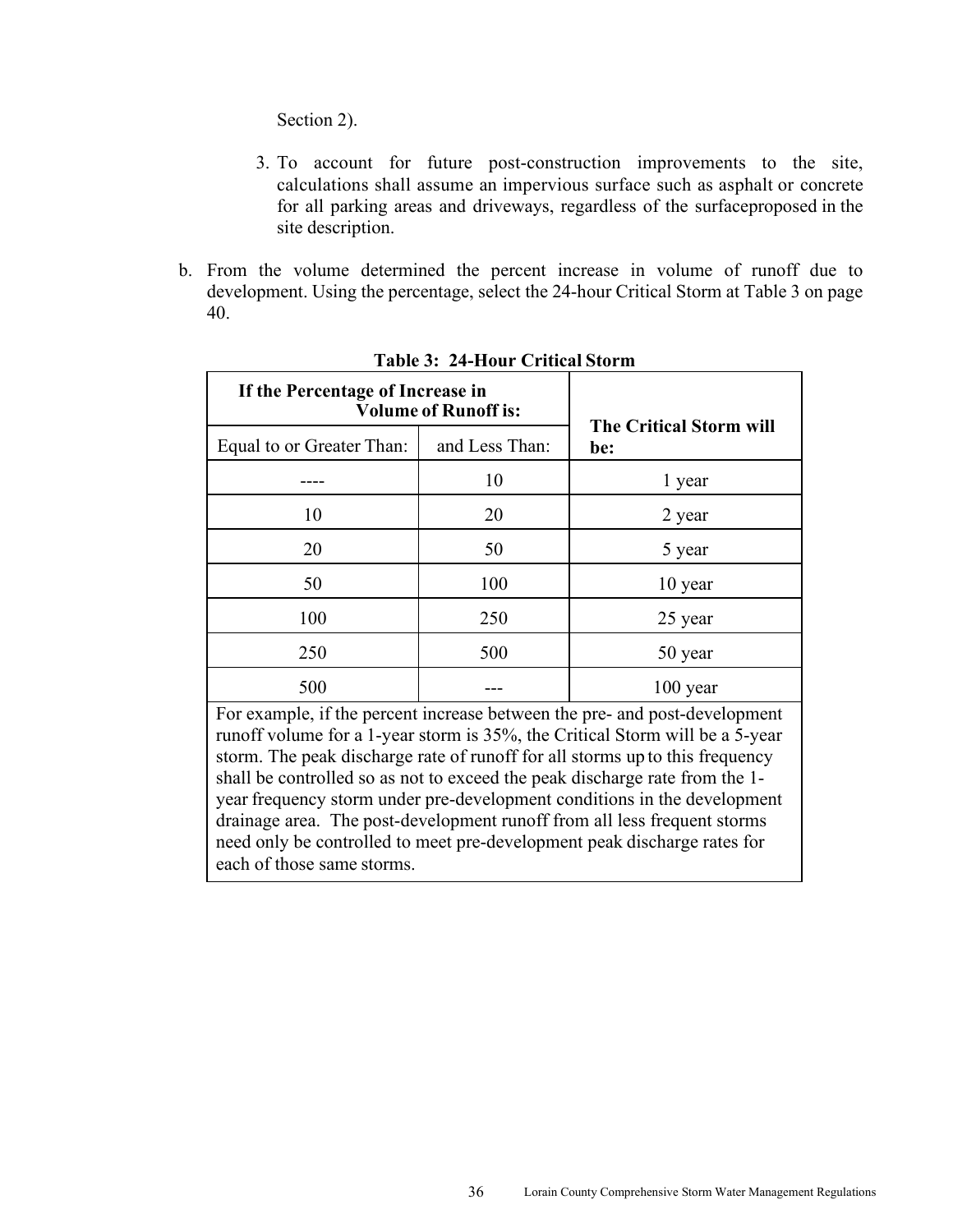#### **10. ALTERNATIVE ACTIONS**

- A. When the Lorain County Engineer determines that site constraints compromise the intent of this regulation, off-site alternatives may be used that result in an improvement of water quality and a reduction of storm water quantity. Such alternatives shall meet the following standards:
	- 1. Shall achieve the same level of storm water quantity and quality control that would be achieved by the on-site controls required under this regulation.
	- 2. Implemented in the same Hydrologic Unit Code (HUC) 14 watershed unit as the proposed development project.
	- 3. The mitigation ratio of the water quality volume is 1.5 to 1 or the water quality volume at the point of retrofit, whichever is greater.
	- 4. An inspection and maintenance agreement as described in Chapter  $8.0 D.10$  is established to ensure operations and treatment in perpetuity.
	- 5. Obtain prior written approval from Ohio EPA.
- B. Alternative actions may include, but are not limited to the following. All alternative actions shall be approved by the Lorain County Engineer:
	- 1. Fees, in an amount specified by Lorain County Soil & Water Conservation District to be applied to community-wide storm water management practices.
	- 2. Implementation of off-site storm water management practices and/or the retrofit of an existing practice to increase quality and quantity control.
	- 3. Stream, flood plain, or wetland restoration.
	- 4. Acquisition or conservation easements on protected open space significantly contributing to storm water control such as wetland complexes.

#### **11. EASEMENTS**

Access to storm water management practices as required by Lorain County Engineer for inspections and maintenance shall be secured by easements in favor of the Lorain County Commissioners. The following conditions shall apply to all easements:

- A. Easements shall be included in the Inspection and Maintenance Agreement submitted with the Comprehensive Storm Water Management Plan.
- B. Easements shall be approved by Lorain County Engineer prior to approval of a final plat and shall be recorded with the Lorain Recorder and on all property deeds.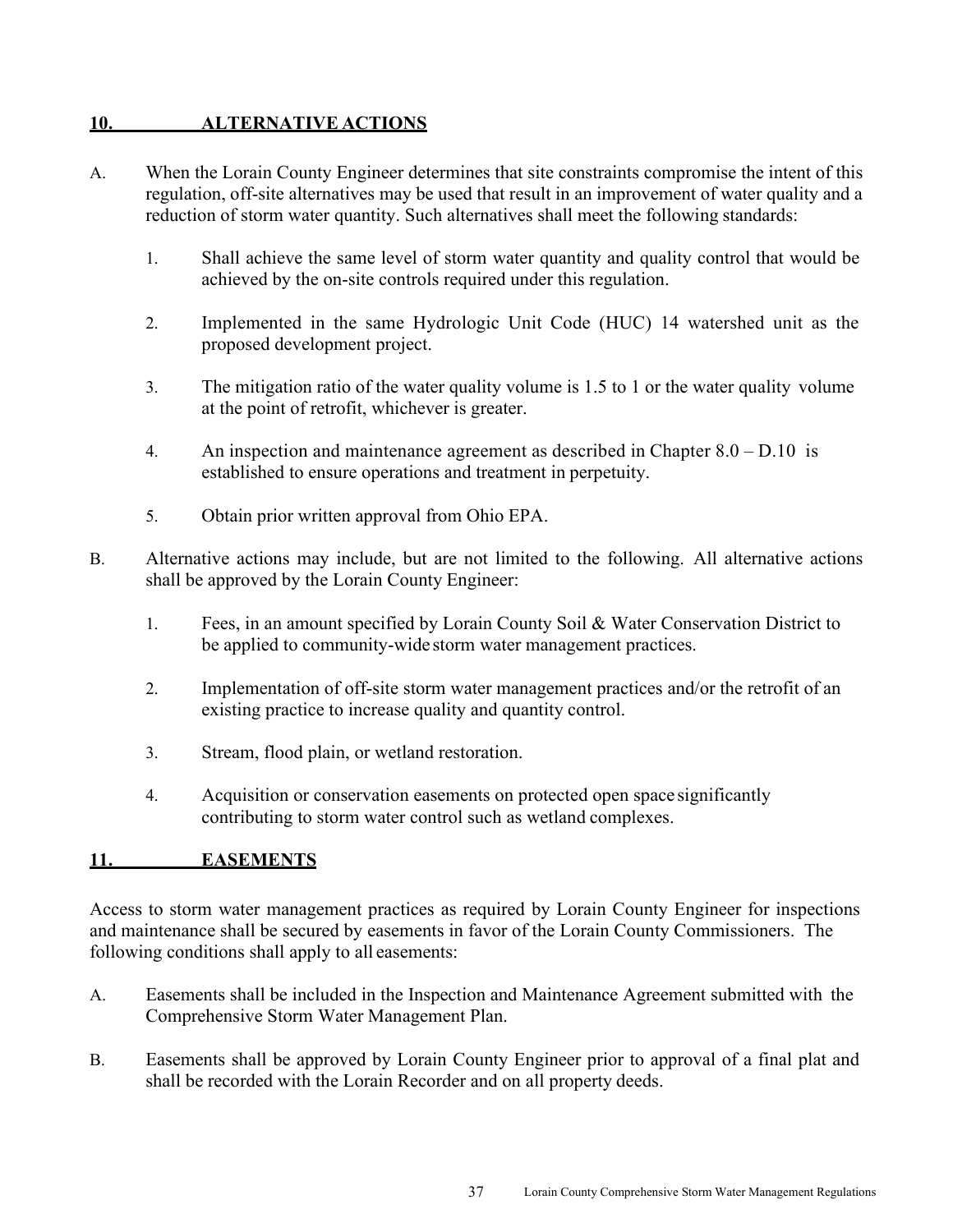- C. Unless otherwise required by Lorain County Engineer access blocks or easements between a public right- of-way and all storm water management practices shall be no less than twentyfive (25-feet) wide. The easement shall also incorporate the entire practice plus an additional twenty-five (25- foot) wide band around the perimeter of the storm water management practice.
- D. The easement shall be graded and/or stabilized as necessary to allow maintenance equipment to access and maneuver around and within each facility, as defined in the Inspection and Maintenance Agreement for the site.
- E. Easements to structural storm water management practices shall be restricted against the construction therein of buildings, fences, walls, and other structures that may obstruct the free flow of storm water and the passage of inspectors and maintenance equipment; and against the changing of final grade from that described by the final grading plan approved by the Administrator. Any re-grading and/or obstruction placed within a maintenance easement may be removed by Lorain County at the property owners' expense.

#### **12. MAINTENANCE AND FINAL INSPECTION APPROVAL**

To receive final inspection and acceptance of any project, or portion thereof, the following shall be completed and submitted to Lorain County Engineer:

- A. Final stabilization shall be achieved and all permanent storm water management practices shall be installed and made functional, as determined by Lorain County Engineer and per the approved Comprehensive Storm Water Management Plan.
- B. An As-Built Certification, including a Survey and Inspection, shall be sealed, signed and dated by a Professional Engineer and a Professional Surveyor with a statement certifying that the storm water management practices, as designed and installed, meet the requirements of the Comprehensive Storm Water Management Plan approved by Lorain County Engineer. In evaluating this certification, Lorain County Engineer may require the submission of a new set of storm water practice calculations if he/she determines that the design was altered significantly from the approved Comprehensive Storm Water Management Plan. The As-Built Survey shall indicate the location, dimensions, elevations, and volumes of such practices. Include the entity responsible for long-term maintenance as detailed in the Inspection and Maintenance Agreement.
- C. Include in the certification, the as-built volumes and key invert and overflow elevations of SCMs.
- D. Provide to the Lorain County Engineer, the complete and recorded Inspection and Maintenance Agreement as specified in Section 8.0.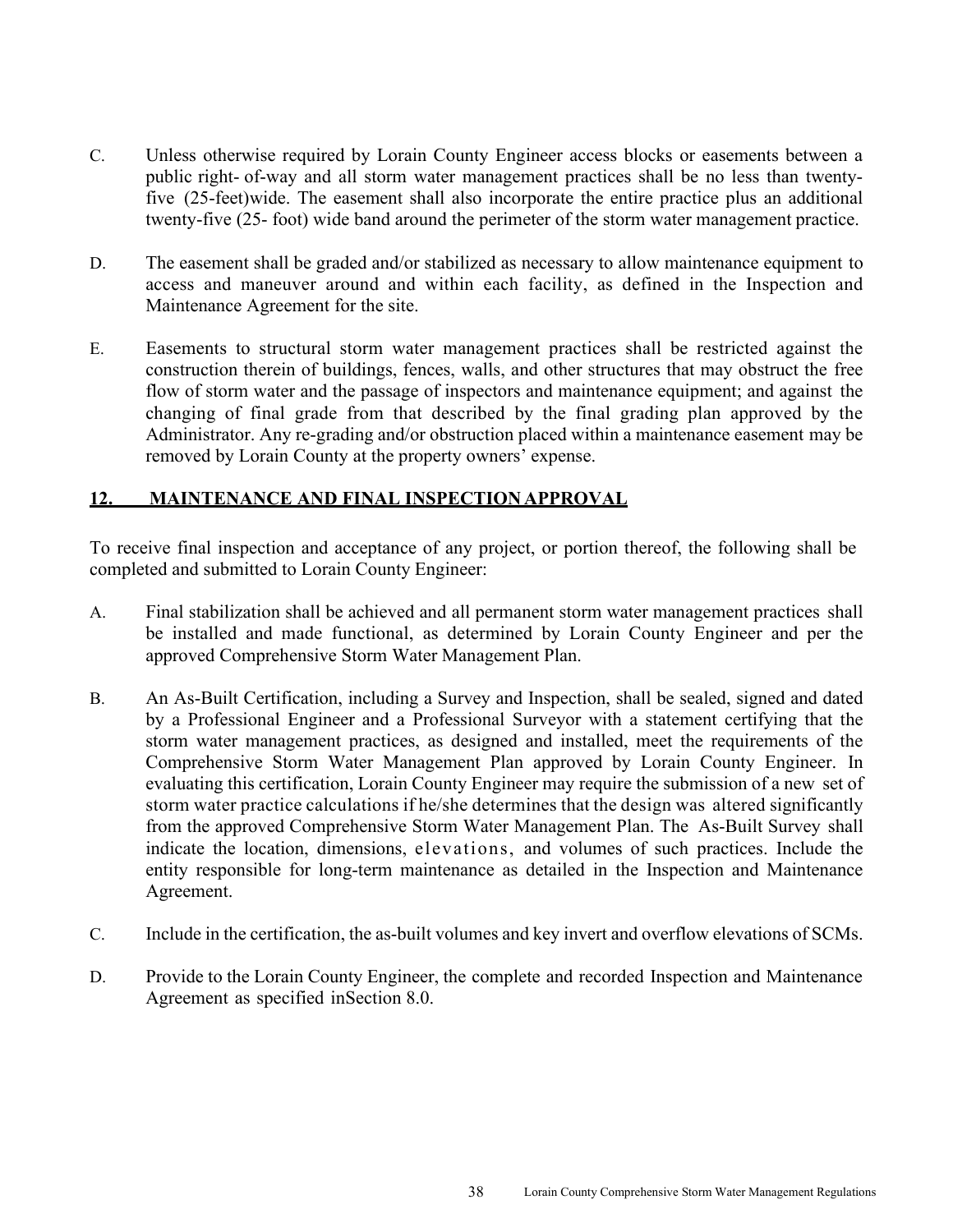### **13. ON-GOING INSPECTIONS**

The Lorain County Soil & Water Conservation District and or Lorain County Engineer may inspect storm water management practices after acceptance. Upon finding a malfunction or other need for maintenance, the Lorain County Engineer shall provide written notification to the responsible party, as detailed in the Inspection and Maintenance Agreement, of the need for maintenance. Upon notification, the responsible party shall within *five (5) working days*, or other mutually agreed upon time, make repairs or submit a plan with detailed action items and established timelines. Should repairs not be made within this time, or a plan approved by the Lorain County Engineer for these repairs not be in place, the Lorain County Engineer may undertake the necessary repairs and assess the responsible entity.

## **14. FEES**

The Comprehensive Storm Water Management Plan review, filing, and inspection fees are part of a complete submittal and shall be submitted to the Administrator before the review process begins. The Lorain County Storm Water Management District shall establish a fee schedule based upon the actual estimated cost for providing these services. All fees are payable to the Lorain County Commissioners. For Fee Schedule see page 48.

#### **15. BOND**

- A. If a Comprehensive Storm Water Management Plan is required by this regulation, soildisturbing activities shall not be permitted until a maintenance bond *of 100% of the total project cost of the storm water facilities*, has been deposited with the Lorain County Engineer. This bond shall be posted for the Lorain County Soil & Water Conservation District to perform the obligations otherwise to be performed by the owner of the development area as stated in this regulation and to allow allwork to be performed as needed in the event that the applicant fails to comply with the provisions of this regulation. The maintenance bond will be returned, less administrative fees established by Lorain County, when the following three criteria are met:
	- 1. 100% of the total project has been permanently stabilized.
	- 2. An As-Built Inspection of all SCMs is conducted by the Lorain County Engineer.
	- 3. An Inspection and Maintenance Agreement signed by the developer, the contractor, the Lorain County Engineer, and the private owner or homeowners association who will take long-term responsibility for these SCMs, is accepted by the Lorain County Storm Water District.
- B. Once these criteria are met, the applicant shall be reimbursed all bond monies that were not used for any part of the project. If all of these criteria are not met after three years of permanent stabilization of the site, Lorain County may use the bond monies to remedy any outstanding issues with all storm water management structures on the site and the remainder of the bond shall be given to the private lot owner/ homeowners association for the purpose of long term maintenance of the project.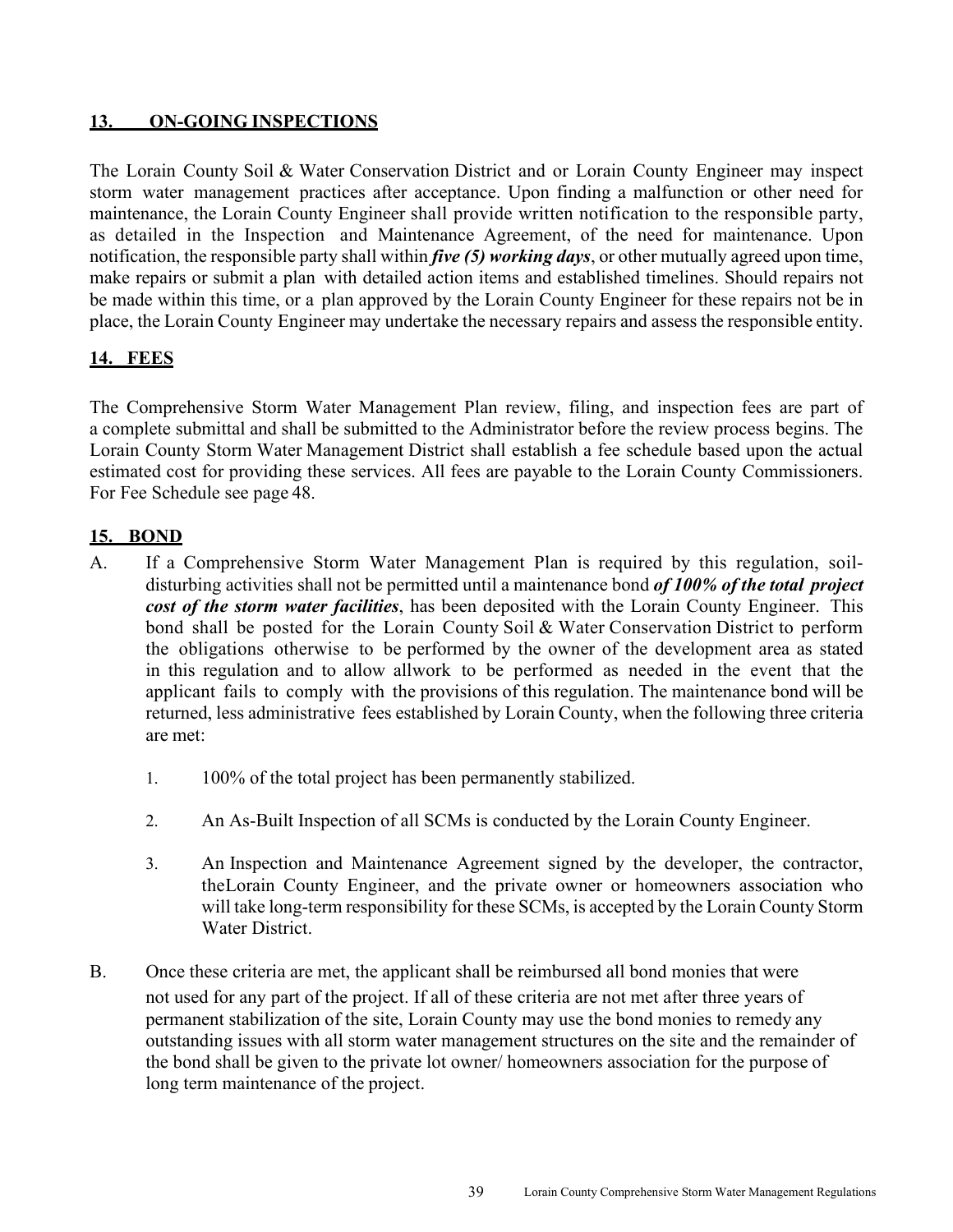#### **16. INSTALLATION OF STORM WATER CONTROL MEASURES (SCMs)**

The operator may not direct runoff through any water quality SCMs and structures or portions thereof that could be degraded by construction site sediment until the entire area tributary to the structure has reached final stabilization as determined by Lorain County Soil & Water Conservation District. Final stabilization requires the completion of the final grading at the site, all of the utilities installed, and the site subsequently stabilized with vegetation or other appropriate methods. The operator shall provide documentation acceptable to Lorain County Soil & Water Conservation District to demonstrate that the site is completely stabilized. Upon this proof of compliance, the water quality SCMs and structure(s) may be installed and placed into service. Schedule and sequence construction operations accordingly to protect water quality SCMs from sediment clogging. Upon completion of installation of these practices, all disturbed areas and/or exposed soils caused by the installation of these practices shall be stabilized within seven (7) days.

#### **17. MONITORING FOR COMPLIANCE: ENFORCEMENT**

A. Following the initial inspection of control devices by the project engineer, regular inspections will be performed by the Administrator for compliance with these Rules. If it appears that a violation of any of these Rules has occurred, the owner and developer will be notified of deficiencies or noncompliance in writing by certified mail, return receipt requested.

B. The rules shall be enforced in accordance with O.R.C. 307.79 and at a minimum shall permit: The Board of County Commissioners or any duly authorized representative of the Board may, upon identification to the owner or person in charge, enter any land upon obtaining agreement with the owner, tenant, or manager of the land in order to determine whether there is compliance with the rules adopted under this section. If the Board or its duly authorized representative is unable to obtain such an agreement, the Board or representative may apply for, and a judge of the Lorain County Common Pleas Court inspection warrant as necessary to achieve the purposes of this chapter.

1. If the Board of County Commissioners or its duly authorized representative determines that a violation of the rules adopted under this section exists, the Board or representative may issue an immediate stop work order if the violator failed to obtain any federal, state or local permit necessary for sediment and erosion control, earth movement, clearing, or cut and fill activity. In addition, if the Board or representative determines such a rule violation exists, regardless of whether or not the violator has obtained the proper permits, the Board or representative may authorize the issuance of a notice of violation. If, after a period of not less than thirty  $-$  (30) days has elapsed following the issuance of the notice of violation, the violation continues, the Board or its duly authorized representative shall issue a second notice of violation. Except as provided in division Subsection (3) of this section, if after a period of not less than fifteen (15) days has elapsed following the issuance of the second notice of violation, the violation continues, the Board or its duly authorized representative may issue a stop work order after first obtaining the written approval of the prosecuting attorney of the county if, in the opinion of the prosecuting attorney, the violation is egregious.

Once a stop work order is issued, the Board or duly authorized representative shall request, in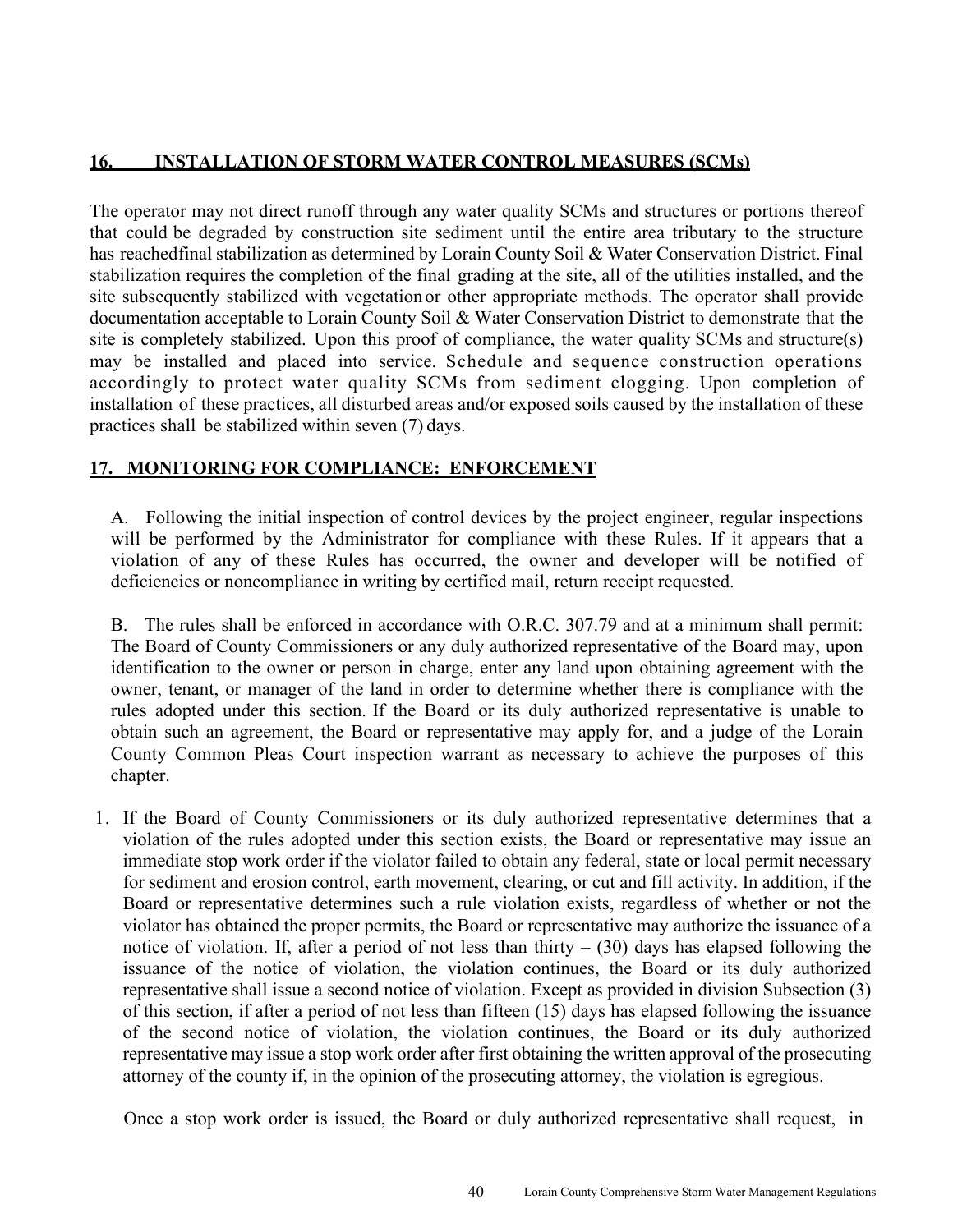writing, the prosecuting attorney of the county to seek an injunction or other appropriate relief in the court of common pleas to abate excessive sedimentation and secure compliance with the rules adopted under this section. If the prosecuting attorney seeks an injunction or other appropriate relief, then, in granting relief, the Court of Common Pleas may order the construction of sediment control improvements or implementation of other control measure and may assess a civil fine of not less than one hundred or more than five hundred dollars. Each day of violation of a rule or stop work order issued under this section shall be considered a separate violation subject to a civil fine.

- 2. The person to who a stop work order is issued under this section may appeal the order to Lorain County Common Pleas Court issued, seeking any equitable or other appropriate relief from that order.
- 3. No stop work order shall be issued under this section against any public highway transportation, or drainage improvement or maintenance project undertaken by a government agency or political subdivision in accordance with a statement of its standard sediment control policies that is approved by the Board or the Chief of the Division of Soil and Water Conservation, Ohio Department of Natural Resources.

The Administrator shall have the authority to require immediate on-site adjustments to the Comprehensive Storm Water Management Regulations in order to achieve compliance with these Rules.

A final inspection will be made to determine if the criteria of these Rules have been satisfied and a report will be presented to the Board of Lorain County Commissioners on the site's compliance status.

The Administrator will monitor soil-disturbing activities for non-farm residential, commercial, industrial, or other non-farm purposes on land of less than one contiguous acre to ensure compliance required by these Rules.

The Administrator shall not review or approve Comprehensive Stormwater Management Plans, of any type, for applicants that have an existing development project or site(s) that is not in compliance with its approved erosion and sediment control plan, or a project site(s) that is otherwise not in compliance with the Lorain County Comprehensive Stormwater Management Plan.

The Administrator shall not review or approve Lorain County Comprehensive Stormwater Management Plans for sublots or other areas within existing development projects that are not in compliance with its approved erosion and sediment control plan or otherwise not in compliance with the Lorain County Comprehensive Stormwater Management Plans. Such development projects include but not limited to, subdivisions or other common plans of development

The County of Lorain reserves the right to withhold relevant inspections and/or other approvals from its departments and/or agencies for development projects or activities in support of development projects that are not in compliance with these Rules.

The County shall not issue building permits for projects regulated under the Lorain County Comprehensive Stormwater Management Plan that have not received approval for a Comprehensive Stormwater Management Plan for said project(s).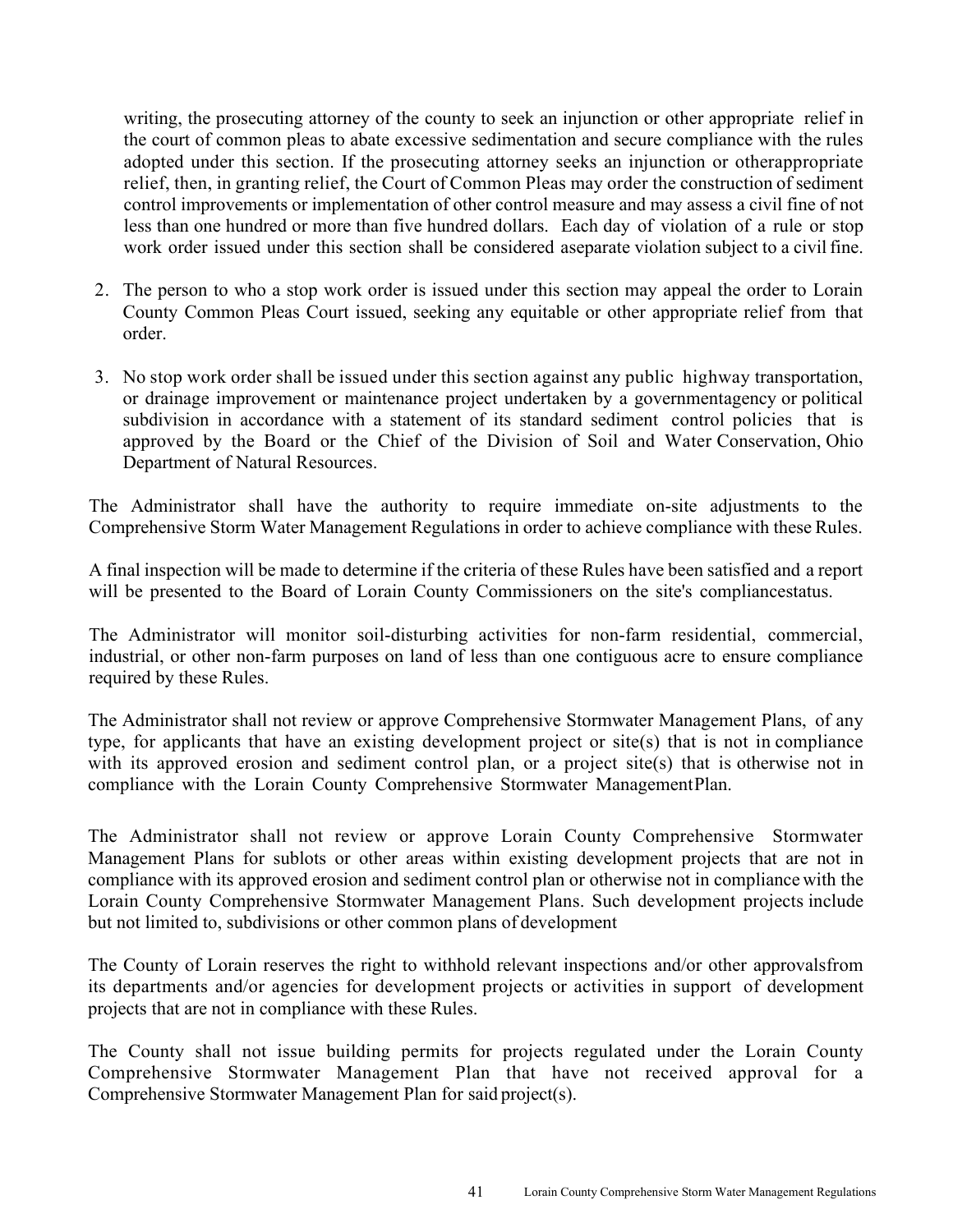#### **18. VIOLATIONS**

No person shall violate or cause or knowingly permit to be violated any of the provisions of this regulation, or fail to comply with any of such provisions or with any lawful requirements of any public authority made pursuant to this regulation, or knowingly use or cause or permit the use of any lands in violation of this regulation or in violation of any permit granted under this regulation.

#### **19. APPEALS**

Any person receiving a denial of permit may appeal the determination to the Board of Commissioners or its designee. The Notice of Appeal shall be mailed to the Clerk of the Board of Commissioners within 14 days of the Notice of Denial. A hearing shall take place within thirty (30) days of receipt of the Notice. Written notice of the hearing will be sent to the appellant.

#### **20. PENALTY**

No person, firm, entity or corporation; including but not limited to, the owner of the property, his agents and assigns, occupant, property manager, and any contractor or subcontractor shall violate any rule adopted or order issued under this Regulation. Notwithstanding Section 17.B, if the Board of County Commissioners determines that a violation of any rule adopted or administrative order issued under this Regulation exists, the Board may request, in writing, the prosecuting attorney of the County to seek an injunction or other appropriate relief in the Court of Common Pleas to abate storm water management and secure compliance with the rules or order. In granting relief, the Court of Common Pleas may order the construction of sediment control improvements or implementation of other control measures any may assess a civil fine or not less than one hundred (\$100.00) or more than five hundred dollars (\$500.00). Each day of violation or a rule adopted or administrative order issued under this section shall be considered a separate violation subject to a civil fine.

#### **21. CONTRACTOR REGISTRATION**

Contractors planning to perform comprehensive storm water management related construction activities must be registered with the Lorain County Storm Water Management District. To become registered the contractor must have on staff and in responsible charge of comprehensive storm water management permit compliance a certified inspector. Lorain County Stormwater Management District will keep on file specific requirements and application forms which may be updated as needed for contractor registration.

In order to obtain a Comprehensive Storm Water Management permit the applicant must include the name and contact information of the registered contractor that will be performing the work.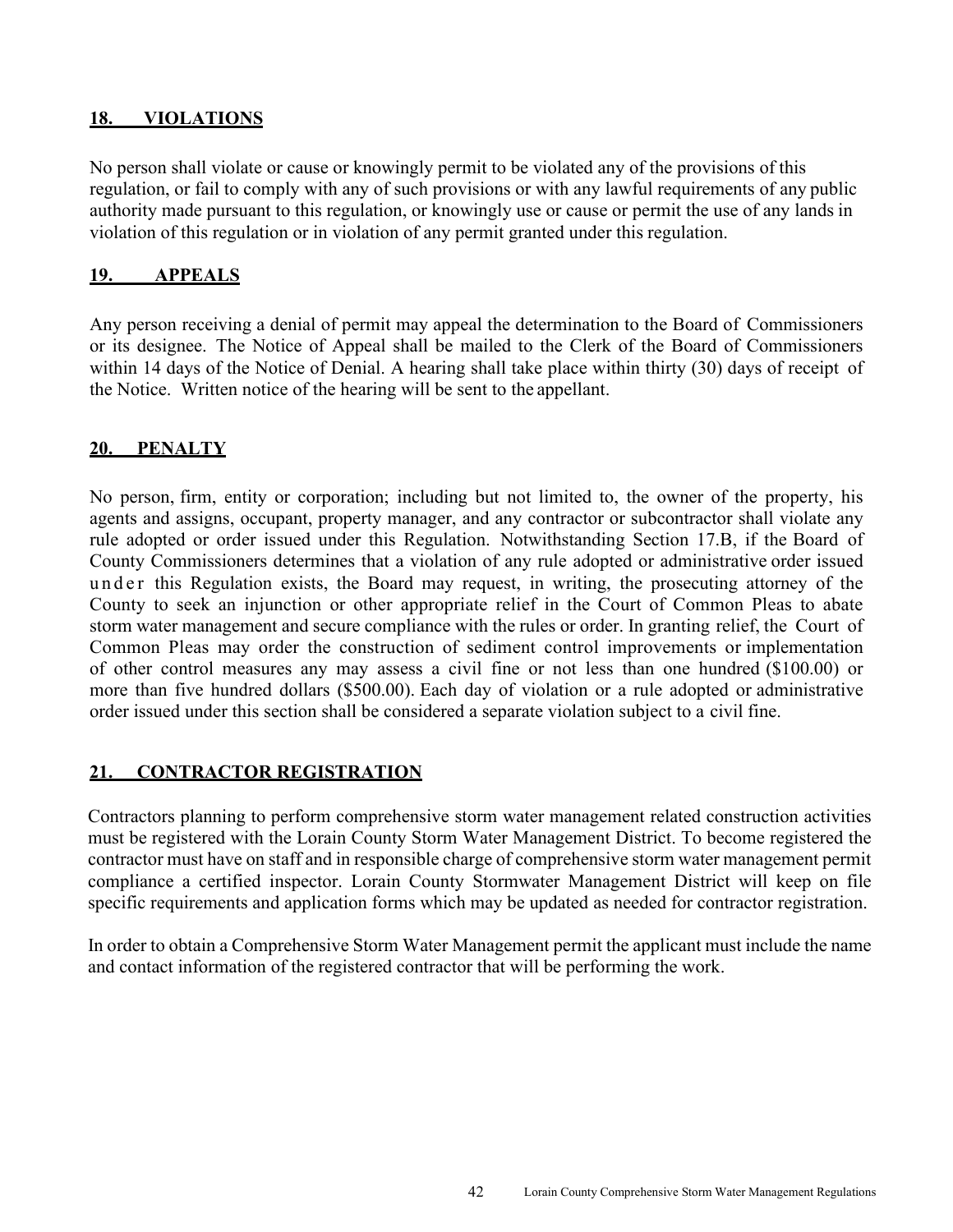# Appendix A Inspection and Maintenance Agreement for SCMs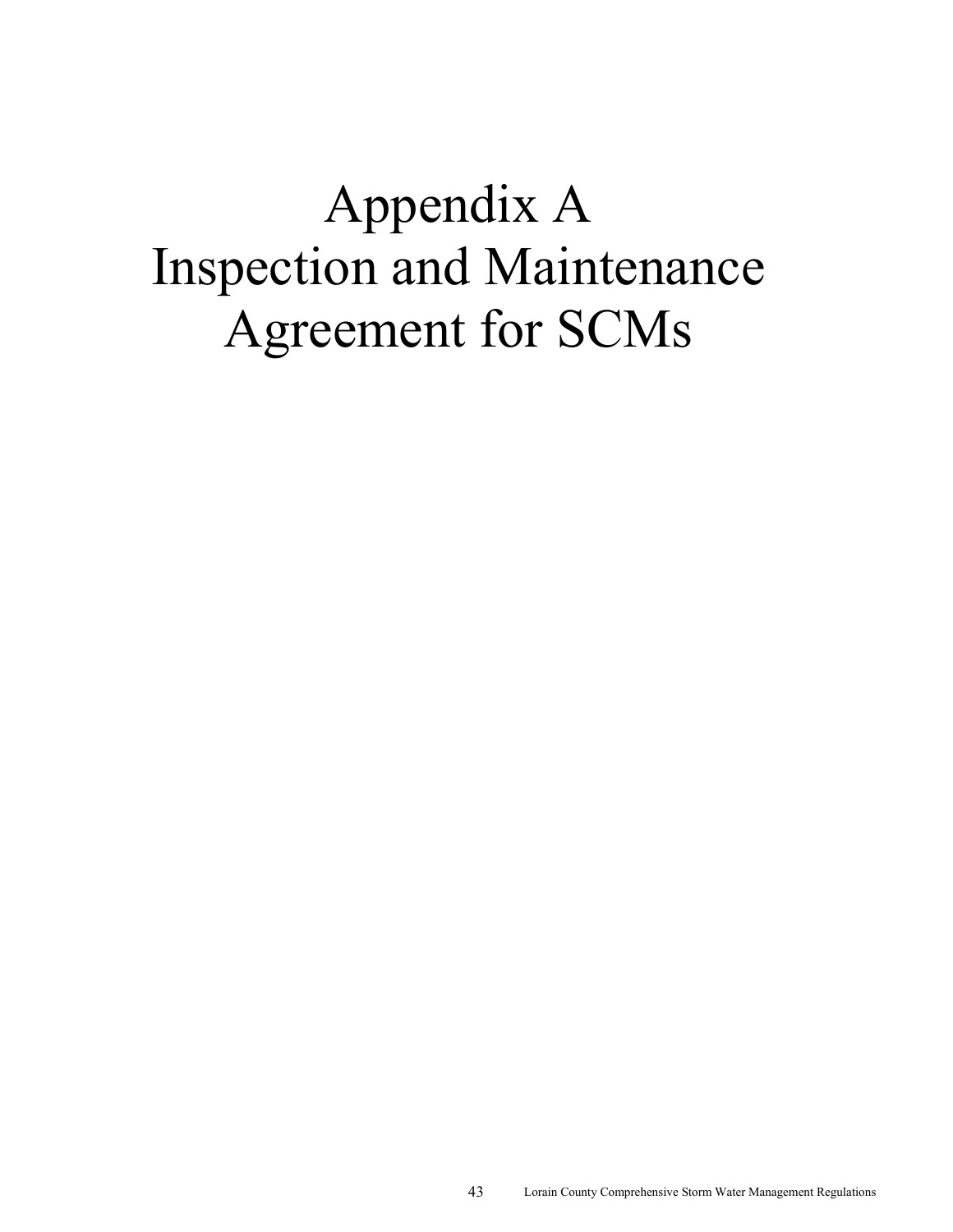#### **INSPECTION AND MAINTENANCE AGREEMENT FOR STORM WATER CONTROL MEASURES**

This Inspection and Maintenance Agreement, made this day of \_\_\_\_\_\_\_\_\_\_\_\_\_\_ 20\_\_\_\_, by and between

\_\_\_\_\_\_\_\_\_\_\_\_\_\_\_\_\_\_\_\_\_\_\_\_\_\_\_\_\_\_\_\_\_\_\_\_\_\_\_\_\_\_\_\_\_\_\_\_\_\_\_\_\_\_\_\_\_\_\_\_\_\_\_\_\_\_\_\_\_\_\_\_ (hereafter referred to as the "Owner") and the *Lorain County Storm Water Management District*, provides as follows:

**WHEREAS,** the Owner is responsible for certain real estate described as Lorain County Auditor's Tax Map Parcel No. **Exercise 2018** Auditor's Tax Map Parcel No.

\_\_\_ *(complete street address, or attach legal description of the property)* that is to be developed as \_\_\_\_\_\_\_\_\_\_\_\_\_\_\_\_\_\_\_\_\_\_\_\_\_\_\_\_\_\_\_\_\_\_\_\_\_\_\_\_\_\_\_\_\_\_\_\_\_\_\_\_\_\_\_\_\_\_\_\_\_\_\_\_\_\_\_\_\_\_\_\_\_\_\_\_\_\_\_\_\_\_

\_\_\_ *(development's official name),* and referred to as the "Property**;"** and,

**WHEREAS,** the Owner is providing a storm water management system consisting of the following storm water control measures (SCMs):

> 1. 2. 3. 4. *(list all SCMs here)* 5.

as shown and described on the attached Comprehensive Storm water Management Plan *attached and incorporated fully herein and Marked as "Exhibit A"*; also on file with the Lorain County Storm Water Management District, and,

**WHEREAS**, to comply with Comprehensive Storm Water Management Regulations of Lorain County, as they exist on the date of this agreement pertaining to this project, the Owner hereby agrees to inspect, operate, maintain, and repair the SCMs in accordance with the terms and conditions hereinafter set forth.

**NOW, THEREFORE**, for and in consideration of the mutual covenants and undertaking of the parties, the parties hereby agree as follows: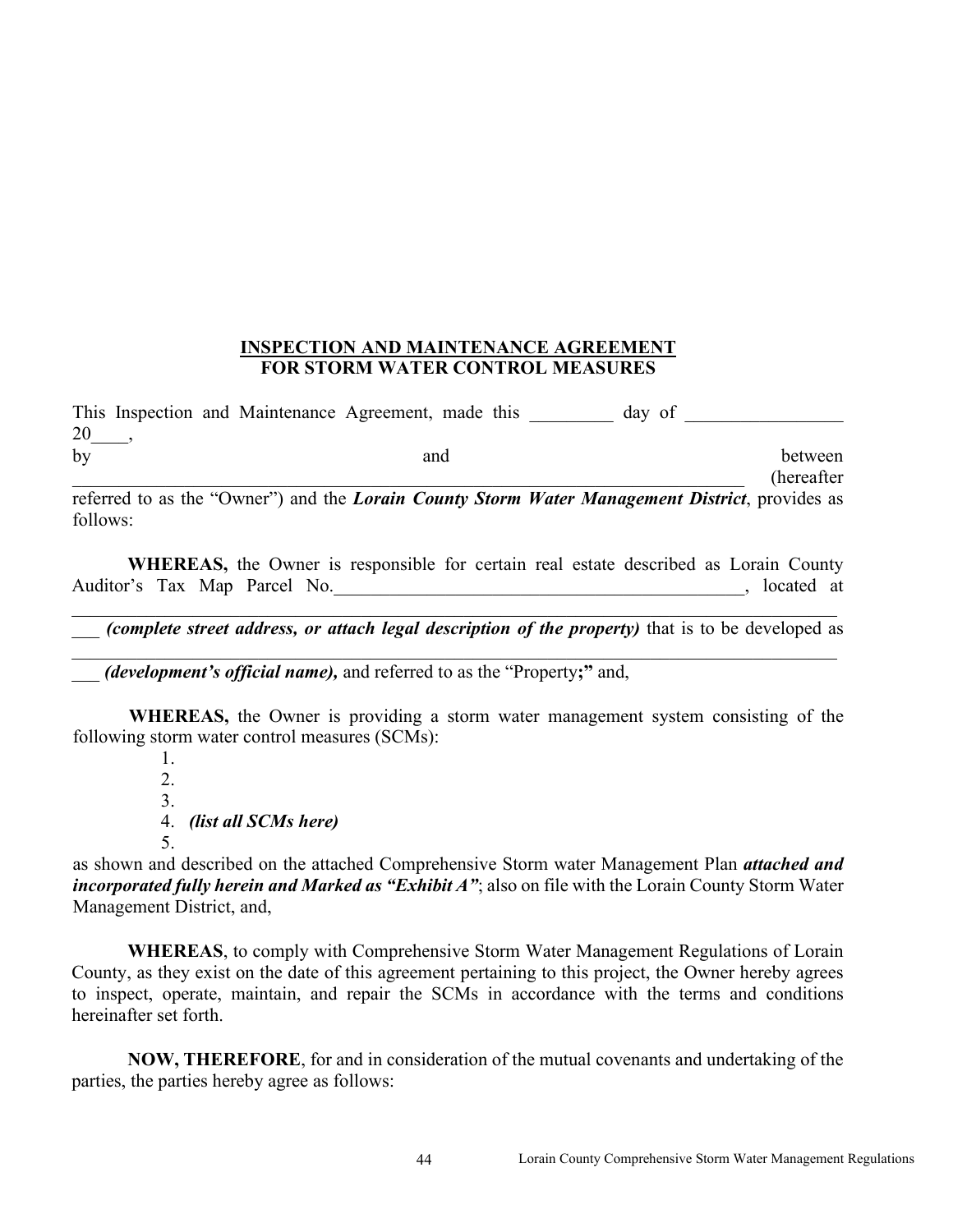### **A. FINAL INSPECTION and APPROVAL**

- 1. The Owner shall record all easements as described in Section 11.0 of the Comprehensive Storm Water Management Regulations, and shall submit copies thereof to the Lorain County Engineer.
- 2. The Owner shall install and make functional all SCMs, and request a final inspection by the Lorain County Engineer, as described in Section 12.0 (A) of the Comprehensive Storm Water Management Regulations.
- 3. The Owner shall further submit to the Lorain County Engineer the Owner's Professional Engineer's as-built Comprehensive Storm Water Management Plan that includes the Engineer's Certification and Inspection, and the Owner's Professional Surveyor's As-Built Survey, as described in Section 12.0 (B) of the Comprehensive Storm Water Management Regulations.
- 4. The Owner shall further record this complete Inspection and Maintenance Agreement, including copies of the approved Inspection and Maintenance Plan; and the Owner shall submit copies thereof to the Lorain County Engineer as described in Section 12.0 (C) of the Comprehensive Storm Water Management Regulations.
- 5. Within 30 days of receipt of the above documents, the Lorain County Engineer shall then make a final inspection of SCMs, and the Owner shall make any necessary repairs as described in Section 13.0 of the Comprehensive Storm Water Management Regulations.
- 6. The Owner shall further pay all fees in accordance with Section 14.0 of the Comprehensive Storm Water Management Regulations.
- 7. Within 30 days of satisfactory completion of all these requirements, the Lorain County Engineer shall approve in writing, and shall notify the *Lorain County Storm Water Management District* that the SCMs are constructed in accordance with the approved plans and specifications of the approved Comprehensive Storm Water Management Plan.
- 8. The Inspection and Maintenance agreement may be amended with approval from the *Lorain County Storm Water Management District* for any subsequent phases of construction.

## **B. MAINTENANCE of STORMWATER CONTROL MEASURES**

1. The Owner agrees to maintain in perpetuity the SCMs in accordance with the approved Maintenance Plans described in #2 below, and in a manner that will permit the SCMs to perform the purposes for which they were designed and constructed, and in accordance with the standards by which they were designed and constructed, all as shown and described in the approved Comprehensive Storm Water Management Plan. This includes all pipes and channels built to convey storm water to the SCMs, as well as structures, improvements, established elevations and grades, grading, vegetation, practices, and non-structural measures provided to control the quantity and quality of the storm water runoff.

2. The Owner shall provide a Maintenance Plan for each SCM. The Maintenance Plans shall include the following:

i. The location of each SCM and identification of the drainage areas served by each SCM.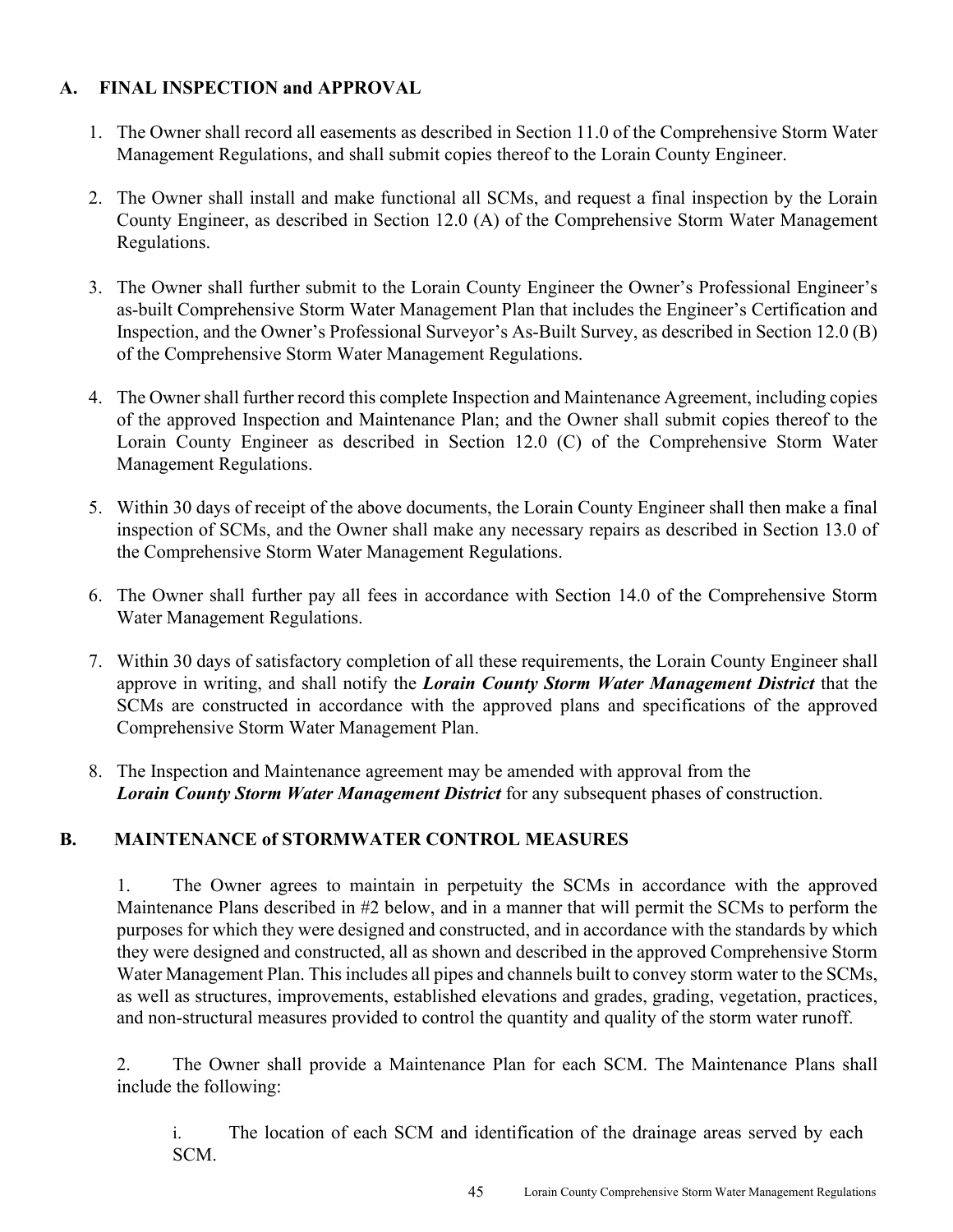ii. Photographs of each SCM, including all inlets and outlets upon completion of construction.

iii. A schedule of inspection.

iv. A schedule for regular maintenance for each aspect of the SCM and description of routine and non-routine maintenance tasks to ensure continued performance of the SCM as detailed in the approved Comprehensive Storm Water Management Plan. The Owner shall also provide a maintenance inspection checklist written so the average person can understand it. The maintenance plan shall include detailed drawings of each SCM and outlet and control structures (with the parts of the structures labeled). This schedule may include additional standards, as required by the *Lorain County Storm Water Management District*, to ensure continued performance of SCMs permitted to be located in, or within 50 feet of, water resources.

v. Location and documentation of all access routes and access and maintenance easements on the Property.

Alteration or termination of these stipulations is prohibited, without written approval from the *Lorain County Storm Water Management District*.

3. The Owner shall maintain, update, and store the inspection, maintenance and repair records for the SCMs.

4. The Owner shall regularly inspect, shall perform all maintenance in accordance with the Inspection and Maintenance Plan, and shall complete all repairs identified, and any additional repairs or improvements necessary to make the SCMs function properly as requested in writing by the *Lorain County Storm Water Management District.*

## **C. INSPECTION, MAINTENANCE and REPAIR of SCMs**

1. During the first year of operation, the Owner shall inspect all SCMs listed in this Agreement, at a minimum of every three (3) months, and after major storm water runoff events.

2. The Owner's Professional Engineer shall inspect all SCMs listed in this Agreement at least once each year, and shall submit his report to the *Lorain County Storm Water Management District*  including his recommendations and including his summary of the prior year's activities.

3. Upon request, The Owner shall submit Inspection Reports, Maintenance Logs, and Repair Records in writing, in a form acceptable to the District, to the *Lorain County Storm Water Management District* within seven (7) days.

4. The Owner grants permission to the *Lorain County Storm Water Management District* to enter the Property with prior notification to the Owner to inspect all aspects of the SCMs and related drainage whenever the *Lorain County Storm Water Management District* deems necessary to verify that the SCMs are being maintained and operated in accordance with the terms and conditions hereinafter set forth. The *Lorain County Storm Water Management District* shall maintain public records of these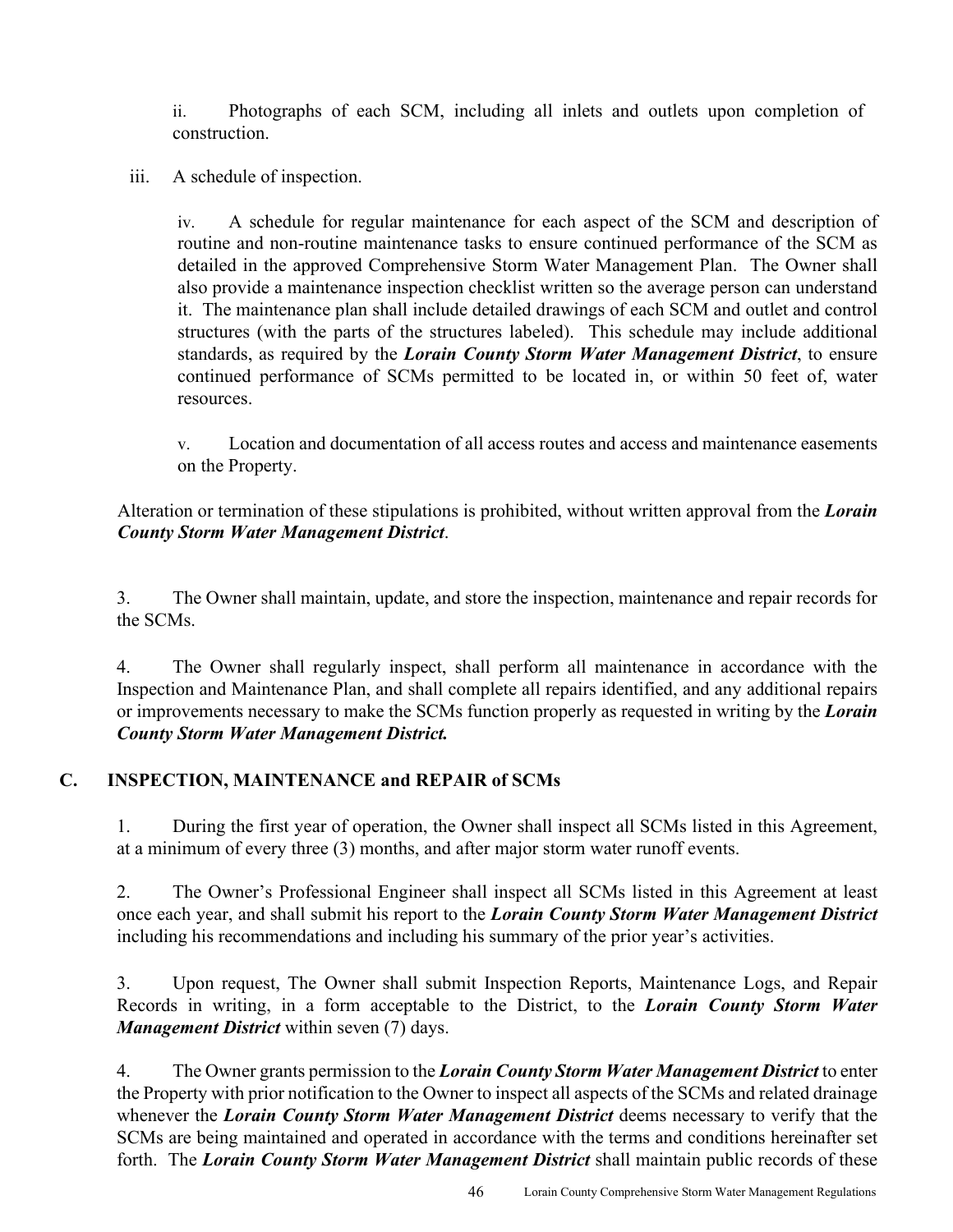reports of such site inspections, and shall deliver copies of said reports to the Owner, and shall indicate in writing any corrective actions and repairs or improvements necessary to make the SCMs function properly.

5. The Owner shall complete all corrective actions and repairs within five (5) working days of their discovery through Owner inspections, or through a request from the *Lorain County Storm Water Management District.* If repairs do not occur within this five (5) day period, the Owner shall request written approval from the *Lorain County Storm Water Management District* for his schedule of repairs.

6. In the event of any default or failure by the Owner in the performance of any of the covenants and warranties pertaining to the maintenance of the SCMs, or in the event the Owner fails to maintain the SCMs in accordance with the approved design standards and Inspection and Maintenance Plan, or, in the event of an emergency as determined by the *Lorain County Storm Water Management District,*  in the sole discretion of the *Lorain County Storm Water Management District,* after providing reasonable notice to the Owner, may enter the property and take whatever steps necessary to correct deficiencies and to charge the cost of such repairs to the Owner. The Owner shall reimburse the *Lorain County Storm Water Management District* upon demand, within ten (10) days of receipt thereof for all actual cost incurred by the *Lorain County Storm Water Management District* (or later with written permission from the *Lorain County Storm Water Management District*). All costs expended by the *Lorain County Storm Water Management District* in performing such necessary maintenance or repairs shall constitute a lien against the properties of the Owner. Nothing herein shall obligate the *Lorain County Storm Water Management District* to maintain the SCMs.

## **D. FUNDING**

The Owner shall specify the method of funding for the perpetual inspection, operation, and maintenance of the SCMs listed in this Inspection and Maintenance Agreement. A description of the funding mechanism shall be submitted with its application to the *Lorain County Storm Water Management District* and approved by the *Lorain County Storm Water Management District.* 

#### **E. INDEMNIFICATION**

1. The Owner hereby agrees to save, hold harmless, and to indemnify the *Lorain County Storm Water Management District* and its employees and officers and agents from and against all liability, losses, claims, demands, costs and expenses arising from, or out of, default or failure by the Owner to maintain the SCMs, in accordance with the terms and conditions set forth herein, and from acts of the Owner arising from, or out of, the construction, operation, repair or maintenance of the SCMs.

2. The Owner hereby releases the *Lorain County Storm Water Management District* from all damages, accidents, casualties, occurrences, or claims that might arise or be asserted against the *Lorain County Storm Water Management District* from the presence, existence, or maintenance of the SCMs.

3. The parties hereto expressly do not intend by execution of this Inspection and Maintenance Agreement to create in the public, or any member thereof, any rights as a third party beneficiary, nor to authorize anyone not a party hereof to maintain a suit for any damages pursuant to the terms of this Inspection and Maintenance Agreement.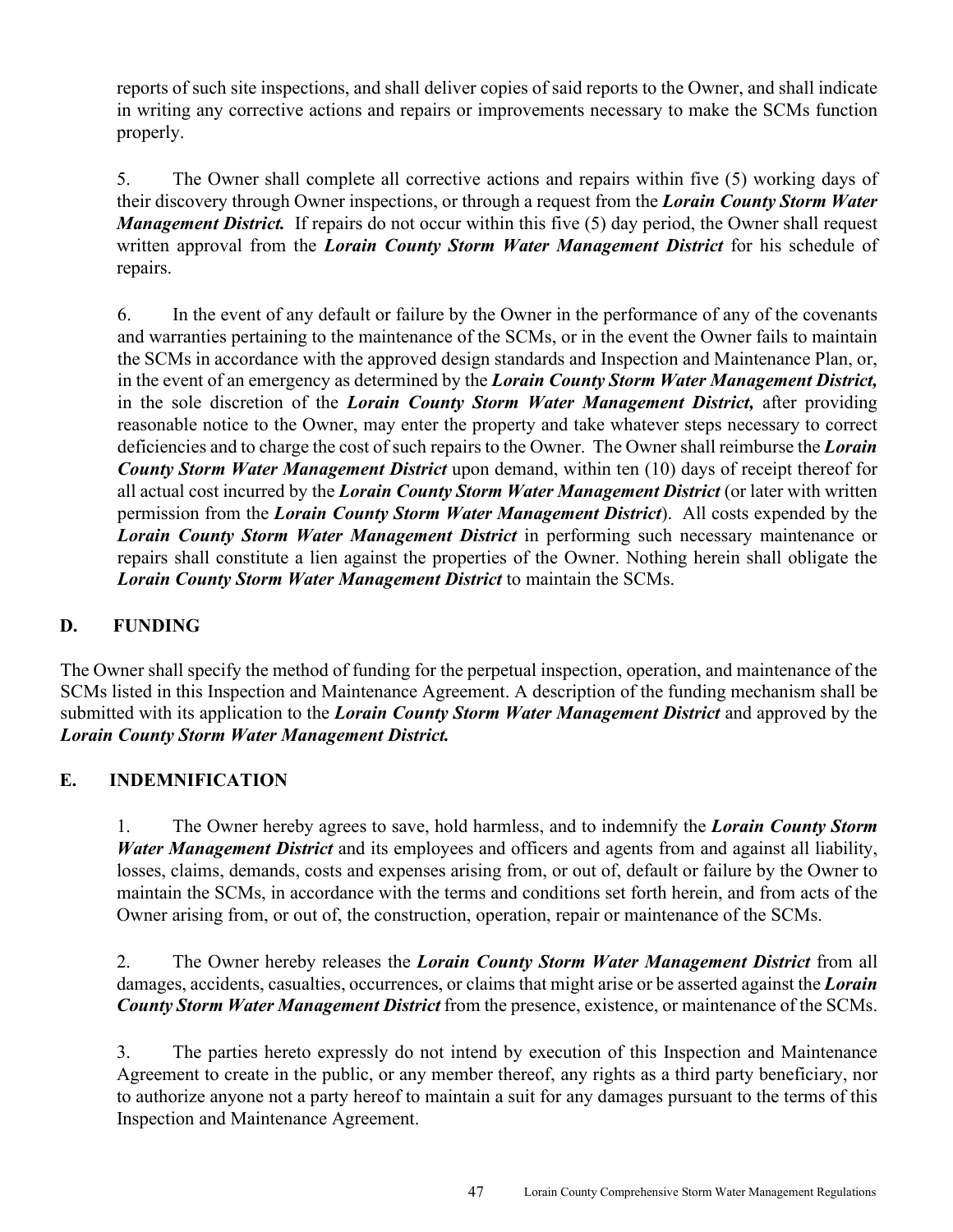4. This Inspection and Maintenance Agreement shall be a covenant that runs with the land and shall inure to the benefit of and shall be binding upon the parties hereto, their respective successors and assigns, and all subsequent owners of the property.

5. The current Owner shall promptly notify the *Lorain County Storm Water Management District* when the Owner legally transfers any of the Owner's responsibilities for the SCMs. The Owner shall furnish to the *Lorain County Storm Water Management District* a copy of any document of transfer, executed by both parties.

6. Upon execution of this Inspection and Maintenance Agreement, The *Lorain County Storm Water Management District* shall record it in the Recorder's Office of *Lorain County*, Ohio, at the Owner's expense.

7. In the event that the *Lorain County Storm Water Management* District shall determine in its sole discretion that any or all of the SCMs are no longer necessary, then the *Lorain County Storm Water Management District* shall, at the request of the Owner, execute and record a release of this agreement, at the Owner's expense.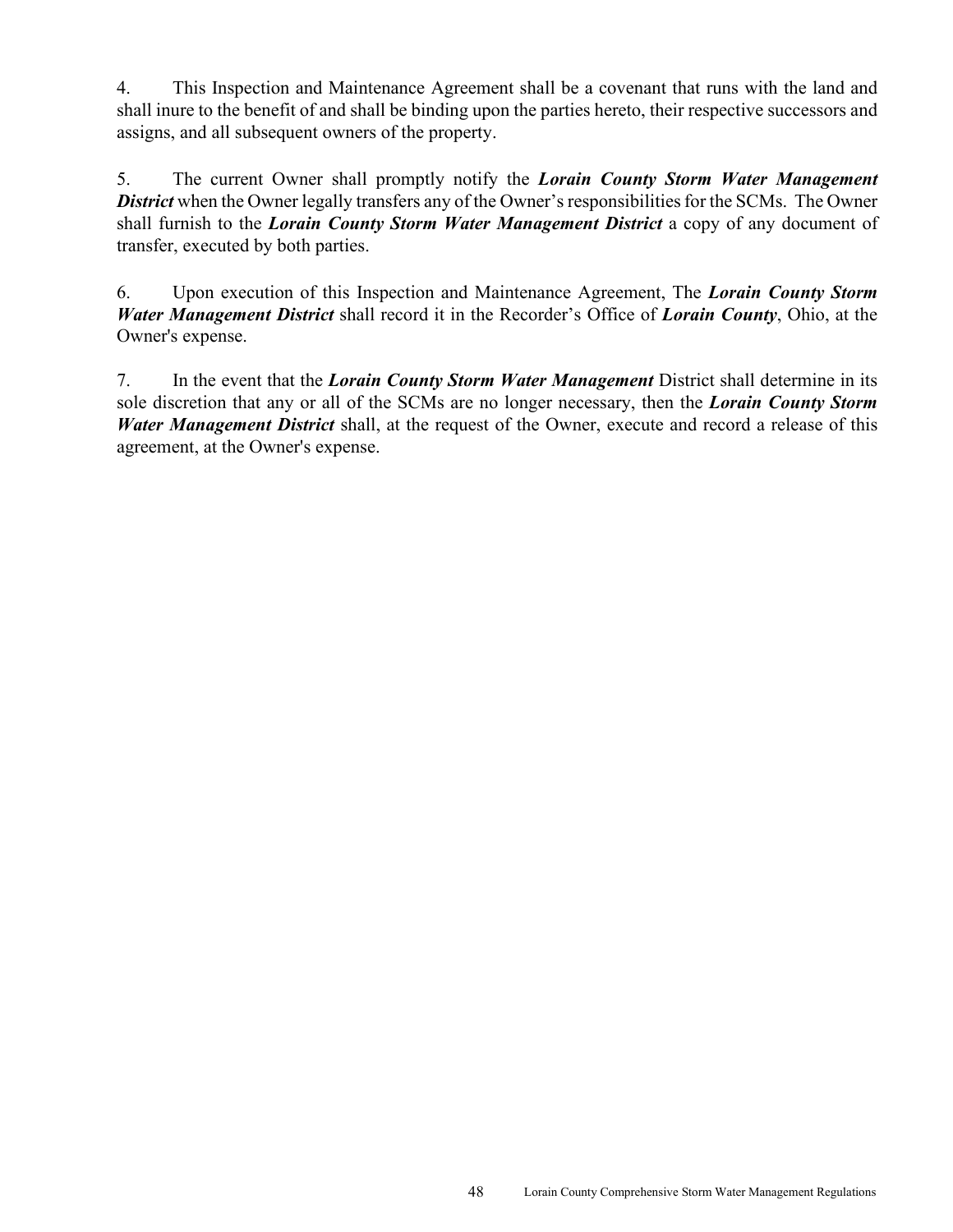IN WITNESS WHEREOF, the Owner has caused this Inspection and Maintenance Agreement to be signed in its name by a duly authorized person.

|                                                                                                                                                   |            |  |  |  | By: Owner (signature and title) state of the state of the state of the state of the state of the state of the state of the state of the state of the state of the state of the state of the state of the state of the state of |                   |    |
|---------------------------------------------------------------------------------------------------------------------------------------------------|------------|--|--|--|--------------------------------------------------------------------------------------------------------------------------------------------------------------------------------------------------------------------------------|-------------------|----|
| Owner (please print signatory's name and name of Owner)                                                                                           |            |  |  |  |                                                                                                                                                                                                                                |                   |    |
| State of:                                                                                                                                         |            |  |  |  |                                                                                                                                                                                                                                |                   |    |
| Subscribed and Sworn to me<br><u> 2002 - Jan James James Barbara, president eta provincia eta presidente eta provincia eta presidente eta pre</u> |            |  |  |  |                                                                                                                                                                                                                                |                   | by |
| Notary Signature                                                                                                                                  |            |  |  |  |                                                                                                                                                                                                                                |                   |    |
| By: $\qquad \qquad$                                                                                                                               |            |  |  |  | By:<br>Lorain County Engineer, on behalf of the Lorain County Storm Water Management District                                                                                                                                  | $P_{\rm E, PS}$   |    |
| State of:<br>County of:                                                                                                                           |            |  |  |  |                                                                                                                                                                                                                                |                   |    |
| Subscribed and Sworn to me                                                                                                                        |            |  |  |  |                                                                                                                                                                                                                                | on this day of 20 | by |
| Notary Signature                                                                                                                                  |            |  |  |  |                                                                                                                                                                                                                                |                   |    |
| Approved as to form<br><b>By: Assistant County Prosecutor</b>                                                                                     |            |  |  |  |                                                                                                                                                                                                                                |                   |    |
|                                                                                                                                                   | Print Name |  |  |  |                                                                                                                                                                                                                                |                   |    |

*This instrument prepared by the Lorain County Storm Water Management District*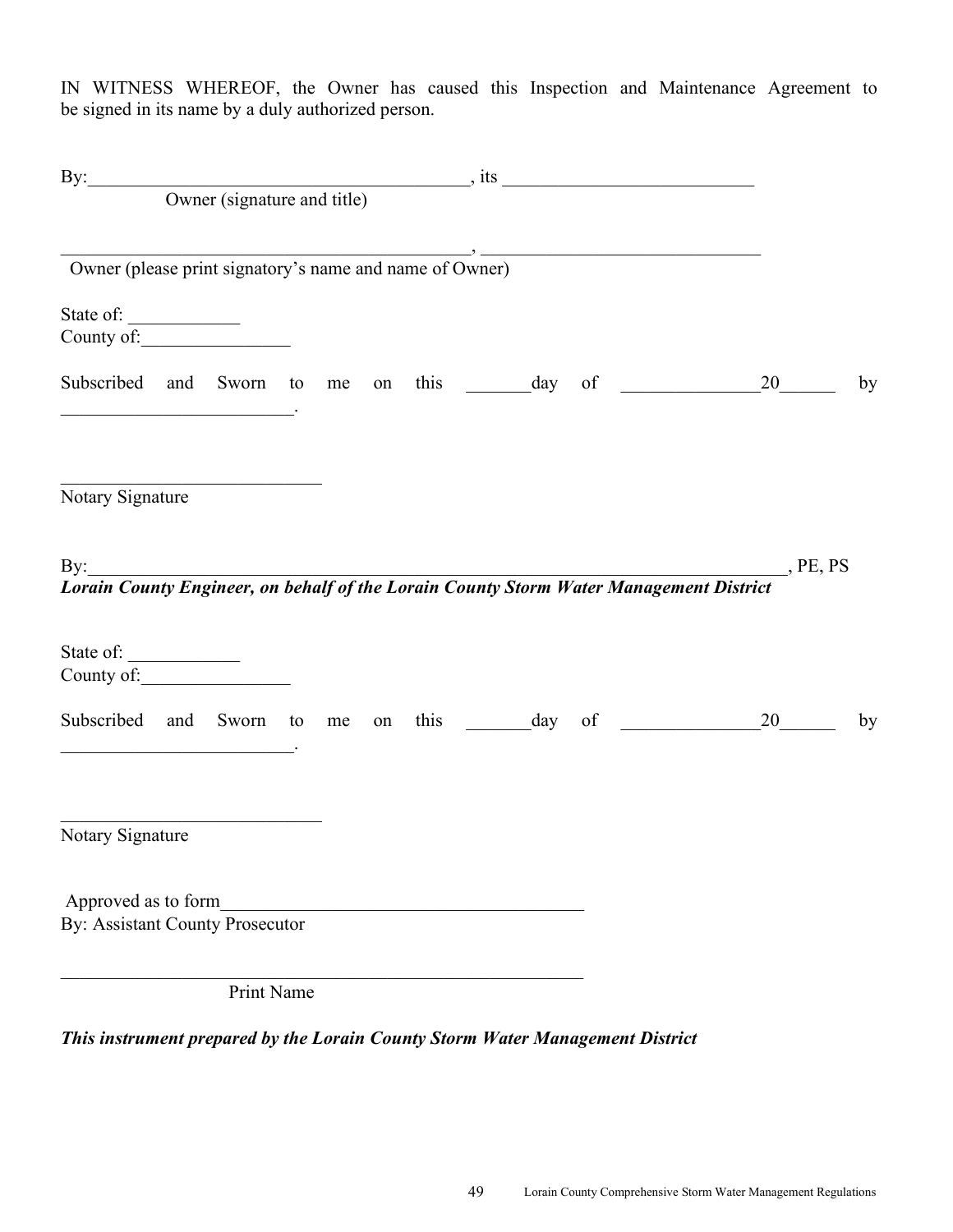# Appendix B Application Form & Fee Schedule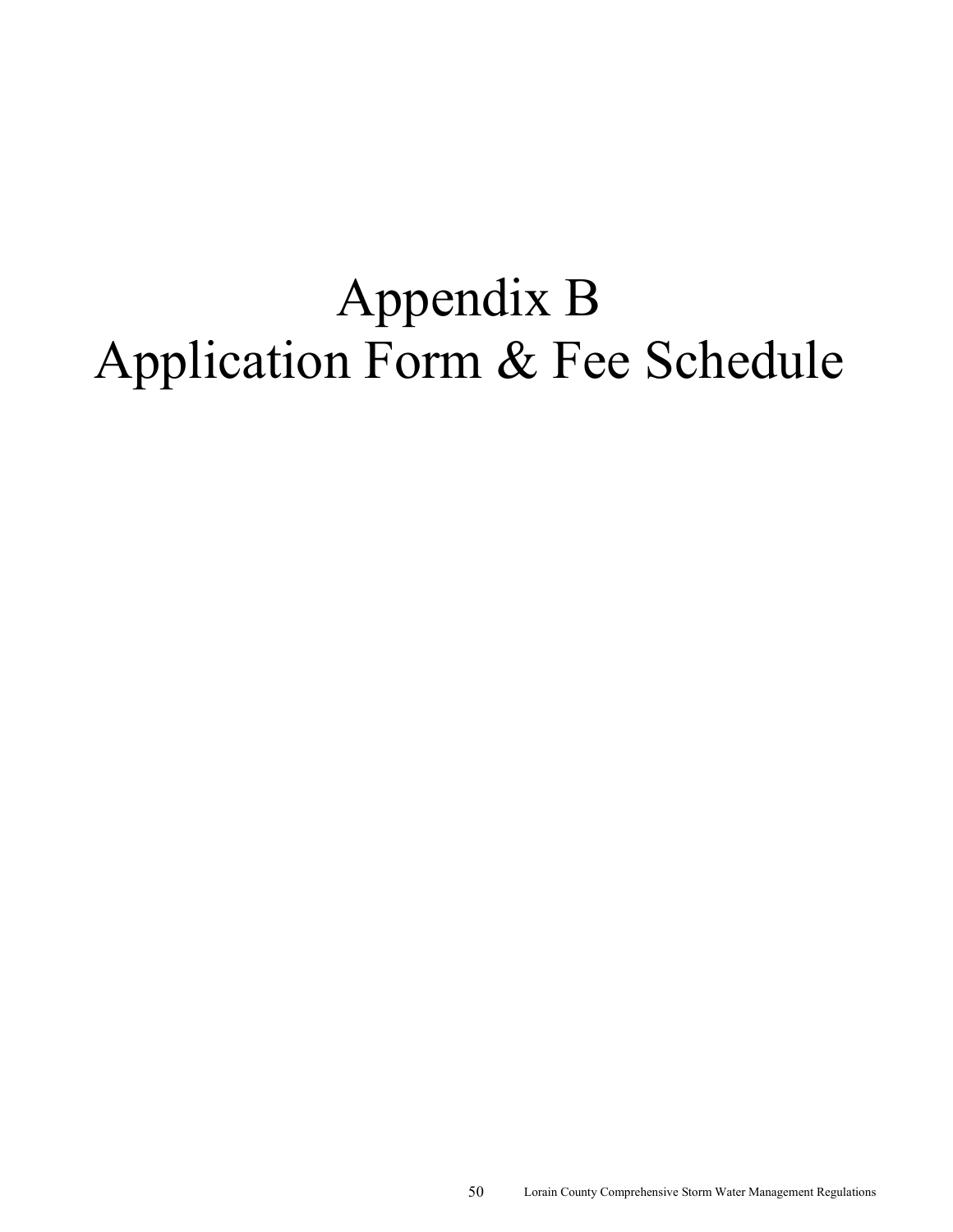#### **COMPREHENSIVE STORM WATER MANAGEMENT (POST CONSTRUCTION) APPLICATION FORM LORAIN SOIL AND WATER CONSERVATION DISTRICT**

#### **ALL NECESSARY INFORMATION MUST BE PROVIDED ON THIS FORM. THE REVIEW AND INSPECTION FEE SHALL BE SUBMITTED WITH THE DEVELOPMENT PLAN. PLANS SHALL NOT BE REVIEWED UNTIL THE FEE HAS BEEN PAID.**

| 1. Owner Information                                                                                                                                                                                                                 |          |                                                                                                                                                                                                                                |  |
|--------------------------------------------------------------------------------------------------------------------------------------------------------------------------------------------------------------------------------------|----------|--------------------------------------------------------------------------------------------------------------------------------------------------------------------------------------------------------------------------------|--|
| Name                                                                                                                                                                                                                                 |          | Phone has a series of the series of the series of the series of the series of the series of the series of the series of the series of the series of the series of the series of the series of the series of the series of the  |  |
|                                                                                                                                                                                                                                      |          |                                                                                                                                                                                                                                |  |
|                                                                                                                                                                                                                                      |          |                                                                                                                                                                                                                                |  |
| 2. Agent/Engineer/Contractor/Builder Information                                                                                                                                                                                     |          |                                                                                                                                                                                                                                |  |
| Name <b>Solution Contract Contract Contract Contract Contract Contract Contract Contract Contract Contract Contract Contract Contract Contract Contract Contract Contract Contract Contract Contract Contract Contract Contract </b> |          |                                                                                                                                                                                                                                |  |
| Contact Person<br><u>Contact Person</u>                                                                                                                                                                                              |          | Phone Phone                                                                                                                                                                                                                    |  |
|                                                                                                                                                                                                                                      |          |                                                                                                                                                                                                                                |  |
|                                                                                                                                                                                                                                      |          |                                                                                                                                                                                                                                |  |
| 3. Subcontractors                                                                                                                                                                                                                    |          |                                                                                                                                                                                                                                |  |
| Firm Name                                                                                                                                                                                                                            |          | Phone has a series of the series of the series of the series of the series of the series of the series of the series of the series of the series of the series of the series of the series of the series of the series of the  |  |
| Contract Person<br><u>Contract Person</u>                                                                                                                                                                                            |          | Phone <b>Manufacture</b> Phone <b>Manufacture</b> Phone <b>Phone</b>                                                                                                                                                           |  |
| Address Fax/Email Fax/Email Fax/Email Fax/Email Fax/Email Fax/Email Fax/Email Fax/Email Fax/Email Fax/Email Fax/Email Fax/Email Fax/Email Fax/Email Fax/Email Fax/Email Fax/Email Fax/Email Fax/Email Fax/Email Fax/Email Fax/       |          |                                                                                                                                                                                                                                |  |
|                                                                                                                                                                                                                                      |          |                                                                                                                                                                                                                                |  |
| 4. Site Information                                                                                                                                                                                                                  |          |                                                                                                                                                                                                                                |  |
|                                                                                                                                                                                                                                      |          |                                                                                                                                                                                                                                |  |
| <u>City Prior Land Uses</u> Prior Land Uses Prior Land Uses Prior Land Uses Prior Land Uses Prior Land Uses Prior Land Uses Prior Land Uses Prior Land Uses Prior Land Uses Prior Land Uses Prior Land Uses Prior Land Uses Prior L  |          |                                                                                                                                                                                                                                |  |
|                                                                                                                                                                                                                                      |          |                                                                                                                                                                                                                                |  |
|                                                                                                                                                                                                                                      |          | Project Type Project Type Project Type Project Type Project Type Project Type Project Type Project Type Project Type Project Type Project Type Project Type Project Type Project Type Project Type Project Type Project Type P |  |
|                                                                                                                                                                                                                                      |          | NPDES Permit # Wetland Permit                                                                                                                                                                                                  |  |
| $\text{Sublot } # \_\text{Phase } # \_\text{Phase} \_\text{Reciving}$<br>#                                                                                                                                                           |          |                                                                                                                                                                                                                                |  |
|                                                                                                                                                                                                                                      |          |                                                                                                                                                                                                                                |  |
| 5. Soil Disturbing Activity Information                                                                                                                                                                                              |          |                                                                                                                                                                                                                                |  |
| Total Project Area (acres)<br><u>International</u>                                                                                                                                                                                   |          |                                                                                                                                                                                                                                |  |
| Total Contributing Drainage Area (acres)__________________                                                                                                                                                                           |          |                                                                                                                                                                                                                                |  |
| Pre-Construction Site Conditions                                                                                                                                                                                                     |          |                                                                                                                                                                                                                                |  |
| 6. Received the Following:                                                                                                                                                                                                           |          |                                                                                                                                                                                                                                |  |
| Yes / No<br>Storm Water Management Plan                                                                                                                                                                                              | Yes / No | Plan Prepared by an Engineer / Surveyor                                                                                                                                                                                        |  |
| Yes / No 2 Copies of Storm Water Mgt Plan                                                                                                                                                                                            | Yes / No | Long Term Inspection & Maintenance Agreement                                                                                                                                                                                   |  |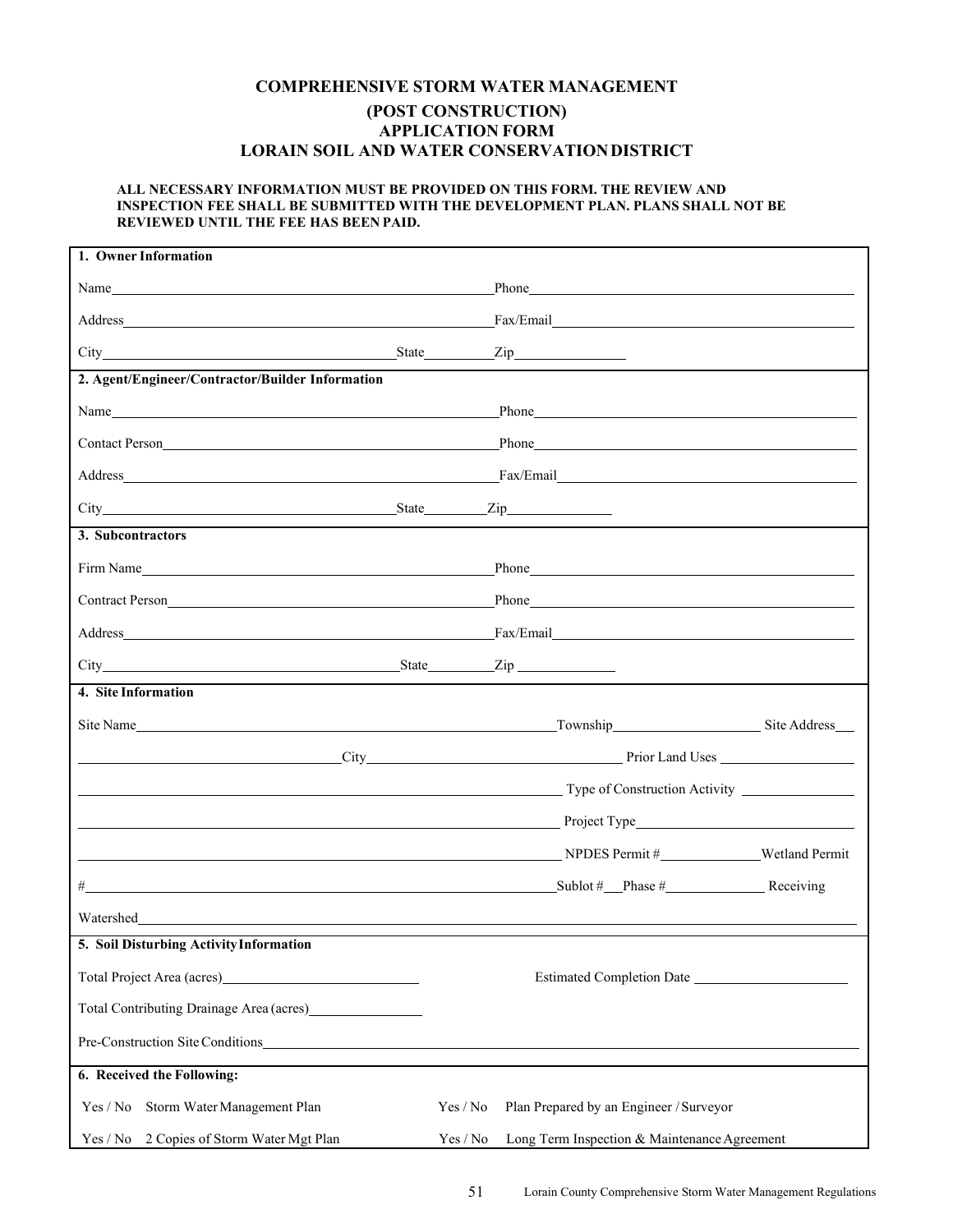| Yes/No Narrative Report                                                                                                                                                                                                                      |  | Yes / No Construction Site Plan Sheets                                                                                                       |  |  |  |
|----------------------------------------------------------------------------------------------------------------------------------------------------------------------------------------------------------------------------------------------|--|----------------------------------------------------------------------------------------------------------------------------------------------|--|--|--|
| Yes/ No Completed Storm Water Pollution (SWP3) Checklist                                                                                                                                                                                     |  |                                                                                                                                              |  |  |  |
|                                                                                                                                                                                                                                              |  |                                                                                                                                              |  |  |  |
| 7. Payment Information                                                                                                                                                                                                                       |  | <b>Make Checks Payable to Lorain County Commissioners</b>                                                                                    |  |  |  |
|                                                                                                                                                                                                                                              |  | Date of Check Check Electric Check # Amount \$                                                                                               |  |  |  |
| 8. Certification                                                                                                                                                                                                                             |  |                                                                                                                                              |  |  |  |
| my knowledge and belief, true, accurate, and complete.                                                                                                                                                                                       |  | I certify under penalty of law that this document and all attachments were prepared under my direction or supervision and are to the best of |  |  |  |
|                                                                                                                                                                                                                                              |  |                                                                                                                                              |  |  |  |
| I authorize the Lorain County Commissioners or its appointed agents to enter this property for the purposes of plan review, site inspection<br>or compliance with the Lorain County Post Construction Rules for the duration of the project. |  |                                                                                                                                              |  |  |  |
| Signature experience and the state of the state of the state of the state of the state of the state of the state of the state of the state of the state of the state of the state of the state of the state of the state of th               |  |                                                                                                                                              |  |  |  |
| 9. Approval                                                                                                                                                                                                                                  |  |                                                                                                                                              |  |  |  |
|                                                                                                                                                                                                                                              |  | Approved as submitted Y N By Date Date Date                                                                                                  |  |  |  |
| Disapproved – Please Correct the following items:                                                                                                                                                                                            |  |                                                                                                                                              |  |  |  |
| 10. Approval Stamp (Lorain SWCD)                                                                                                                                                                                                             |  |                                                                                                                                              |  |  |  |
|                                                                                                                                                                                                                                              |  |                                                                                                                                              |  |  |  |
|                                                                                                                                                                                                                                              |  |                                                                                                                                              |  |  |  |
|                                                                                                                                                                                                                                              |  |                                                                                                                                              |  |  |  |
|                                                                                                                                                                                                                                              |  |                                                                                                                                              |  |  |  |
|                                                                                                                                                                                                                                              |  |                                                                                                                                              |  |  |  |
|                                                                                                                                                                                                                                              |  |                                                                                                                                              |  |  |  |